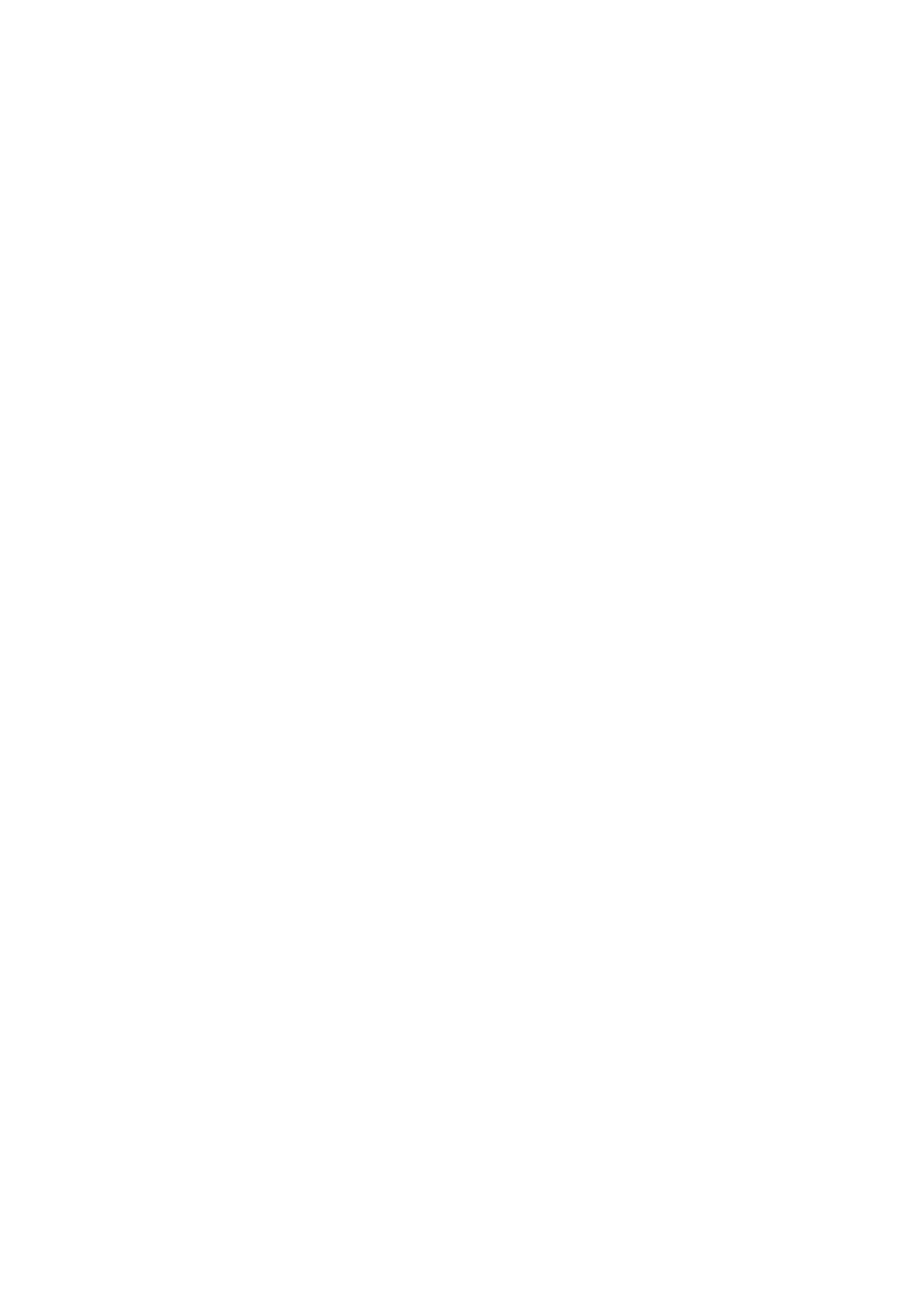# **Churer Schriften zur Informationswissenschaft**

Herausgegeben von Wolfgang Semar

Schrift 116

# **Digital Nudging Decoy Effect and Social Norms Nudge in E-commerce**

Testing the effectiveness of the decoy effect and social norms nudge in the context of an e-commerce flower store

# **Marlan Röthlisberger**

Diese Publikation entstand im Rahmen einer Thesis zum Bachelor of Science FHGR in Digital Business Management.

Referent: Prof. Armando Schär

Korreferent: Prof. Dr. Urs Dahinden

**Verlag:** Fachhochschule Graubünden

**ISSN:** 1660-945X

**Ort, Datum:** Chur, Oktober 2020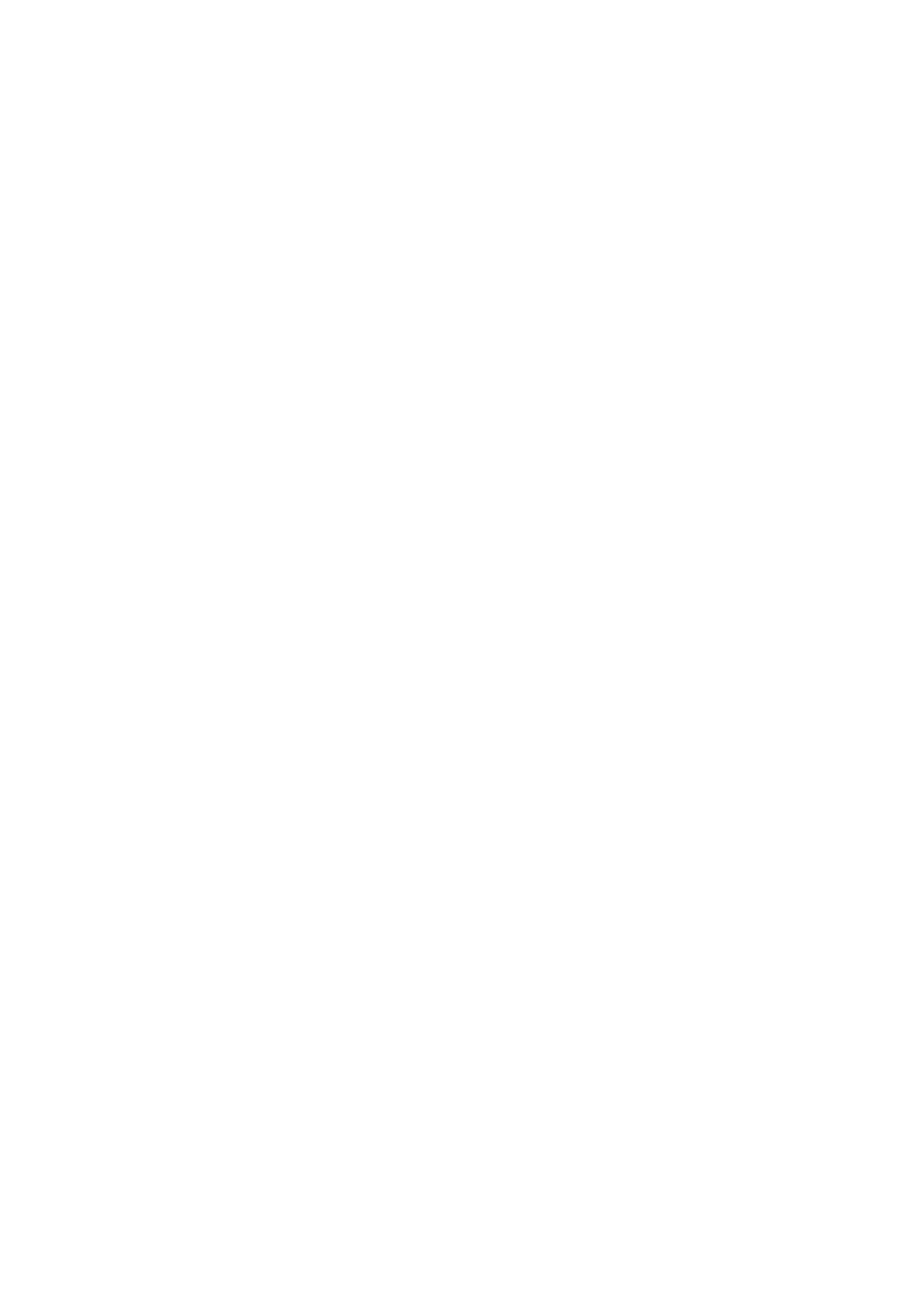#### **Abstract**

With the advent of the internet, people are making more decisions in digital environments such as websites or mobile applications. It has been shown that the ability of people to make rational decisions is bounded. Often heuristics and biases are utilized to reduce the cognitive burden that can be associated with decision making. Digital nudging has become a field of research in behavioral economics using interface design elements to nudge users towards a specific choice within a choice set. Digital nudging in an ecommerce setting can be used to steer users towards a specific choice, however research into the effectiveness of digital nudges in the context of e-commerce is limited. This thesis aims to test the effectiveness of the decoy and social norms nudges in nudging users towards a more expensive option within a set of choices. Online experiments were conducted with the e-commerce florist shop "Jardin sur Perolles". While the results for the decoy and social norms nudges provided inconclusive evidence regarding their effectiveness in nudging users towards more expensive options, the decoy nudge has shown to be more effective than the social norms nudge.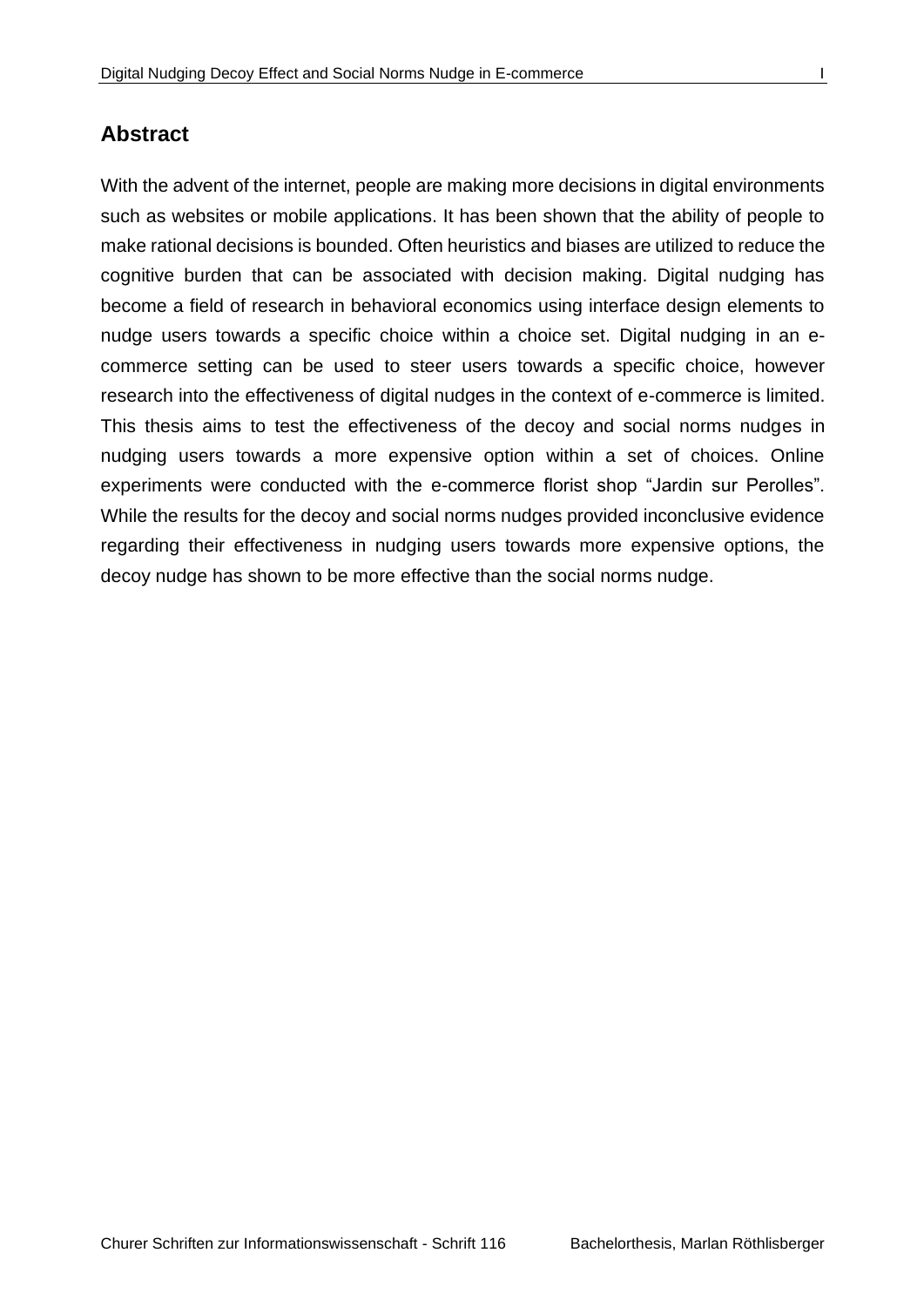# **Table of contents**

| 1              |  |
|----------------|--|
| 1.1            |  |
| 1.2            |  |
| 2              |  |
| 2.1            |  |
| 2.2            |  |
| 2.3            |  |
| 2.4            |  |
| 2.5            |  |
| 2.6            |  |
| 2.7            |  |
| 3              |  |
| 3.1            |  |
| 3.2            |  |
| $\overline{4}$ |  |
| 4.1            |  |
| 4.2            |  |
| 4.3            |  |
| 4.4            |  |
| 4.5            |  |
| 4.6            |  |
| 4.7            |  |
| 4.8            |  |
| 4.9            |  |
| 4.10           |  |
| 4.11           |  |
| 5              |  |
| 5.1            |  |
| 5.2            |  |
| 6              |  |
| 6.1            |  |
| 6.2            |  |
| 6.3            |  |
| 6.4            |  |
| 6.5            |  |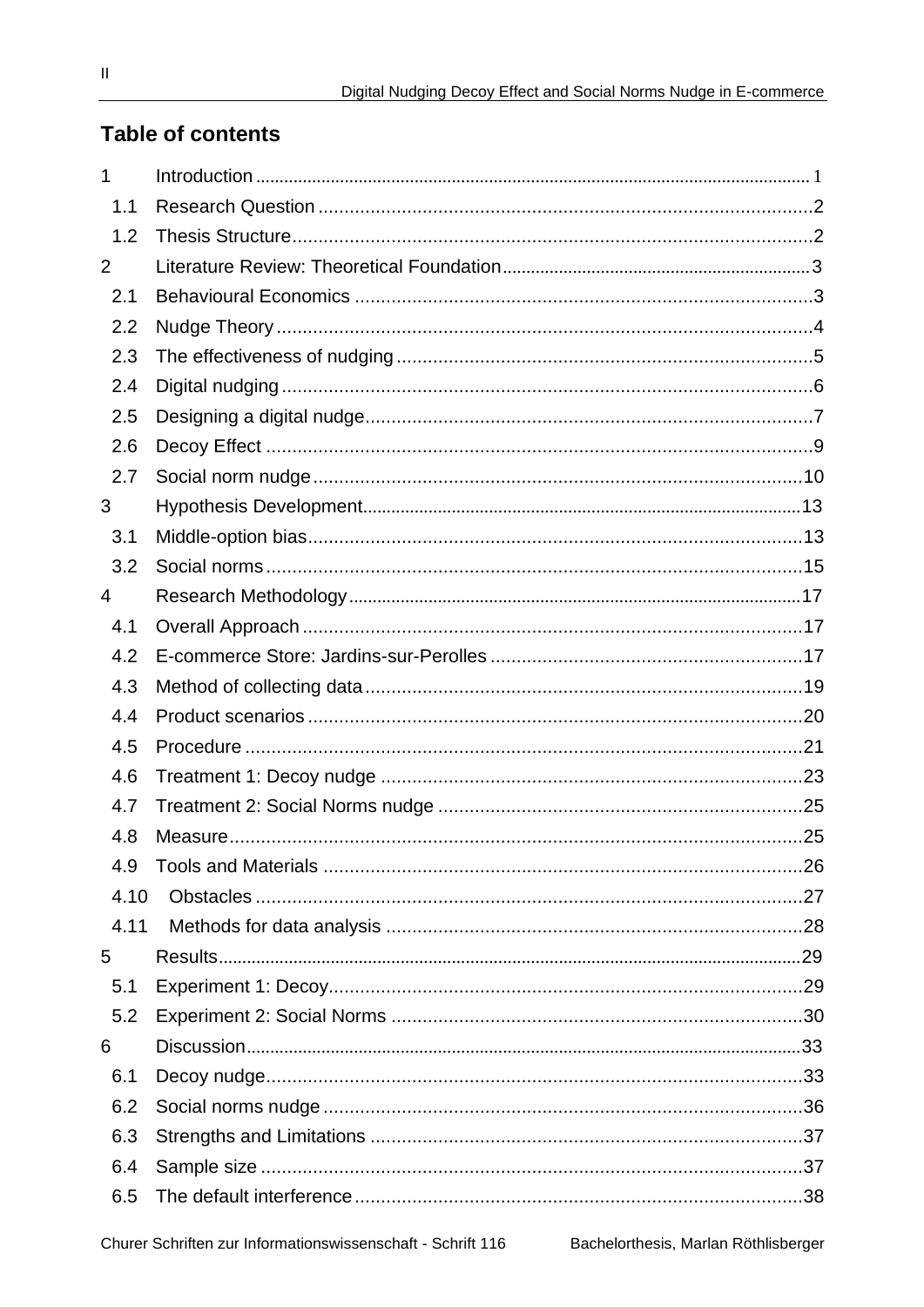| 9 |  |
|---|--|

# **List of Tables**

| Table 1: Table of digital nudging design based on (Schneider et al., 2018)              |  |
|-----------------------------------------------------------------------------------------|--|
| Table 2 Comparison of pricing structure between products in different pricing scenarios |  |
|                                                                                         |  |
| Table 3 Choice sets for flower bouquets in the cheap Pricing Scenario24                 |  |
|                                                                                         |  |
| Table 5 Overview of the various dimensions recorded with each Tag from GTM 27           |  |
| Table 6 Descriptive statistics associated with averages click on the target option 29   |  |
| Table 7 Descriptive statistics associated with averages click on the target option 30   |  |

# **List of Figures**

| Figure 3 Depiction of baseline (left) and decoy (right) choice environments 24       |  |
|--------------------------------------------------------------------------------------|--|
|                                                                                      |  |
| Figure 5 Baseline and Decoy comparison of number of clicks by option29               |  |
| Figure 6 Baseline and Social Norms comparison of number of clicks per size variant31 |  |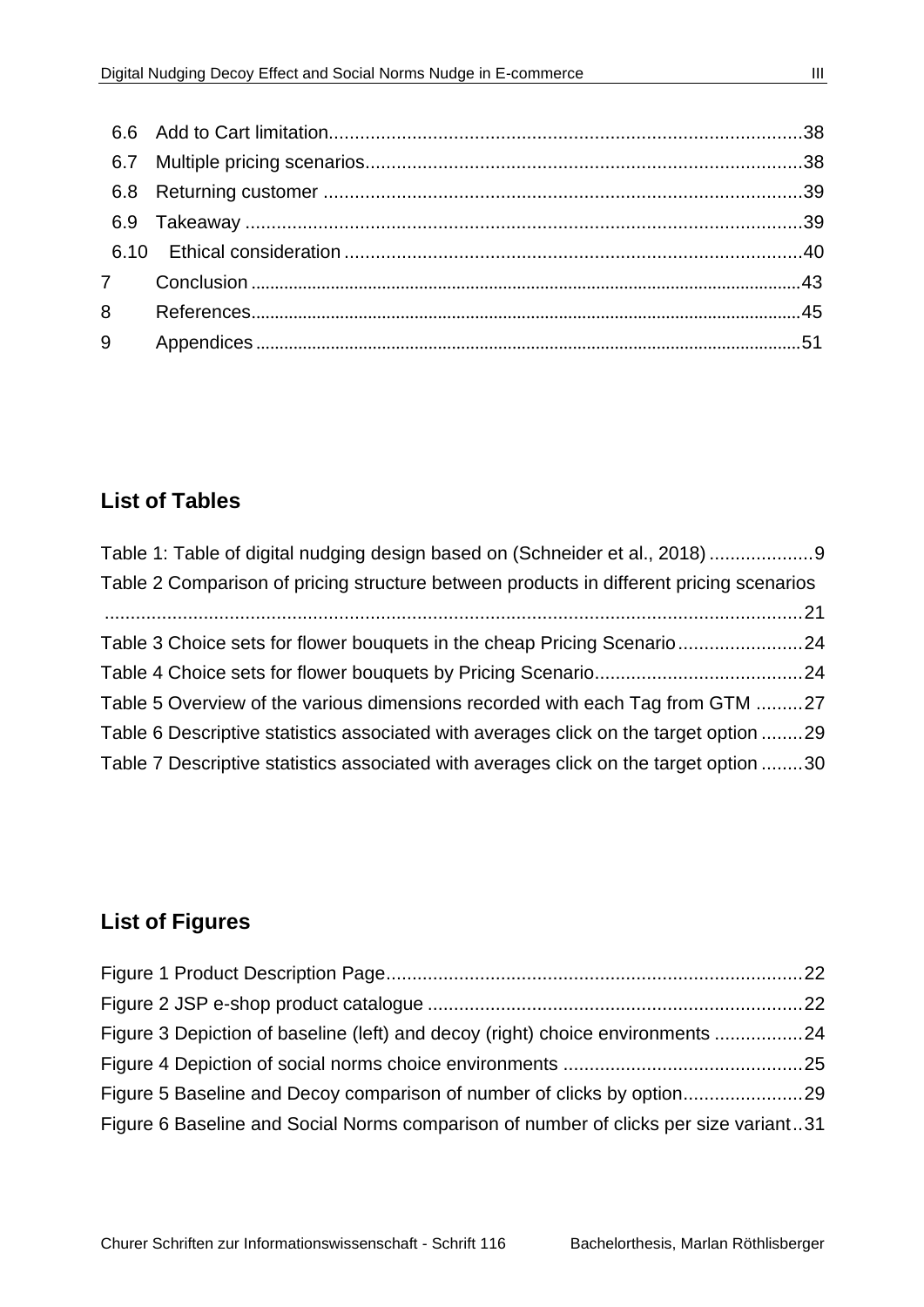# **List of Acronyms and Abbreviations**

| $S-O-R$    | Stimuli-Organism-Response    |
|------------|------------------------------|
| JSP.       | Jardin-sur-Perolles          |
| <b>ITP</b> | Internet Tracking Prevention |
| <b>GTM</b> | Google Tag Manager           |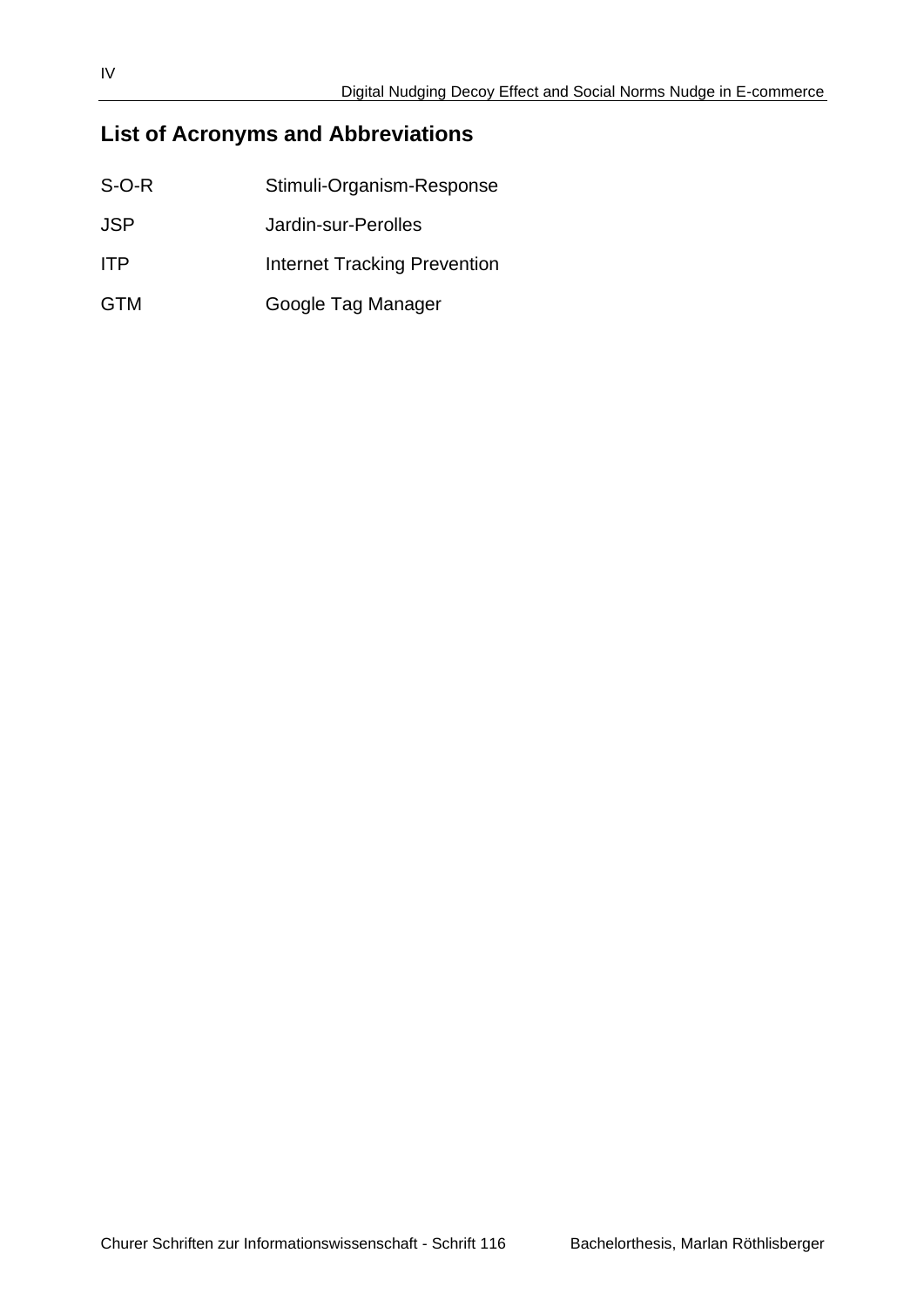#### <span id="page-8-0"></span>**1 Introduction**

With the advent of the internet, people are making more decisions in digital environments such as websites or mobile applications (Mirsch, Lehrer & Jung, 2017a). However, these decisions are not always made rationally. People have cognitive limitations which causes them to implement heuristics and biases when making decisions (Schneider, Weinmann & Brocke, 2018). People's decisions have been shown to be influenced by the choice environment in which a set of choices is presented (Thaler & Sunstein, 2008). Additionally, it has been shown that choices can never be presented in a neutral way, therefore all choice environments are subject to either advertent or inadvertent bias (Johnson et al., 2012; Thaler, Sunstein & Balz, 2012).

The inherent lack of neutrality in choice environments coupled with the current understanding of heuristics and biases has led Thaler and Sunstein to introduce the concept of nudge theory (Thaler & Sunstein, 2008). It refers to the making of small changes to choice environments that either utilize or overcome the psychological effects of heuristics and biases (Thaler et al., 2012). Nudging has been widely tested in the domains of health (Martin, Bassi & Rupert, 2012), dietary behavior (Thaler et al., 2012), policy (Behavioural Insights Team, 2011), personal finance (Thaler & Benartzi, 2004), and energy (Ayres, 2013; Schultz, Nolan, Cialdini, Goldstein & Griskevicius, 2007).

Digital nudging, on the other hand, extends the concept of nudging to the digital environment (Hummel, Schacht & Mädche, 2017). It refers to the subtle manipulation of user-interface design elements to guide people's decisions in a digital choice environment (Weinmann, Schneider & Brocke, 2016). Research conducted in controlled environments have demonstrated the effectiveness of the middle-option-bias (Simons, Weinmann, Tietz & vom Brocke, 2017), the decoy effect (Tietz, Weinmann, Simons & vom Brocke, 2016), and the scarcity effect (Weinmann, Simons, Tietz & Brocke, 2017). While these studies have helped to prove the validity of these digital nudges in a controlled environment, their experimental designs lack a significant degree of ecological validity.

The importance of nudging in a digital context has become of greater importance as more decisions for purchases, holiday bookings, insurances are being done online (Mirsch, Lehrer & Jung, 2017). The ability of digital nudging to nudge users towards certain choices makes it relevant in the e-commerce domain as it could be utilized by organizations to nudge their customers towards more profitable choices. Digital nudging is a relatively new phenomenon and therefore hasn't been widely tested in an e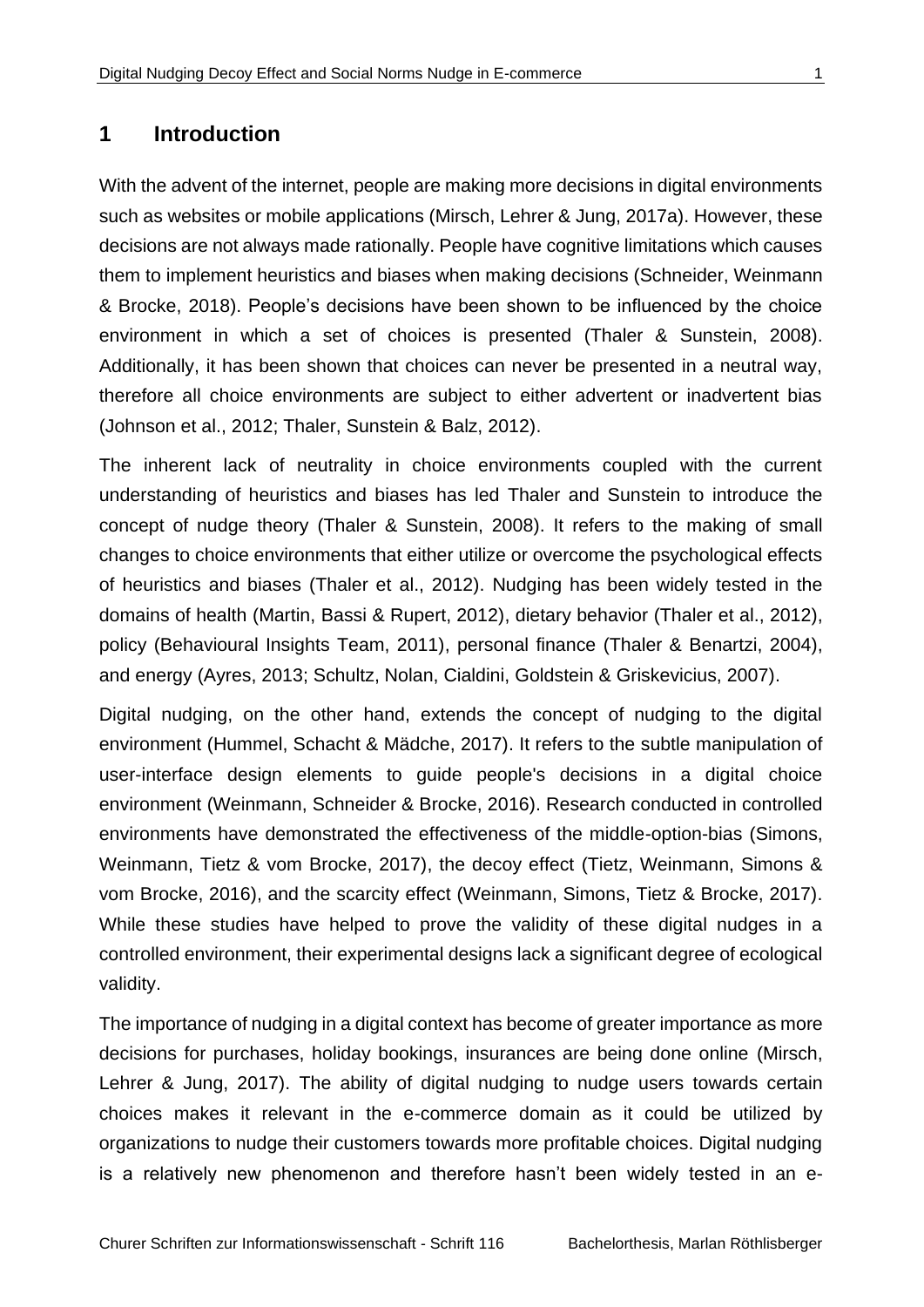commerce context. However, preliminary research has shown that digital nudging could be an effective tool in such a context (Schneider et al., 2018).

Therefore, this thesis aims to use conduct empirical research to test the effectiveness of implementing two digital nudges (decoy and social norms) in nudging consumer choice on an e-commerce florist store (Jardins-sur-Perolles). The results of this research contribute to the field of marketing, behavioral economics, and information system and can help support the validity of using digital nudges in e-commerce stores. Profit maximization is the goal of every for-profit business and digital nudging is a tool that can be implemented to influence consumer choice (Schneider et al., 2018).

#### <span id="page-9-0"></span>**1.1 Research Question**

E-commerce is expected to grow at double-digit rates until 2022 (Laudon & Traver, 2016). E-commerce has been replacing brick and mortar stores for well over a century and this shift in purchasing behavior has brought about a new environment to choose and buy their products. The awareness of the heuristics and biases within decision making can prove to be beneficial to business owners. While it has gained in popularity, research into digital nudging is still in its infancy and lacks a significant number of experiments that prove its ecological validity. This thesis aims to test the effects of two digital nudges – the decoy nudge and the social norms nudge – on their effectiveness in an active ecommerce florist store.

*RQ: To what extent can the decoy and social norms nudges influence user preference away from the cheapest variant of a flower bouquet on an e-commerce florist store?*

#### <span id="page-9-1"></span>**1.2 Thesis Structure**

To begin, Chapter 2 provides background on behavioral economics, nudging and digital nudging as well as explains the decoy and middle-option-bias as well as the social norms nudge and Chapter 3 subsequently presents the development of the hypotheses. Chapter 4 presents the methodology for the empirical experimental design and the accompanying method of statistical analysis that will be used to determine the significance of the results. Next chapter 5 illustrates the results of the experiment followed by the statistical analysis. Chapter 6 discusses implication, limitations and the prospective research possibilities.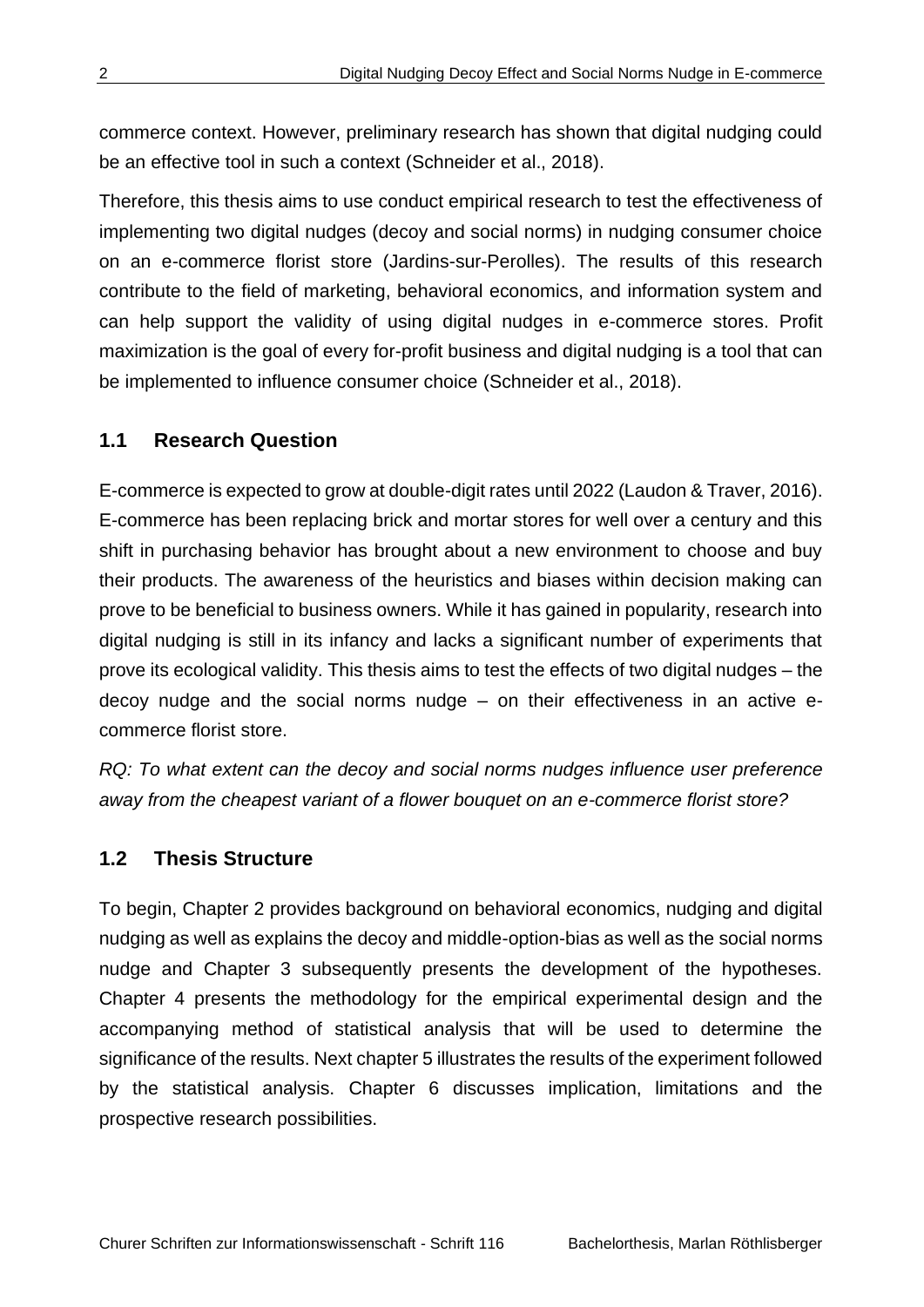#### <span id="page-10-0"></span>**2 Literature Review: Theoretical Foundation**

Traditional economic theory operates under the assumption that people possess unlimited cognitive resources to make decisions and will make rational decisions based on given information in order to make a decision that maximizes one's own utility (Doucouliagos, 1994). People gather information until the cost of attaining additional information outweighs the gains of that information (Simon, 1959). Based on this concept, three variables - altering price(to increase/decrease the utility of an alternative), providing information (to decrease the cost of acquiring the information), and placing restrictions have been identified that can affect a decision maker's behavior in an economy (Johnson et al., 2012). This concept has been criticized as it is ineffective in several situations (Johnson et al., 2012) as people do not possess unlimited cognitive capabilities. Therefore the concept of *bounded rationality* has been endorsed as an alternative information processing system that takes into account the limited computational capabilities and limited working memory with which people make decisions (Bettman, Luce & Payne, 1998; Doucouliagos, 1994; Simon, 1955).

Research has shown that people make decisions with bounded rationality because there are limits of one's thinking capacity, available information and time which can result in suboptimal decision making (A. Simon, 1982). These limits in cognitive capacity have been shown to cause the adoption heuristics when making decisions (Hutchinson & Gigerenzer, 2005; Mullainathan & Thaler, 2000). Since the functionality of nudges are rooted in heuristics, they can be used to alter the behavior of decision makers (Thaler & Sunstein, 2008). The concept of heuristics and decision making as grained traction in the domain of behavioral economics (Camerer, Loewenstein & Rabin, 2004). The method with which choices are presented influence the decision maker's decision as there is no neutral method for presenting choices (Johnson et al., 2012; Thaler et al., 2012).

#### <span id="page-10-1"></span>**2.1 Behavioural Economics**

While neoclassical economics assumes that people will make decisions based on reason and utilize all the available information to make those decision in order to maximize their utility, behavioral economics incorporates insights from psychology, sociology, and cognitive neuroscience (Camerer et al., 2004; Levin & Milgrom, 1969). Behavioral economics gained widespread attention due to the works of Tversky and Kahneman having set the foundation for dual process theory which differentiated between intuition and reasoning (Kahneman, 2003).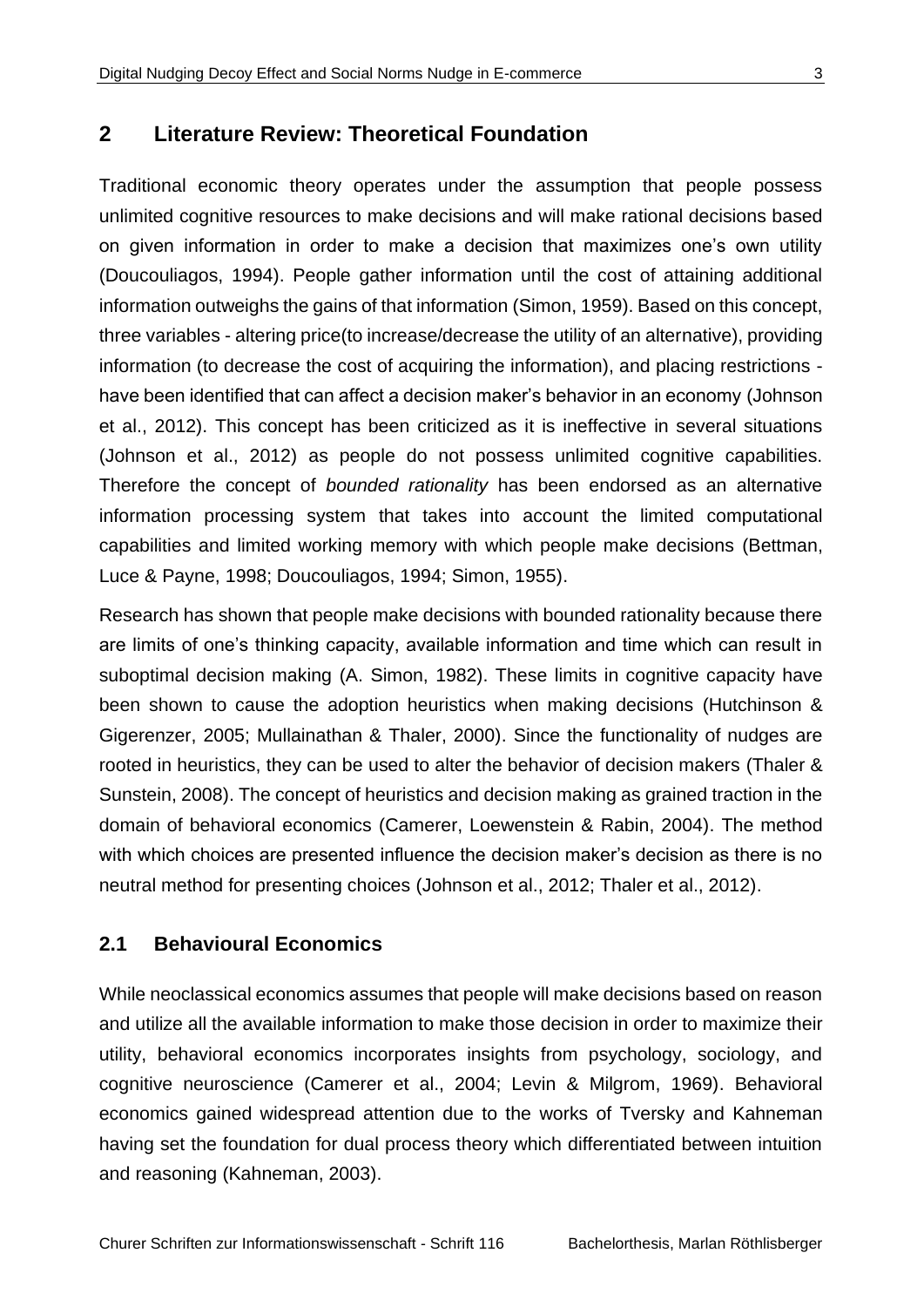Dual process theory states that there exist two systems – System 1 and System 2 – upon which the human mind is based (Kahneman, 2003, 2011; Stanovich & West, 2003). Kahneman (2011) characterized System 1 as being automatic and fast and tending towards intuition, whereas System 2 was characterized as being slow and effortful, but therefore more likely to spot errors in decisions making. System 2 requires more energy and time which is why people tend to rely on the faster and less effortful System 1 when making decisions in their daily lives (Kahneman & Tversky, 1973). For example, Kahneman found that the way that a decision question is framed, influences the outcome of that decision (Tversky & Kahneman, 1986). The dual process theory later aided in providing the foundation to the psychological underpinnings of the term "nudging".

#### <span id="page-11-0"></span>**2.2 Nudge Theory**

People make choices based on the rational deliberation of available information and the presentation of that information in a choice environment, which can then exert a subconscious influence on the outcome of one's decision (Weinmann et al., 2016). Richard Thaler and Cass Sunstein first introduced the concept of nudging in their book titled "Nudge" as the concept referring to deliberately designing choice environments with the intent of influencing human behavior (Thaler & Sunstein, 2008). A Nudge refers to "any aspect of the choice architecture that alters an individual's behavior in a predictable way without forbidding any options or significantly changing their economic incentives"(Thaler & Sunstein, 2008, p. 6). The assumption being made is that a selective manipulation of a given choice environment can result in the alteration of a person's decision. Nudging, however, preserves the freedom that decision-makers are given to make choices whilst subtly steering them in a specific direction (Thaler & Sunstein, 2008). For an intervention to count as a nudge, it must be easy to implement and cognitively cheap to avoid (Thaler & Sunstein, 2008).

The concept of nudging has its foundation in heuristics and the inherent biases in cognitive decision making (Thaler & Sunstein, 2008). Many of the heuristics and biases such as availability heuristics, loss aversion and framing are based in the research by Tversky and Kahnemann (Kahneman & Tversky, 1973), which in turn means that the concept of nudging is derived from both behavioral economics and dual process theory as nudges often utilize System 1 (Thaler & Sunstein, 2008). There exist a select few nudges that target system 2 such as those that aim to show people the consequences of their decisions (Sunstein, 2014).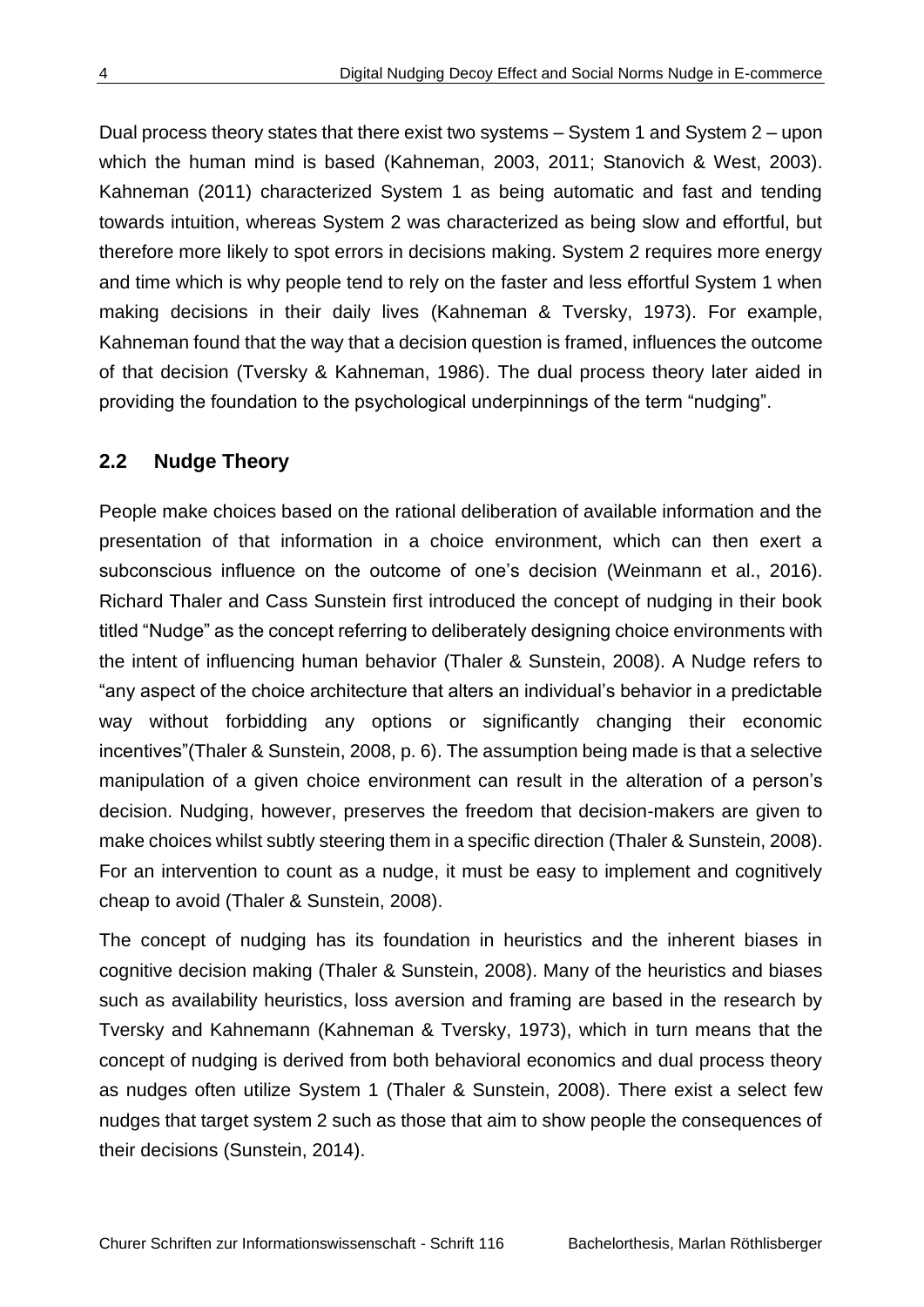The preserving of a decision maker's freedom of choice whilst steering them in a particular direction is called libertarian paternalism (Thaler & Sunstein, 2003, p. 179). Both the terms Nudging and Libertarian paternalism are often used interchangeably, however there are discussions regarding what qualifies as paternalistic (Hansen, 2016; Thaler & Sunstein, 2003). Thaler and Sunstein prefer to consider policies as paternalistic when the goal of influencing a selected party aims to make that party be better off (Thaler & Sunstein, 2003). Mirsch et al. (2017) have identified 20 psychological effects in the context of libertarian paternalism and nudging.

Today, Nudging is widely used by researchers as well as practitioners. Researchers often conduct experiments that aim to influence the decisions of decision makers. The results are evaluated against a control group to determine the effectiveness of various nudges (Schneider et al., 2018). Nudge theory has been applied successfully to different contexts like energy (Ayres, Raseman & Shih, 2012; Schultz et al., 2007), healthcare (Martin et al., 2012), tax compliance (Behavioural Insights Team, 2011), and personal finance (Thaler & Benartzi, 2004). Governments are increasingly applying techniques from behavioral science, such as nudging, to alter the behaviors of their citizens to avoid the use of coercion (e.g. bans) and economic incentives (e.g. subsidies or fines) (Benartzi, Beshears, Katherine L. Milkman, et al., 2017).

#### <span id="page-12-0"></span>**2.3 The effectiveness of nudging**

While there is mounting evidence that nudging is effective on a cost-to-impact ratio (Benartzi, Beshears, Katherine L Milkman, et al., 2017), there has been criticism regarding whether nudges are effective and, if so, the degree of their effectiveness. Two studies that focused on a systematic literature review expressed doubt as to whether there is appropriate evidence to support experiments on nudging (Halpern, 2015; Kosters & Van der Heijden, 2015). It found that nudges are not always effective when used in a government setting (D'Adda, Capraro & Tavoni, 2017), and another study found that while nudging can work to reduce the purchase of incompatible products, the age of the participants had an effect on the effectiveness of the nudges (Esposito, Hernández, Van Bavel & Vila, 2017). Additionally, studies have found that the implementation of a nudge such as the social norms nudge can backfire and cause undesirable results (Liu, Gao & Agarwal, 2016; See, Valenti, Y. Y. Ho & S. Q. Tan, 2013). The concept of nudging has become relevant in the digital age as people are making more choices in digital environments. The British Behavioral Interventions Team expects digital nudging to be the future of nudging.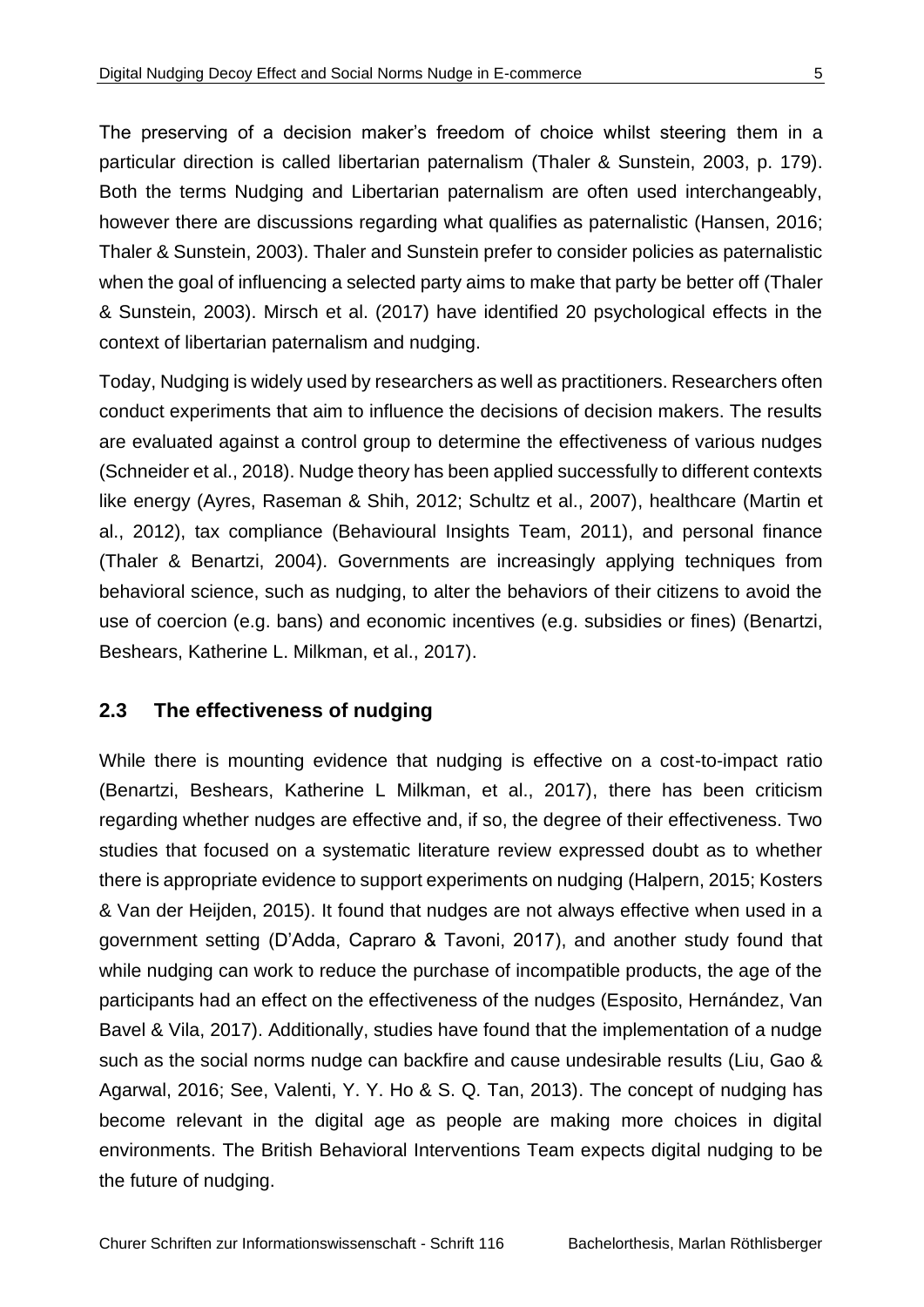## <span id="page-13-0"></span>**2.4 Digital nudging**

When nudging happens in a digital choice environment, it is called digital nudging. Digital nudging is defined as the designing of user-interface design elements with the aim to influence users' behavior in digital environments (Weinmann et al., 2016). In a digital environment, choice environments are the user-interfaces (e.g. ERP screens and webbased forms) which require people to make judgments and decisions (Weinmann et al., 2016). Such choice environments not only can take the form of online shops where users choose the products that they wish to buy, but also filling out online forms such for ebanking or e-government (Djurica & Figl, 2017).

The increase in the use of social media, mobile applications, and e-commerce websites has increased the amount of decisions that users can make in online environments (Djurica & Figl, 2017). Many choices provided to people in online choice environments, deliberate or not, have an influence on the choices that people make because of how the information is presented (Weinmann et al., 2016). For example, Square, the digital payment service often used by restaurants, implemented the "defaults" nudge by having the 20% tip preselected as the default option, out of a set of three (15%, 20%, and 25%), in the Square payment app. The implementation of this nudge allowed square to increase the average amount that customers in restaurants tip their waiters (Carr, 2013).

Digital environments often present the users with too much information which makes it difficult for each users to process all the relevant information and thereby come to a rational decision (Mirsch et al., 2017a). This makes users more prone to heuristics and biases in decision making (Kahneman, 2011).

There has been an increase in interest to research digital nudges in information system (Mirsch et al., 2017a; Weinmann et al., 2016) as can be seen by an increase in the amount of conceptual papers including literature reviews (Mirsch et al., 2017a), policy papers (Gregor & Lee-Archer, 2016), and research papers with various experimental designs (Amirpur & Benlian, 2015; Babić Rosario, Sotgiu, Valck & Bijmolt, 2016; Maslowska, Malthouse & Bernritter, 2017).

A study showed that the utilization of consumer ratings and reviews can influence on consumers' purchase decision (Babić Rosario et al., 2016); it was found that product ratings between 4.2 and 4.5 stars found significantly higher sales rates that products below and above that range (Maslowska et al., 2017). Another study found that even though the implementation of pressure cues such as those that signal limited time or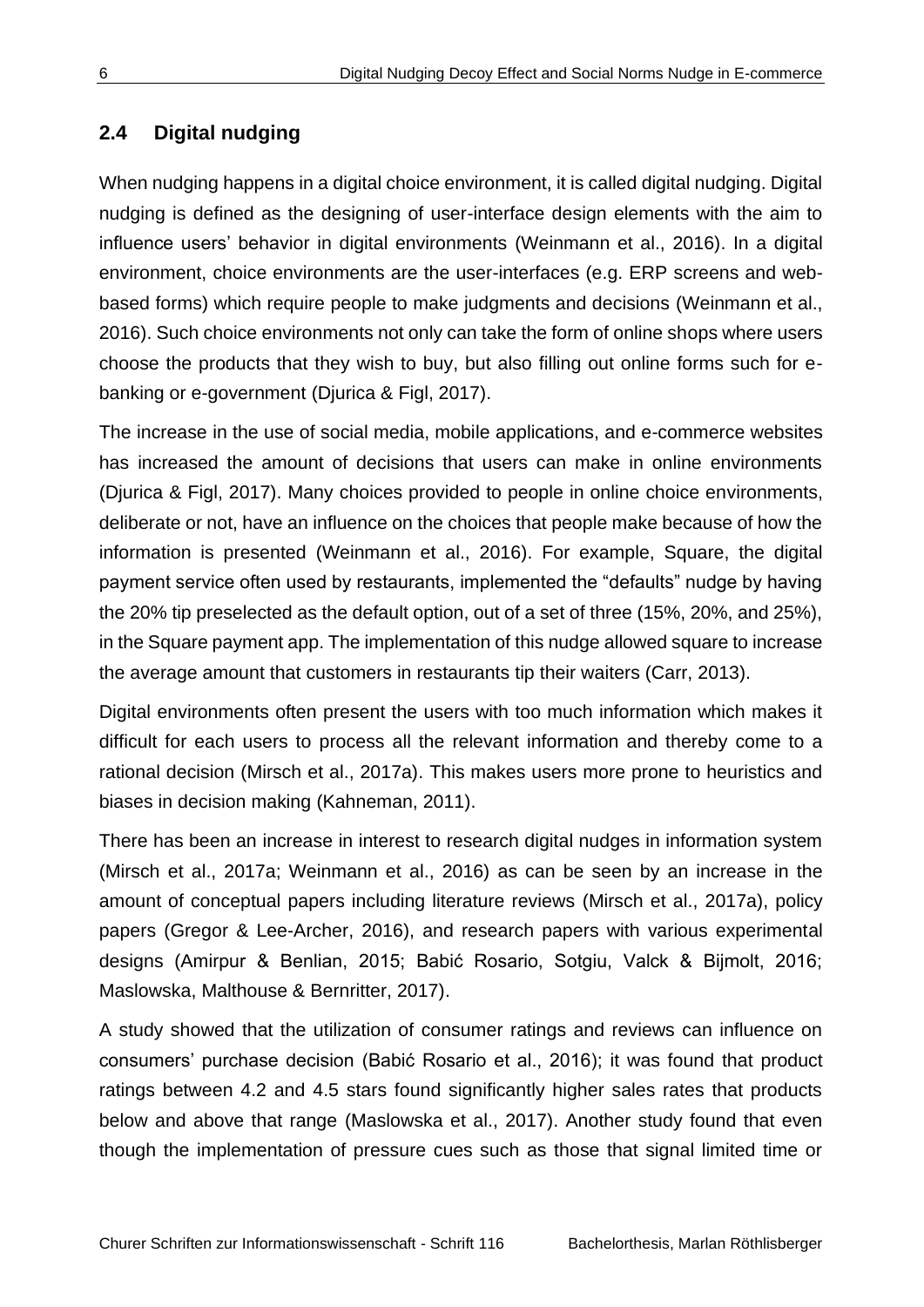product availability, it was found that limited product availability does not have a distinct effect on sales whereas limited time pressure cues (Amirpur & Benlian, 2015).

Defaulting has proven to be powerful technique for nudging (Djurica & Figl, 2017) as well as digital nudging (Schneider et al., 2018). The default effect (also known as the status quo bias) functions by setting a target option out of a set of at least 2 as the default in a choice environment (Steffel et al. 2016). Defaults have been proven to have significant effects in the domains of investment, insurance, and organ donation. There are many possible explanations for the success of the default effect such as the cognitive effort required for choosing an option, switching costs, or loss aversion; reducing the cognitive effort that a consumer has to spend to make a decision can cause the user to stick with the default option. The switching cost refers to the cognitive cost of deciding which option to switch to and loss aversion refers to the concept where switching to another option might be perceived as a loss. Research has shown that digital nudging can be an effective tool to an e-commerce context (Schneider et al., 2018).

#### <span id="page-14-0"></span>**2.5 Designing a digital nudge**

Implementing nudges in an online context is a unique opportunity as web technologies allow for real tracking of user's behaviors and therefore also presents the opportunity to test the effectiveness of nudges (Schneider et al., 2018). Schneider et al., (2018) have built upon the preexisting guidelines for developing nudges in an offline context by deducing a framework for designing digital nudges. The framework is made up of 4 steps. In step 1, designers define the goal of the organization. For example, a crowdfunding platform's goal would be to increase the total number of donations and an e-commerce platform would be to increase sales. The purpose of defining the goal is to determine how choices are to be designed (Schneider et al., 2018). Schneider et al., (2018) have defined 4 types of choices as binary, discrete, continuous, and any other type of choice. A binary choice is any choice between two alternatives (e.g. yes/no) where the resulting data can be expressed in binary. A discrete choice is one in which the user can select between various choices where the user can determine the amount of utility that each option presents (Train, 2003). A continuous choice is one in which the choice is variable such as the amount to donate to a church, or the amount to pledge on a crowdfunding platform assuming that that choices aren't fixed (Schneider et al., 2018). The type of choice that will be presented defines the type of nudge that can be implemented.

Once the type of choice has been determined, step 2 focuses on ascertaining the user's decision making process which allows the choice architect to understand which heuristics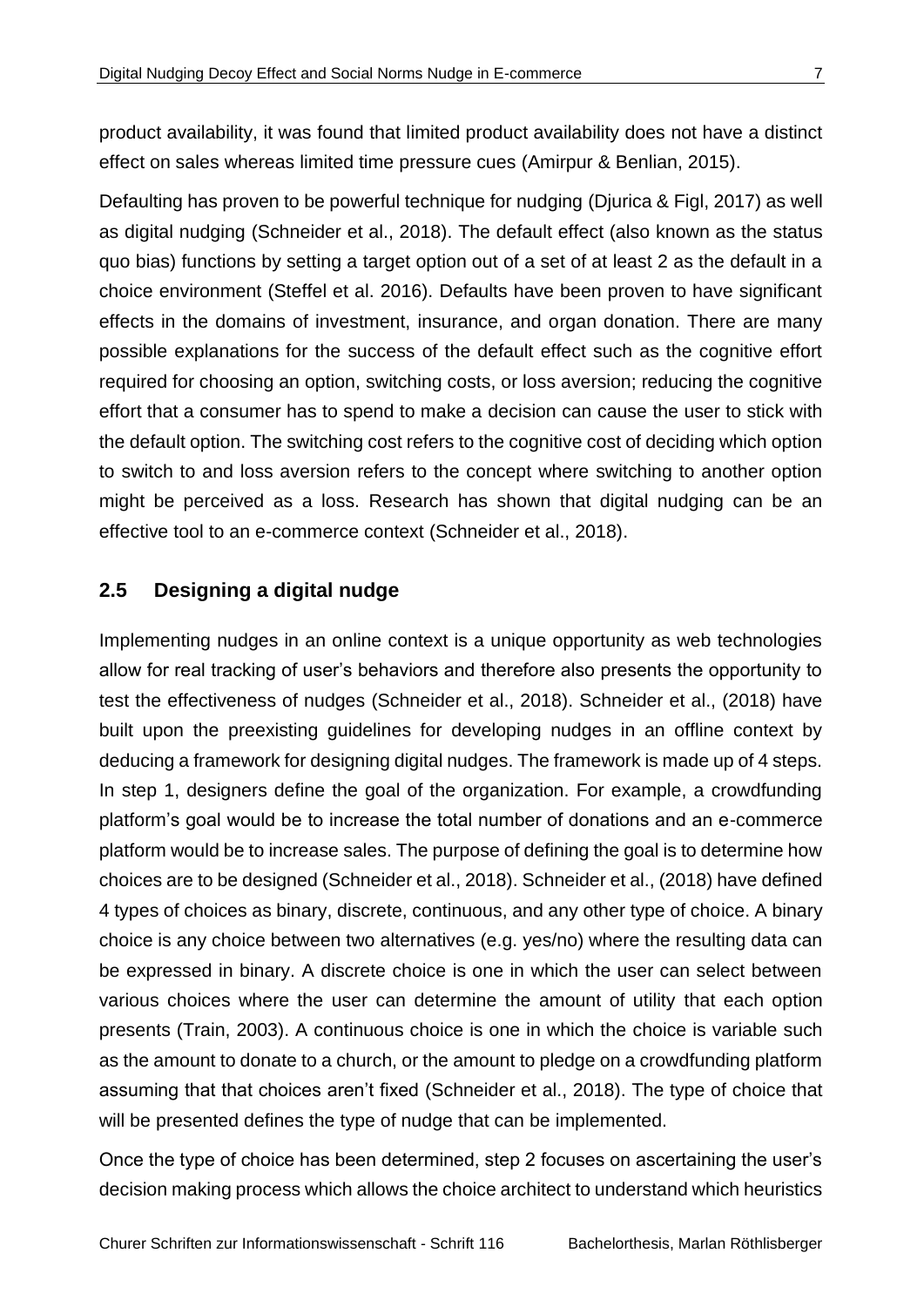and biases are likely to influence a user's decision (Schneider et al., 2018). People use heuristics and biases to facilitate decision making in an effort to reduce the cognitive resources required to make decisions. Step 2 requires the choice architect to understand the various heuristics and biases as well as the potential effects of digital nudges to prevent them from backfiring and inadvertently nudging people into decisions that may not align with an organization's goal (Schneider et al., 2018).

Step 3 focuses on selecting the appropriate nudging mechanism to guide users towards the organizations predefined goal (Schneider et al., 2018). A choice architect can choose from several different frameworks to select the appropriate nudges such as the NUDGE (Thaler & Sunstein, 2008), MINDSPACE (Dolan et al., 2012), the Change Technique Taxonomy (Michie et al., 2013), and Tool of a Choice Architect (Johnson et al., 2012). The selection of the appropriate nudge for an organization's goal is dependent on the both the type of choice to be made (discrete, continuous, etc…), and the heurists and biases involved. The following is a table of digital nudges that have been identified by Schneider et al., (2018):

| Type of choice to<br>be influenced | <b>Type of</b><br><b>Heuristics/Bias</b> | Example of design elements and user-interface<br>patterns                             |
|------------------------------------|------------------------------------------|---------------------------------------------------------------------------------------|
| <b>Binary (yes/no)</b>             | Status quo Bias                          | Radio buttons (with default choice)                                                   |
| <b>Discrete choice</b>             | (Defaults)                               | Use defaults in:                                                                      |
|                                    | Status quo Bias                          |                                                                                       |
| (such as two                       | (Defaults)                               | Radio buttons                                                                         |
| products)                          |                                          | Check boxes                                                                           |
|                                    |                                          | Dropdown menus                                                                        |
|                                    | Decoy effect                             | Presentation of decoy option(s) in:                                                   |
|                                    |                                          | Radio buttons                                                                         |
|                                    |                                          | Check boxes                                                                           |
|                                    |                                          | Dropdown menus                                                                        |
|                                    | Primacy and recency                      | Positioning of presentation of desired option(s)                                      |
| effect                             |                                          | Earlier (primacy)                                                                     |
|                                    |                                          | Later (recency)                                                                       |
|                                    | Middle-option-bias                       | Addition of higher- and lower-price alternatives around                               |
|                                    |                                          | the preferred option                                                                  |
|                                    |                                          | Ordering of alternatives                                                              |
|                                    |                                          | Modification of the option scale                                                      |
| <b>Continuous</b>                  | Anchoring and                            | Variation of slider endpoints <b>ED</b> Use of default slider                         |
|                                    | Adjustment                               | position <sup>[1]</sup> <sub>SEP</sub> Predefined values in text boxes for quantities |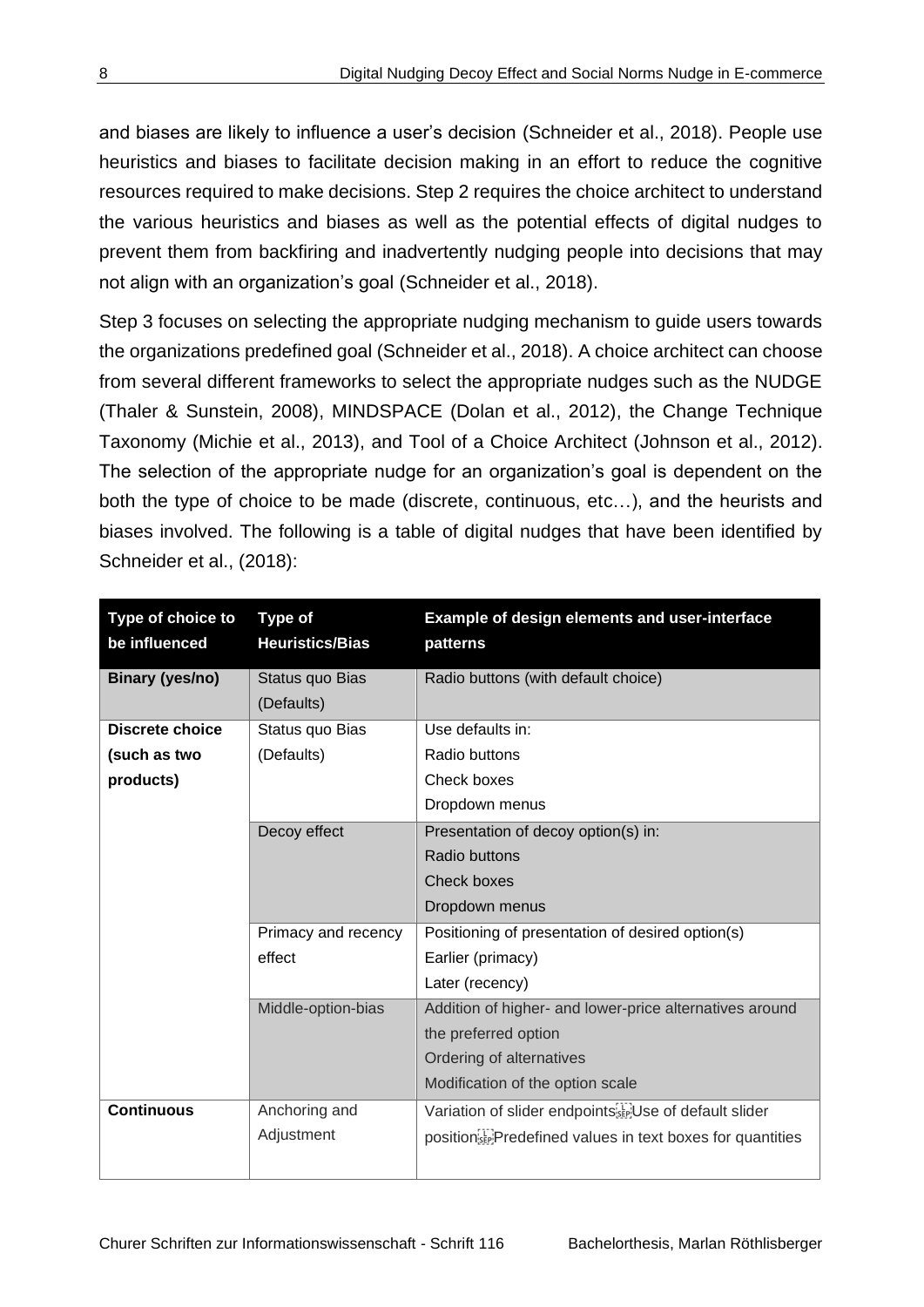|                                              | Status quo Bias<br>(Defaults)      | Use of default slider position                                                 |  |  |
|----------------------------------------------|------------------------------------|--------------------------------------------------------------------------------|--|--|
| Any Type of<br><b>Norms</b><br><b>Choice</b> |                                    | Display of popularity (social norms)<br>Display of honesty codes (moral norms) |  |  |
|                                              | Scarcity effect (loss<br>aversion) | Use of default slider position                                                 |  |  |

Table 1: Table of digital nudging design based on (Schneider et al., 2018)

<span id="page-16-1"></span>As can be seen in the table, choice architects have a plethora of nudges to choose from; some of the options target the same heuristics therefore the same heuristic can be addressed using multiple nudges. Step 4 focuses on testing the effectiveness of the nudge in a digital environment using A/B testing or split testing (Schneider et al., 2018). While digital nudging can be effective, it should be noted that its success is still dependent on the context and goal of the choice environment as well as the targeted audience. Examples of such confounding factors may include the types of target users, colour schemes used in the user-interface interfering with other biases such as the affect bias (Dolan et al., 2012), or the uniqueness of the decision process (Schneider et al., 2018).

#### <span id="page-16-0"></span>**2.6 Decoy Effect**

A large body of research has found user preference to be sensitive to the context of the available choices. Decoy effects are examples of preference reversal whereby the choice of a product is influenced by the context. Based on Huber et al. (Huber, Payne & Puto, 1982), consumers bypass rational choice theory which would otherwise dictate the decoy to be ignored. Two common types of decoy effects are the asymmetric dominance (Huber & Puto, 1983; Pettibone & Wedell, 2000), and compromise effects (Simonson, 1989).

Decoy effects usually involve the adding of an additional third option to an existing set of two alternatives. Based on Schneider et al., (2018), a decoy increases a target option's attractiveness by presenting it alongside an unattractive option that no one would reasonably choose – the decoy. The role of the decoy is to increase the attractiveness of a target option; but different types of decoys aim to achieve this using different methods.

Across various studies, there exist two general classifications for the relationships between the decoy and other variants of a set of choices. The first class consists of the dominated decoys such as the asymmetrically dominated (Huber & Puto, 1983) and symmetrically dominated decoys (Wedell, 1991), which share in the fact that they are dominated by one or more alternatives. The term dominated means that one feature is obviously worse than that of a competing choice whilst sporting a complete lack of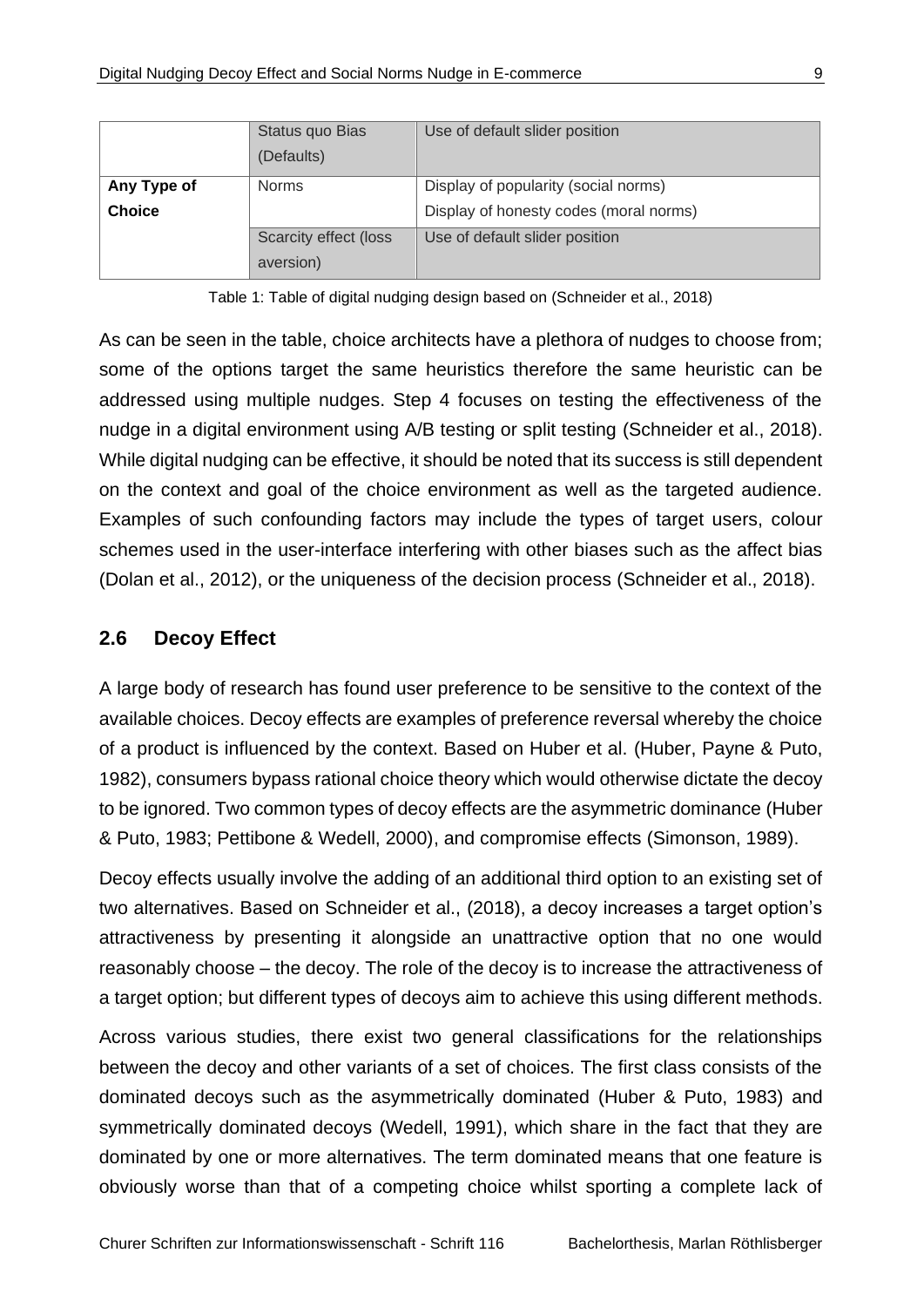superior features. The asymmetrical dominance decoy is one of the most widely studied decoy effects (Pettibone & Wedell, 1996); an asymmetrical dominance decoy is defined as being dominated by at least one alternative and is simultaneously also not dominated by at least one alternative (Huber et al., 2016).

The second class of decoys are the non-dominant decoys. They all increase preference for a target option whilst simultaneously not being dominated by those target options. The compromise (Simonson, 1989), inferior (Huber & Puto, 1983), and phantom decoys (Pratkanis & Farquhar, 1992) are all examples of non-dominant decoys. The compromise decoy increases the preference for a target option by extending the range of evaluation on both dimensions rather than one; this means that the target option is placed in the centre between two alternative options, one of which is the decoy. For examples, when two options are given in a choice set where the target option is both a better and more expensive option than the competitor, then the implementation of a third option that is even better and more expensive than the target should result in a greater frequency of people choosing the target option. The compromise effect functions on the decision maker's desire to avoid extremes (Simonson, 1989).

The asymmetric decoy effect is most commonly implemented when a shop sells a target product and a competitor product. However, implementing an asymmetric decoy on store that sells different size variants of the same product could negatively affect the image of the store as customers might find it strange that the store is offering a variant (the decoy) that is more expensive but inferior in another dimension than any of the other alternatives as the price increase is not justified by a relatively inferior product.

#### <span id="page-17-0"></span>**2.7 Social norm nudge**

Based on experiments, it has been shown that people conform to the opinions of others (Momsen & Stoerk, 2014). Social norms are "rules and standards that are understood by members of a group, and that guide and/or constrain social behavior without the force of law" (Cialdini & Trost, 1998, p. 152). Social norms have a variety of subcategories such as normative messages, normative appeals, social proof, social influence, social information, social contagion, or social comparison (Hummel et al., 2017). What they all have in common however, is that they all require the providing of some form of social information to yield a desired outcome. There are two categories of norms - descriptive and injunctive norms (Cialdini, 2003). Injunctive norms describe "…perceptions of which behaviors are typically approved or disapproved" (Cialdini, 2003, p. 105) whereas descriptive norms refer to the "…perceptions of which behaviors are typically performed"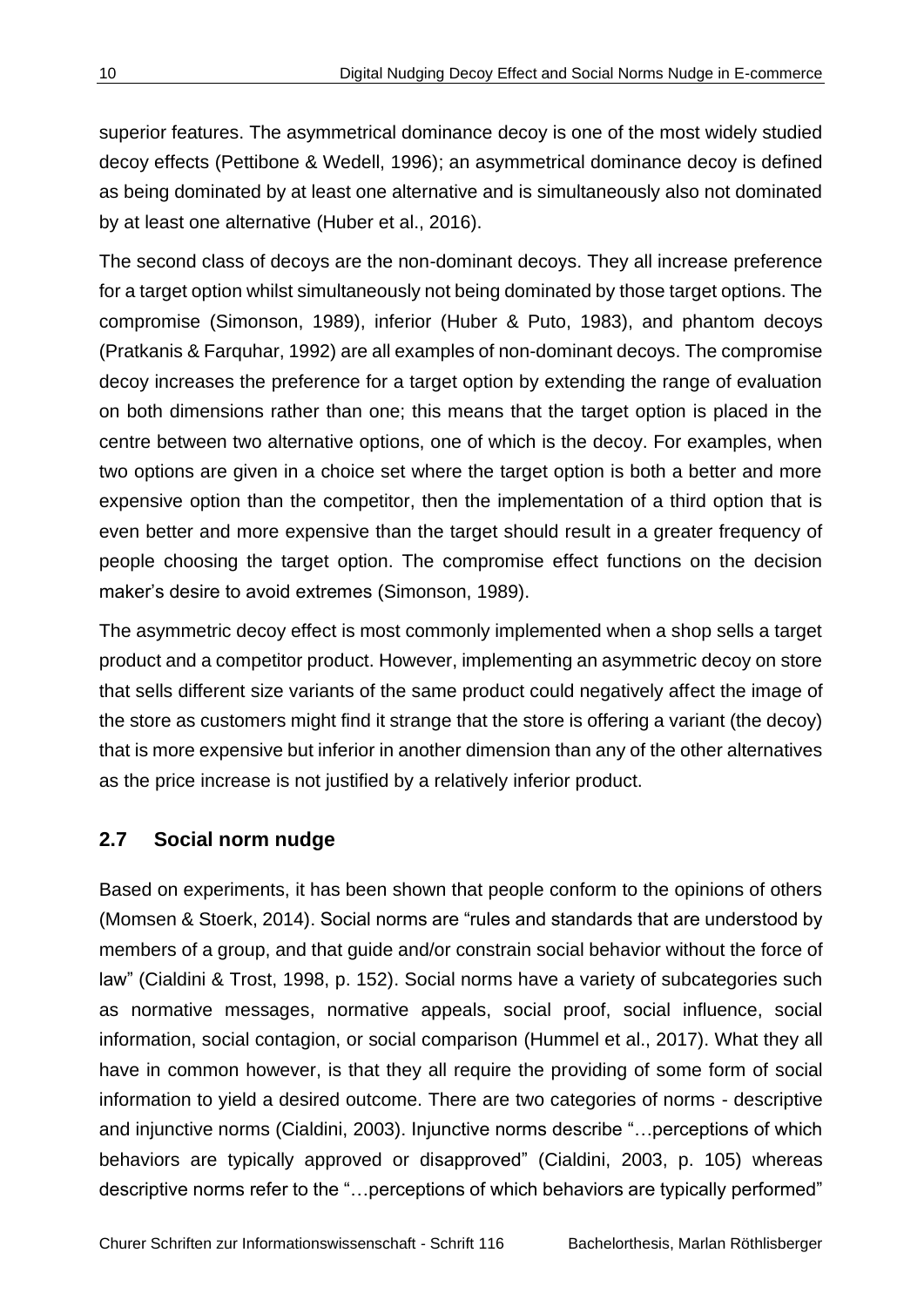(Cialdini, 2003, p. 105). The type of social norm that will be investigated in this thesis is known as a descriptive norm. The effectiveness of social norms nudges are especially high when the intended behavior is easy to engage in, is easy to understand, and is shown at the moment when the user has a decision to make (Richter, Thøgersen & Klöckner, 2018). Amazon implements the use of the social norms effect in text based nudges that recommend products that have been bought by other customers ("Customers who bought this item also bought…") (Mirsch et al., 2017). The reference to the buying behaviors of other users is meant to nudge the target users along the same path.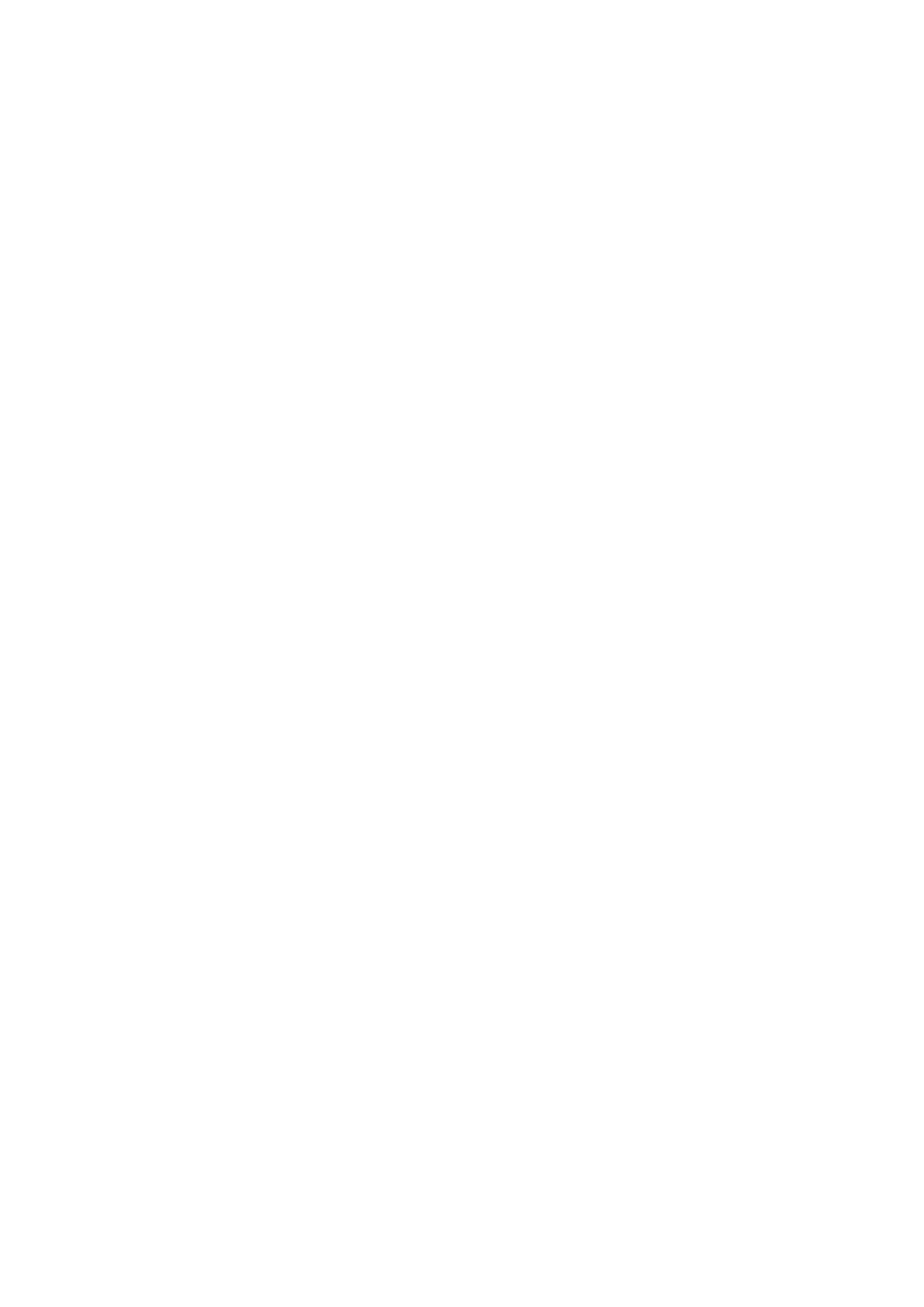#### <span id="page-20-0"></span>**3 Hypothesis Development**

Nudging in e-commerce is still in its infancy, therefore, to overcome the scarcity of research that experimentally test the effectiveness of nudges in an e-commerce setting, a comprehensive theoretical model must be derived. Since the stimulus in question is psychological in nature, the Stimulus-Organism-Response Model (S-O-R), from environment psychology (Russell & Mehrabian, 1974), will be the model on which the hypothesis development is based. Based on this model environmental stimuli influence the psychological processes of organisms which impact the organism's response (Russell & Mehrabian, 1974). The stimulus is defined as the element that captures an individual's attention and thereby has the ability to influence the individual (Rossiter & Donovan, 1982). The organism is defined as the cognitive response to the stimulus and the response is defined as the behavior that results from the response to the stimulus (Rossiter & Donovan, 1982). A study utilized the S-O-R framework to test the effects of atmospheric ques on the cognitive states of shoppers (Eroglu, Machleit & Davis, 2003). Applying this model, the nudges are operationalized as the "stimuli", the user's cognitive reaction as the "Organism", and the willingness to buy or reject the target choice as the "Response" (Eroglu et al., 2003).

The S-O-R model has not only been applied to evaluate digital nudging (Hummel et al., 2017), but has also been widely applied in the e-commerce domain (Amirpur & Benlian, 2015; Eroglu et al., 2003; Peng & Kim, 2014; Sheng & Joginapelly, 2012) and therefore proves to be suitable for this study. This thesis will focus on applying two psychological effects, the decoy effect and the social norms effect. These effects will be operationalized as the stimuli and will be used to determine their effectiveness in shifting user preference away from a competitor option in a choice set. This thesis will use statistical hypothesis testing to access the statistical significance of the results.

#### <span id="page-20-1"></span>**3.1 Middle-option bias**

To understand the decoy nudge that was implemented in the experiment, the middleoption-bias will first be disseminated. The middle-option-bias has been established as a digital nudge (Weinmann et al., 2016) and refers to the phenomenon whereby people who are given an option of three or more choices organized sequentially (e.g. by price) will select the middle option. This pattern has also been identified by Simonson (Simonson, 1989) as the compromise effect because the middle option resulting from implementing a compromise decoy may be viewed as a compromise between the two extreme options (Simonson & Tversky, 1992). The compromise effect is consistent with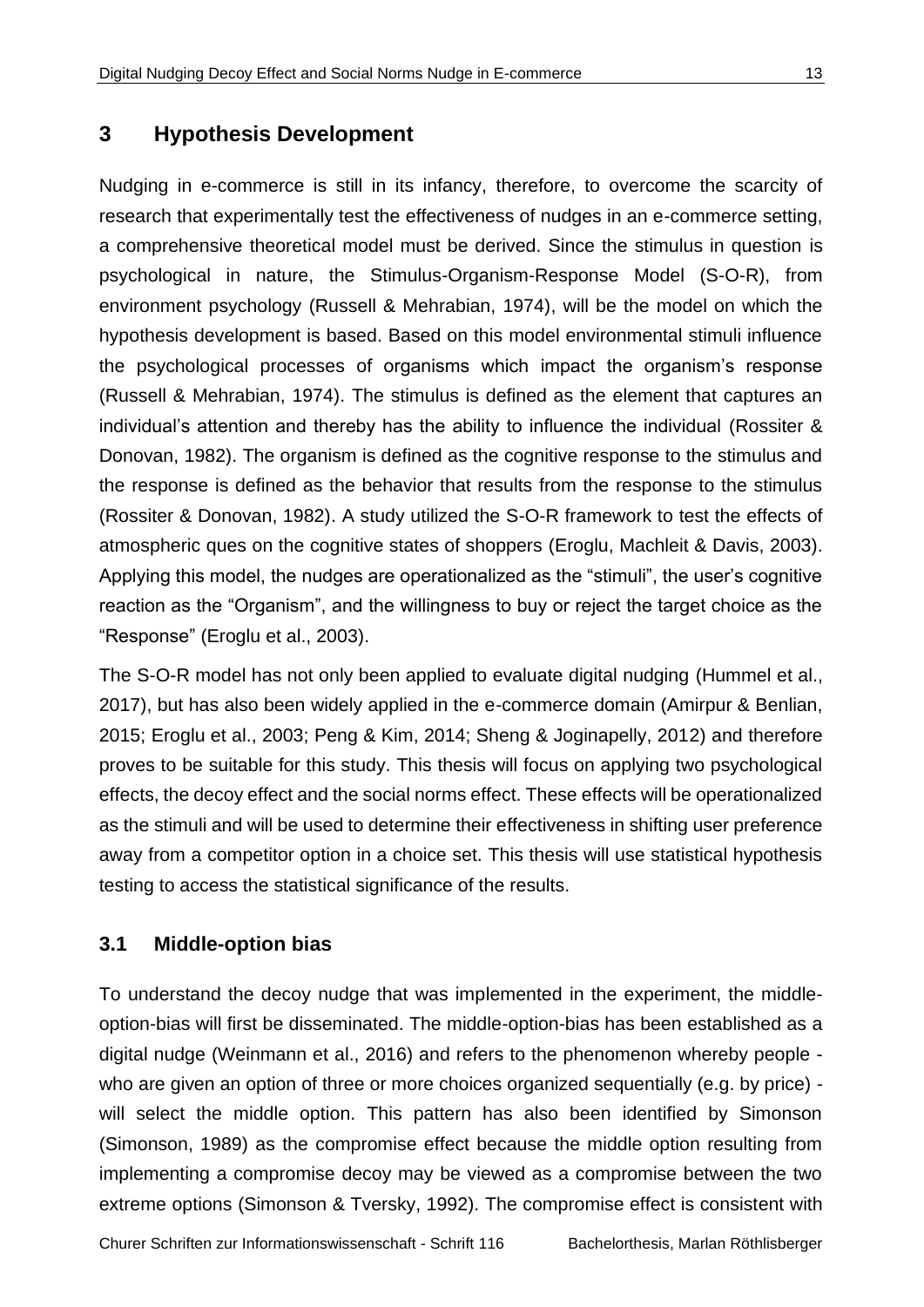Kahneman and Tversky's prospect theory, which refers to the phenomenon where if the middle alternative is a decision maker's initial point of reference from which the other alternatives are compared, then the justification of a switch to either extreme will be met with difficulty (Kahneman & Tversky, 1979; Simonson, 1989).

Preliminary evidence has shown the middle-option-bias to be significantly effective in nudging users in an online choice environment of a crowdfunding platform towards higher pledges. This bias isn't a new phenomenon, rather it's a decoy and falls into the family of non-dominating decoys. The middle-option-bias is another name for the compromise effect, and it has been found to be effective as a nudge in investment portfolios (Thaler & Benartzi, 2002). An explanation regarding the cognitive underpinnings upon which the compromise effect operates has yet to be conclusively identified; however several models have been proposed that attempt to explain the underlying mechanisms such as the changes in the subjective value of alternatives (Pettibone & Wedell, 1996), loss aversion (Kivetz, Netzer & Srinivasan, 2004; Tversky & Simonson, 1993), or reason based choice (Pettibone & Wedell, 1996).

Both the compromise effect and the middle-option-bias introduce extreme options into a choice set with the intent of shifting user preference into the middle and therefore it can be argued that while the middle-option-bias hasn't been classified as a decoy, it could be classified as non-dominating decoy. The justification in this proposal lies in the intent of a decoy which is to include additional options "to influence people in a predictably irrational way" (Hansen, 2016, pg. 12), and the middle-option-bias adheres to this paradigm (Simons et al., 2017). Therefore, the middle-option-bias compromise effect will hereafter be referred to as the decoy nudge. The use of a decoy nudge can prove to be effective as a digital nudge to sway user preference away from a cheaper competitor option and toward target options that are more expensive when a third and even more expensive alternative is introduced into the choice set. Therefore, the Null Hypothesis and Alternative hypothesis are given as follows:

H0: The implementation of a digital nudge does not result in a statistically significant increase - at a confidence interval of 95 percent - in the average number of participants who select the target option.

P > .05; CI 95%

H<sub>1</sub>: The implementation of decoy nudge causes statistically significant increase - at a confidence interval of 95 percent - in the average number of participants who select the target option.

P < .5 CI; 95%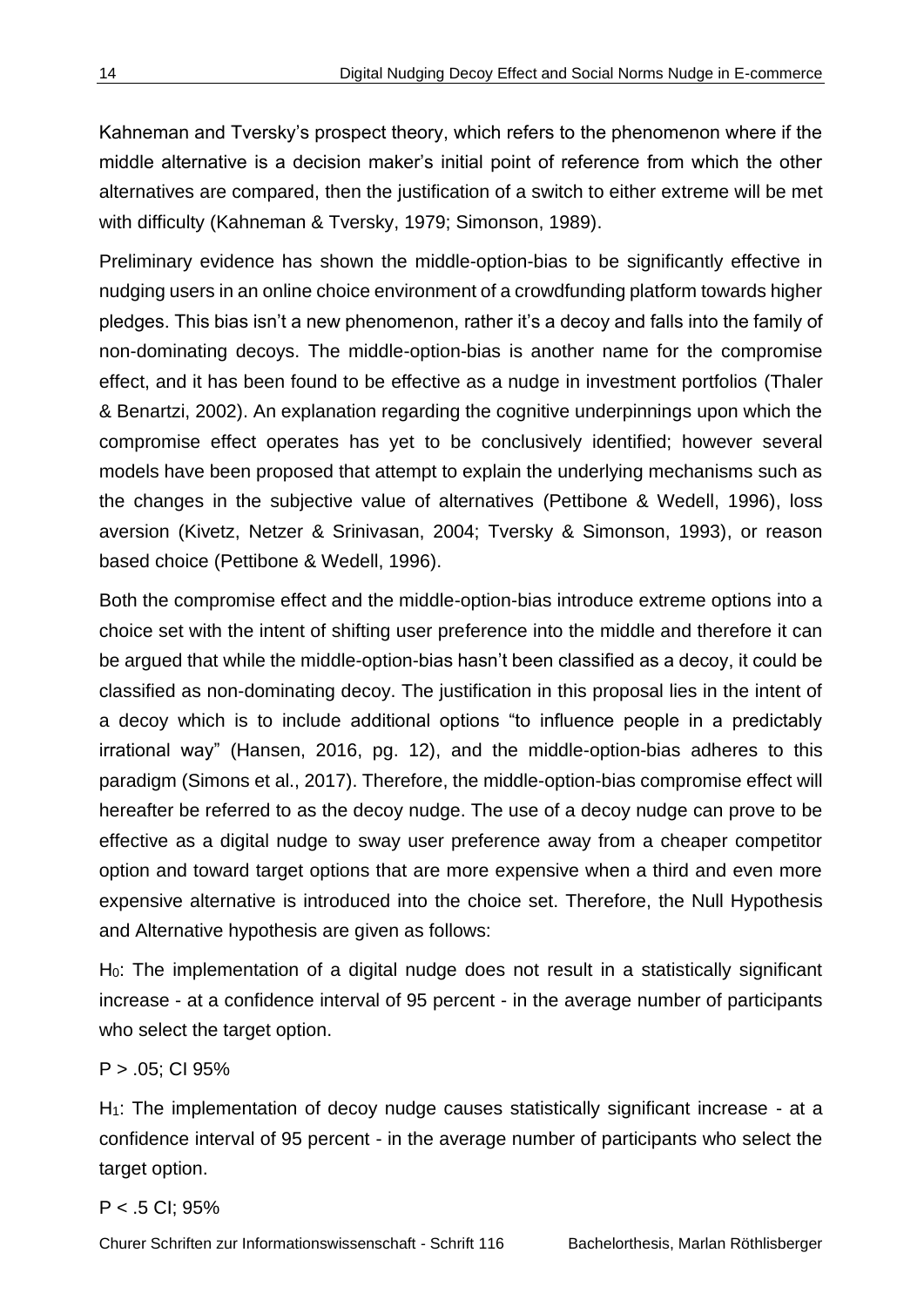#### <span id="page-22-0"></span>**3.2 Social norms**

It has been shown that people tend to orient themselves based on how others behave (Mirsch et al., 2017). Social norms have proven to be effective in the context of reducing alcohol consumption at universities (Wechsler et al., 2003), and were also found to be effective in nudging people to behaving more sustainably (Goldstein, Cialdini & Griskevicius, 2008). Descriptive norms used in the latter case proved to be more effective. Descriptive norms aim to inform the recipient of the generally accepted paradigm of the greater population. Descriptive norms present a decision maker with standards that they do not want to deviate from (Schultz et al., 2007). Since people measure their behavior according to how far they are behaving from the accepted norm (Schultz et al., 2007), they might be more likely to respond to descriptive messages. Therefore, utilizing a descriptive normative message can provide a person or customer with a point of reference as to what the norm for a given situation is. Therefore, this thesis will test the effectiveness of a descriptive norm in the context of an e-commerce flower store.

H<sub>2</sub>: The implementation of social norms nudge causes statistically significant increase at a confidence interval of 95 percent - in the average number of participants who select the target option.

#### P < .5 CI; 95%

Hypothesis  $H_0$  states that the presence of a decoy nudge or a social norms nudge in the choice set does not significantly effective in shifting user preference away from a competitor option in a choice set. This hypothesis tests standard assertion that the digital nudges are irrelevant alternatives while  $H_1$  and  $H_2$  test the assertion that the decoy nudge and social norms nudge have a statistically significant effect in steering user's choice away from a competitor option in a choice set. An independents samples T-test is used to test for a significant difference in the means.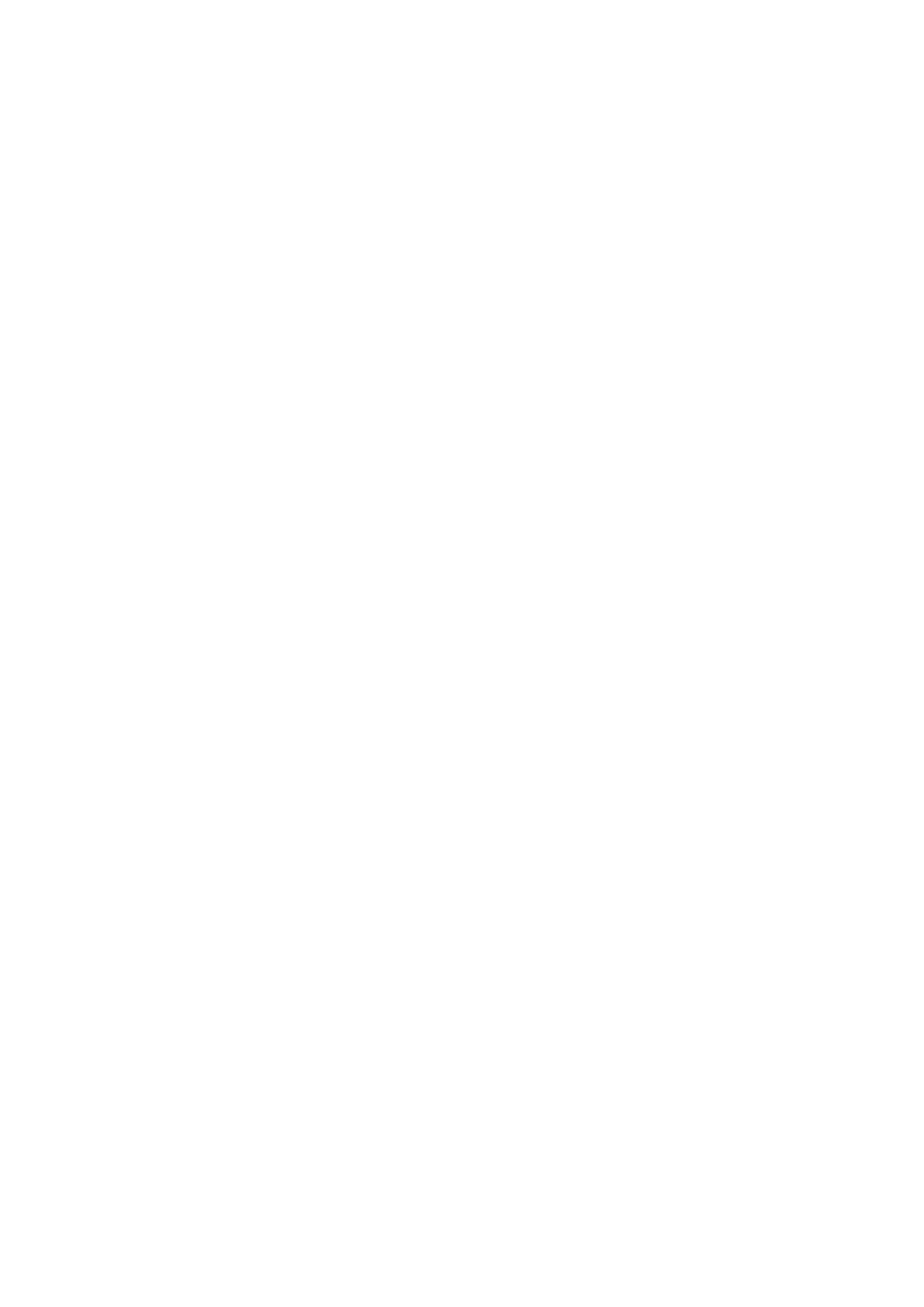## <span id="page-24-0"></span>**4 Research Methodology**

#### <span id="page-24-1"></span>**4.1 Overall Approach**

To test the hypotheses, two online field experiments were conducted concurrently on an e-commerce florist website "Jardins sur Perolles". Experiments 1 and 2 test the effectiveness of the decoy effect and social norms nudges, respectively, in steering user preference away from the cheapest size variant of each bouquet on the store. The experimental design of this thesis mimics that presented by Tietz et al., (2016) who have also conducted an online experiment to test the effectiveness of the decoy effect. Contrary to this study, Tietz et al., (2016) tested the effectiveness of the asymmetric decoy effect in the context of crowdfunding. However, despite this difference, the same methodology can still be applied.

Another difference to their study is that this thesis aims to establish ecological validity and thereby employs the use of an active e-commerce website with real customers. Ecological validity refers to the method of designing a study in such a way as to predict behavior in a real-world settings (Gouvier, Barker & Musso, 2018). In most studies, testing environments are designed to minimize distractions, and fatigue of the participant whilst maximizing the performance of each test subject. Real world environments can be prone to distractions, confusion, and other form of confounding factors which are not accounted for in a controlled testing environment and therefore can reduce the ecological validity of an experimental design. As the aim is to determine the effectiveness of the digital nudges in a real world setting, the testing environment is not controlled as the experimenter will not have control over the location from which the users access the JSP website which in turn enhances the ecological validity of this experiment. The runtime of both experiments was from the July fourth until July Seventeenth. The following subsections describe the e-commerce store, the experiments, their treatments, how the results were measured and analysed.

#### <span id="page-24-2"></span>**4.2 E-commerce Store: Jardins-sur-Perolles**

The author of this thesis discovered the e-commerce store Jardin-sur-perolles [\(www.perolles29.ch\)](http://www.perolles29.ch/), hereafter referred to as JSP, through a former business college who's sister (Deborah Piccinelli) currently runs the popular florist store located at the heart of Fribourg, Switzerland. JSP was founded by Nathalie Florio and run by the family duo Anne Bovay and Maurice Roseng until 2017 when Deborah Piccinelli became the manager of the store (Auzan, 2018).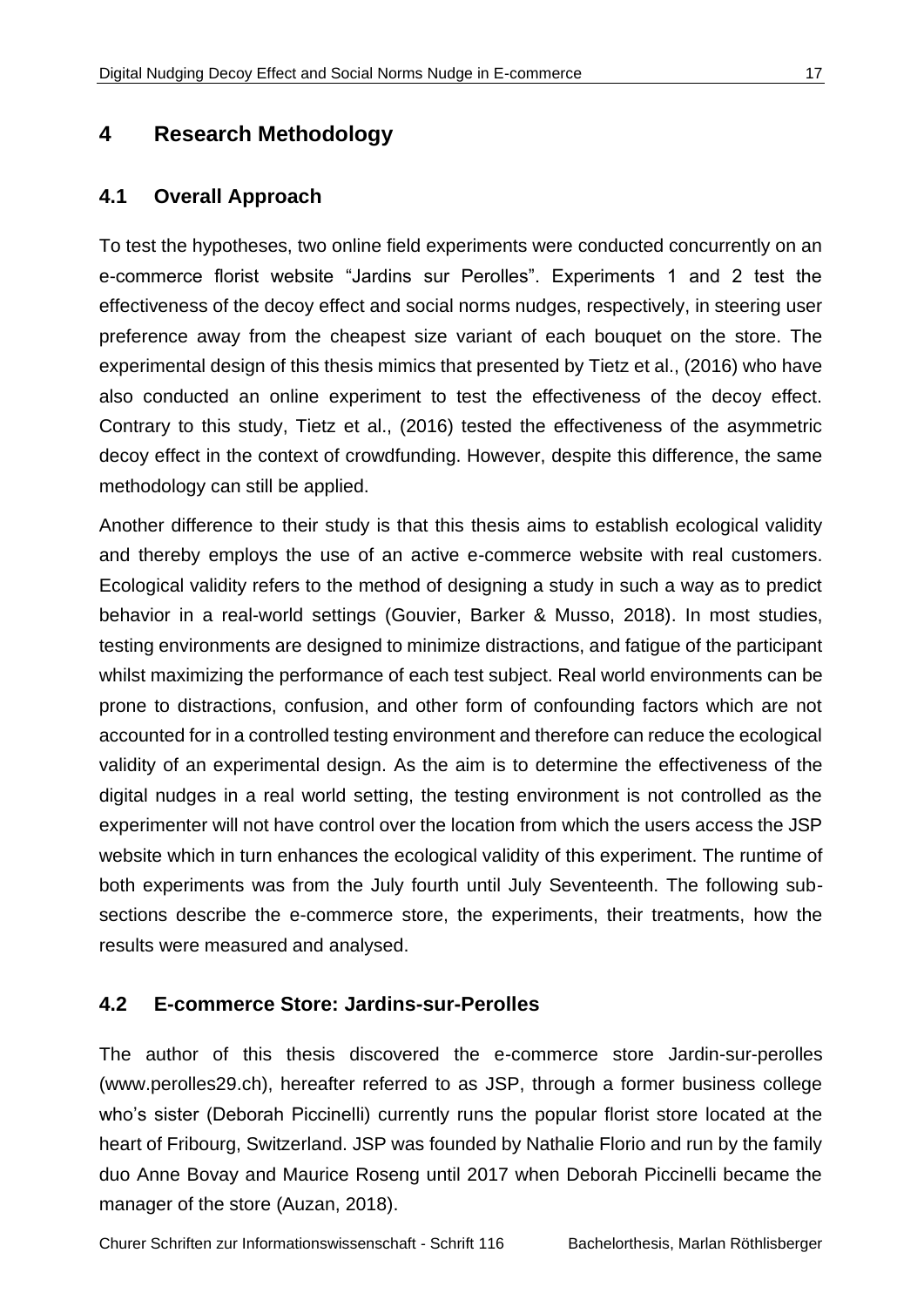A preliminary analysis of the website revealed that the store offers a total of nine bouquets, eight of which are offered in two size variants - a "small" variant and a larger "plus" variant. The existence of two variants per flower bouquet allows for the implementation of a third variant to test the decoy nudge. The store is also ideal for implementing the social norms nudge as the paradigm of buying and gifting flowers can be considered to have a social component and thereby be subject to the influence of a social norms nudge.

During the first meeting, Mrs. Piccinelli expressed interest in the testing of digital nudges on their e-commerce website. It was communicated that, on average, almost 90% of Mrs. Piccinelli's customers chose the cheapest variants of each bouquet on the e-commerce store. Having people select a larger and more expensive variants was deemed an interesting proposition. It was communicated that JSP can make an average of 500,000CHF in annual revenue and has an average of 624 sales monthly. Additionally, JSP is looking to grow and is therefore interested in implementing digital nudging. The company delivers flowers within a 35-kilometer radius of Fribourg and therefore has a geographically specific target group. Additionally, some of their clientele browse the online catalogue on the e-commerce store and then call the store to place their order which could present to be a confounding factor as will be discussed later in this thesis.

The necessary sample size to get statistically significant results with a margin of error of +/- 5%, a confidence level of 95%, and an estimated population size of 10,000 is shown in the following calculation.

#### *Necessary Sample Size = (Z-score)2 \* StdDev\*(1-StdDev) / (margin of error)<sup>2</sup>*

Therefore, a sample size of **370** is necessary to obtain statistically significant results. Since JSP has an average number of monthly sales of 624, it is possible to conduct the experiment and get statistically significant results. It was also mentioned that more people on the JSP store add products to their cart and fail to complete the checkout process as some customers prefer to order their bouquets by calling the shop.

It was agreed that an experiment could be run during the month of July, as July is not the most popular month for flower sales thereby minimizes risk to the shop should there be any technical problems. However, it was also mentioned that during the month of July, JSP will send e-mail newsletters to their customers with the new flower bouquets that are available in the store. This could not be circumvented for the sake of the experiment as the company still has to focus on generating revenue.

Research into the implementation of digital nudging on a florist e-commerce store is currently non-existent. The decoy effect would be ideal because in this case JSP's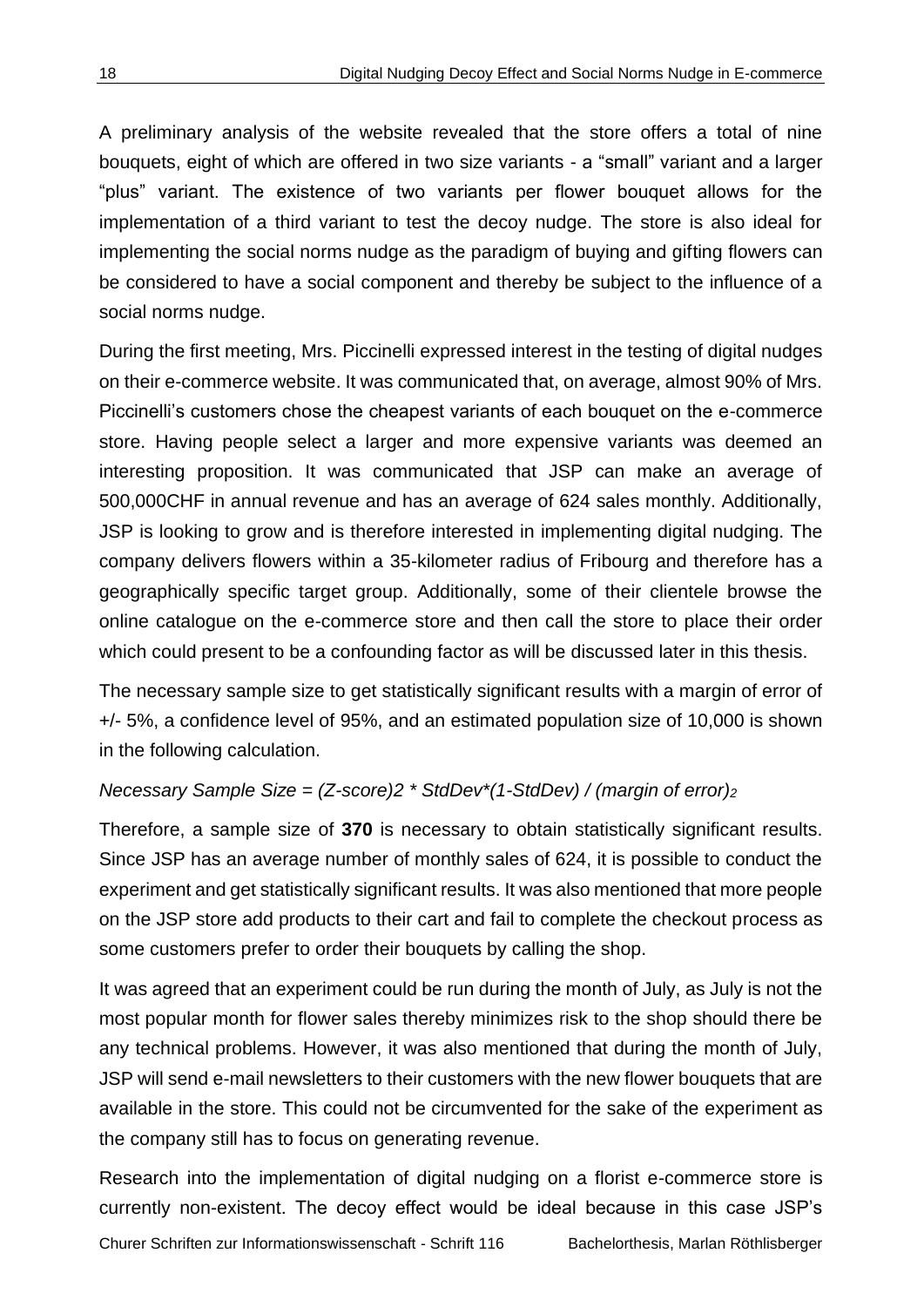website only offers two variants of their flower bouquet sizes, therefore a third variant, the decoy, would allow the company to nudge their consumers away from the cheaper price variants of each product. Since the social norms nudges have been proven to be influential in earlier studies (Aimone et al., 2016; Ayres et al., 2013) and have also been proven to be important drivers in financial decision making (Hummel et al., 2017), it might prove to be effective in the context of increasing the sales of an online flower shop such as JSP.

#### <span id="page-26-0"></span>**4.3 Method of collecting data**

#### **Participants**

As this experiment aims to establish ecological validity, all users of the JSP website are considered to be potential participants. A user is considered to be a participant if and only if the user has clicked on the button "Choisir cette Taille" (the French equivalent of "Select this Size") - which will hereafter be referred to as the "add to cart" button - in the choice environment of the relevant products. Considering that the JSP store has more users who add products to their online cart than users who complete their purchase, it has been decided that adding a product to the cart is a sufficient requirement to be counted as a decision, as this experiment only aims to test the ability of the digital nudges to shift consumer decision. A further justification for utilizing the "add-to-cart" button as the response to the stimulus is that July is a month in which the JSP store often has fewer sales on their online store than during other months, this decision can aid in increasing the sample size of this experiment. This decision however reduces the ecological validity of the experiment.

Given that the website generates revenue for a real company, using the same participants for multiple treatment groups would make the JSP website seem inconsistent as users would see different choice environments on recurrent visits. This could potentially have a negative effect on reputation of the JSP company. Therefore, both experiments utilize a *single-factor between-subjects experimental design* with two conditions: a baseline and an experimental condition (decoy condition or social norms condition). While this deviates from the single-factor repeated-measure design used by Tietz et al., (2016), the decision to expose each user only once to each condition is justified as inconsistencies to the pricing of a product can negatively affect consumer trust thereby damaging JSP's reputation. Sixty-eight observations were made in the control condition, eighty-six in the decoy condition and eighty-two in the social norms condition for a total of two hundred and thirty-six observations. Since both experiments were run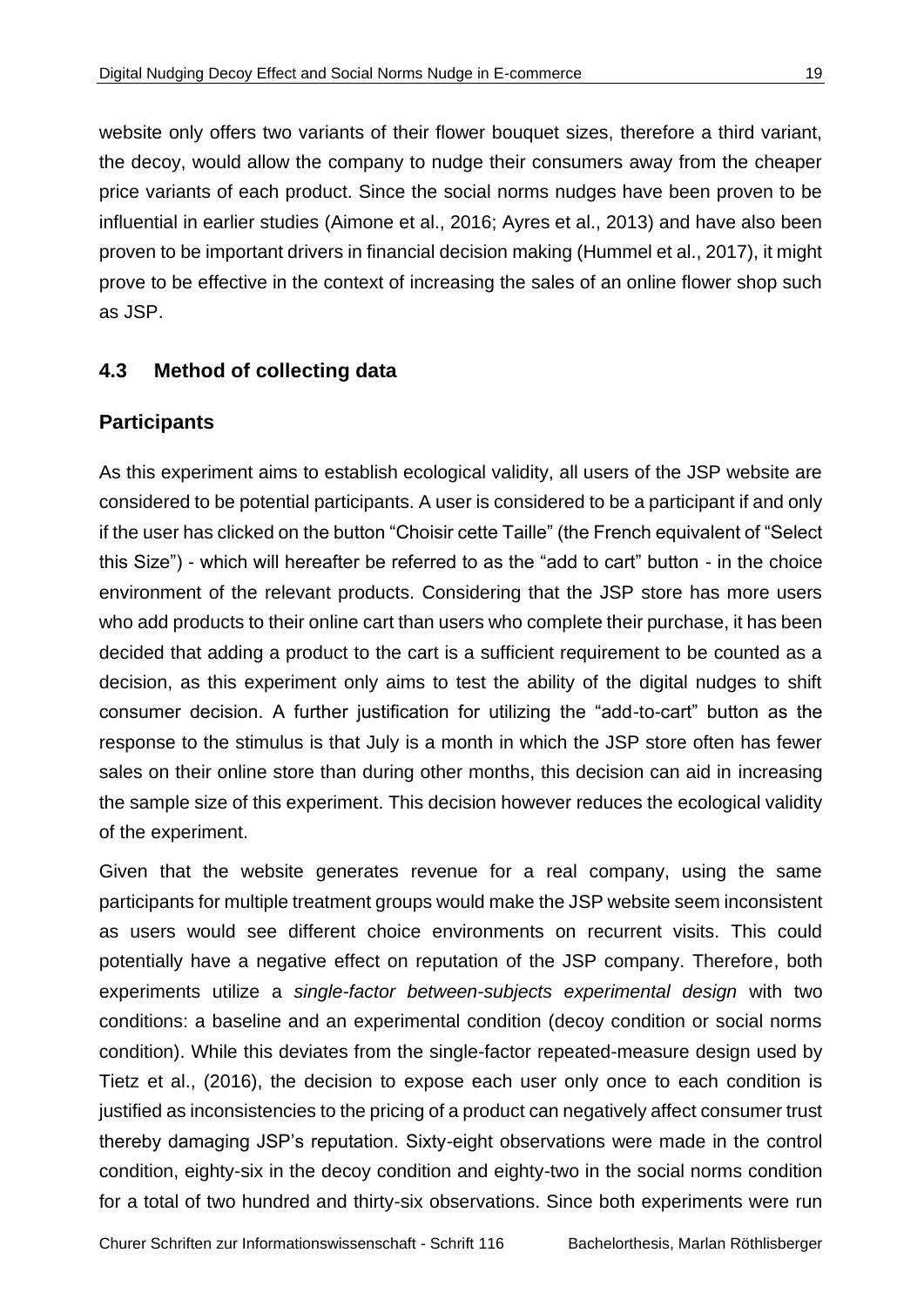concurrently, and both experimental conditions are being compared to the same control condition, only one control group was required. Additionally, subjects were not informed that they are taking part in the experiments.

Users on the website were randomly assigned to either the control or the treatment group. Browser cookies were used to determine which participants had already taken part in the experiment and the group that they were assigned to. The number of times in which the choice of each participant is recorded was limited to one. Obstacles regarding the implementation of cookies will be discussed towards the end of this chapter.

#### <span id="page-27-0"></span>**4.4 Product scenarios**

JSP already possess an online choice environment - their product description page. All that is required is the implementation of digital nudges. However, given that the JSP ecommerce store has nine products on display, not every product is a candidate for digital nudging. One of the nine products ("Jardin en boite") is sold only in one size and price variant and therefore was excluded from the experiment.

Additionally, each of the products on display have different price ranges which introduces an additional confounding variable into both experiments. In an ideal situation, bouquets would be categorized by price (cheap, moderate, expensive), however, the decision was made to ignore the variability in price ranges between the products for three reasons. Firstly, during the two weeks of July, during which this experiment was active, the JSP shop planned on sending email newsletters to the clients. If the recipients clicked on a direct link to a product on the website, the implementation of google tag manager would not recognize which product the user is viewing as google tag manager was only set up to recognize the users who clicked on a given product from the "shop" page on the ecommerce store. Secondly, additionally testing the effectiveness of the decoy and social norms nudges on each of the price categories would reduce the sample size dramatically and therefore no longer provide significant results. Thirdly, since this thesis aims to determine whether the digital nudges are effective at shifting user preference away from the smallest variant, conclusions can still be drawn regarding the overall effectiveness of the digital nudges when compared to the baseline.

Due to the lack of control regarding the pricing of the products, only six products out of the possible eight were utilized for the experiments because they fit into three price categories. The implementation of selecting only two products per price scenario aims to reduce the variability in the products as it does not consider products that are either more or less expensive. The pricing structure for the products along in the baseline condition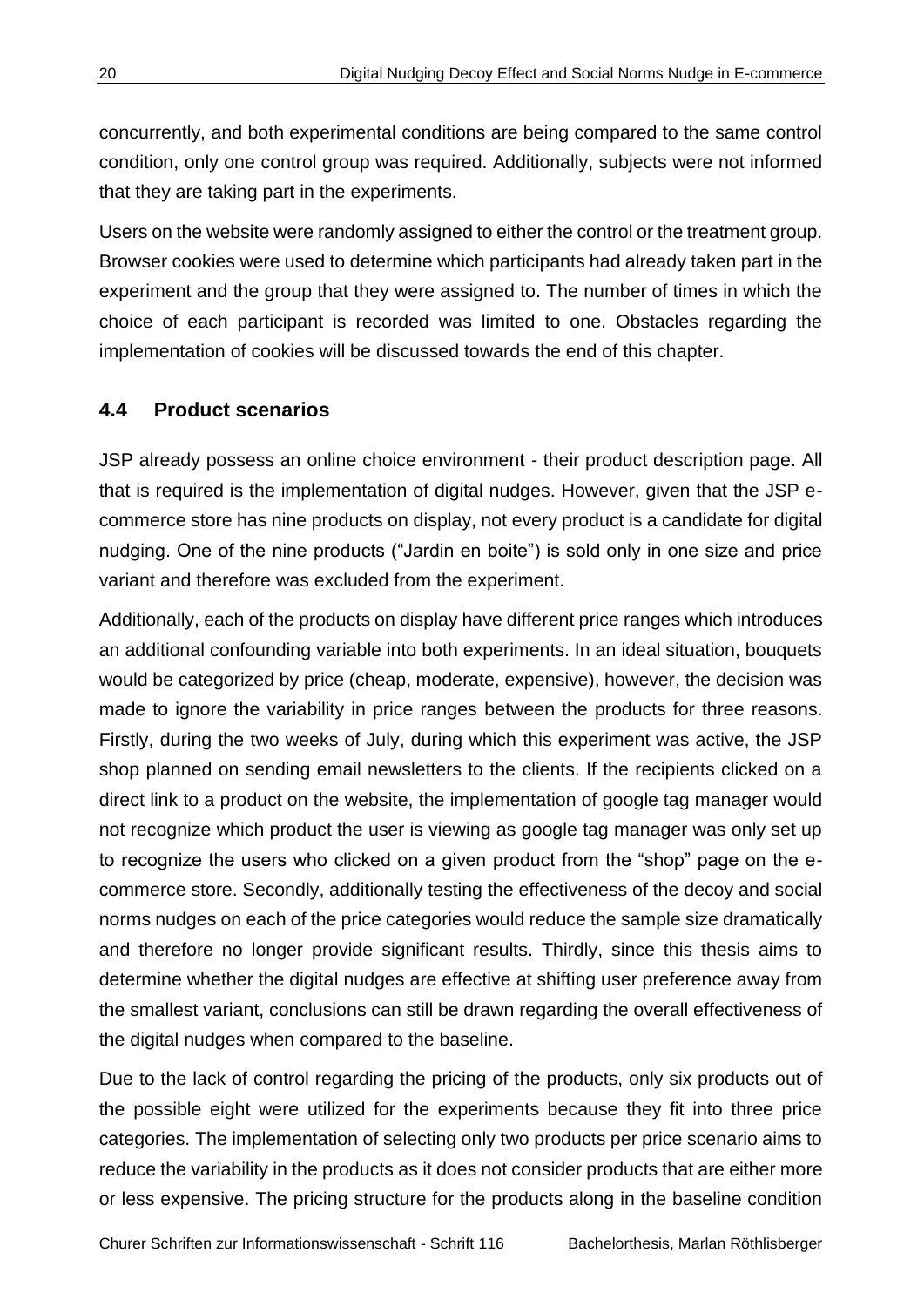(control group) depicted in *table 2*. A comparison between the pricing structure of the control condition and two experimental groups are outlined in the upcoming treatment sections for both experiments.

| <b>PRICING</b><br><b>SCENARIO</b> | <b>PRODUCT (NAME OF</b><br><b>FLOWER BOUQUET)</b> | <b>BASELINE CONDITION (VARIANTS)</b> |                     |
|-----------------------------------|---------------------------------------------------|--------------------------------------|---------------------|
|                                   |                                                   | Small size Variant                   | Normal size Variant |
| <b>CHEAP</b>                      | Jardin de Paeonia                                 | 48 CHF                               | 78 CHF              |
|                                   | Jardin de Lathyrus                                | 48 CHF                               | <b>78 CHF</b>       |
| <b>MODERATE</b>                   | Jardins des Amoureux                              | 56 CHF                               | 86 CHF              |
|                                   | Le Jardin des Bois                                | 56 CHF                               | 86 CHF              |
| <b>EXPENSIVE</b>                  | Jardin de Borneo                                  | 68 CHF                               | 98 CHF              |
|                                   | Le Jardin du Sud                                  | 68 CHF                               | 98 CHF              |

Table 2 Comparison of pricing structure between products in different pricing scenarios

#### <span id="page-28-1"></span><span id="page-28-0"></span>**4.5 Procedure**

For both experiments, the digital nudges are located on the product description page for each of the products on the JSP store. Each product description page consists of a title, description, picture gallery and a choice environment (*see figure 1*). The title, description and picture gallery vary depending on the product chosen on the JSP e-shop. Participants have two methods with which they can land on the product description pages for any product on the e-shop. The first method is via the JSP e-shop. This e-shop contains a catalogue of all nine of the products that are sold by JSP (*see figure 2*). The second method with which participants can land on the product description is via a direct link.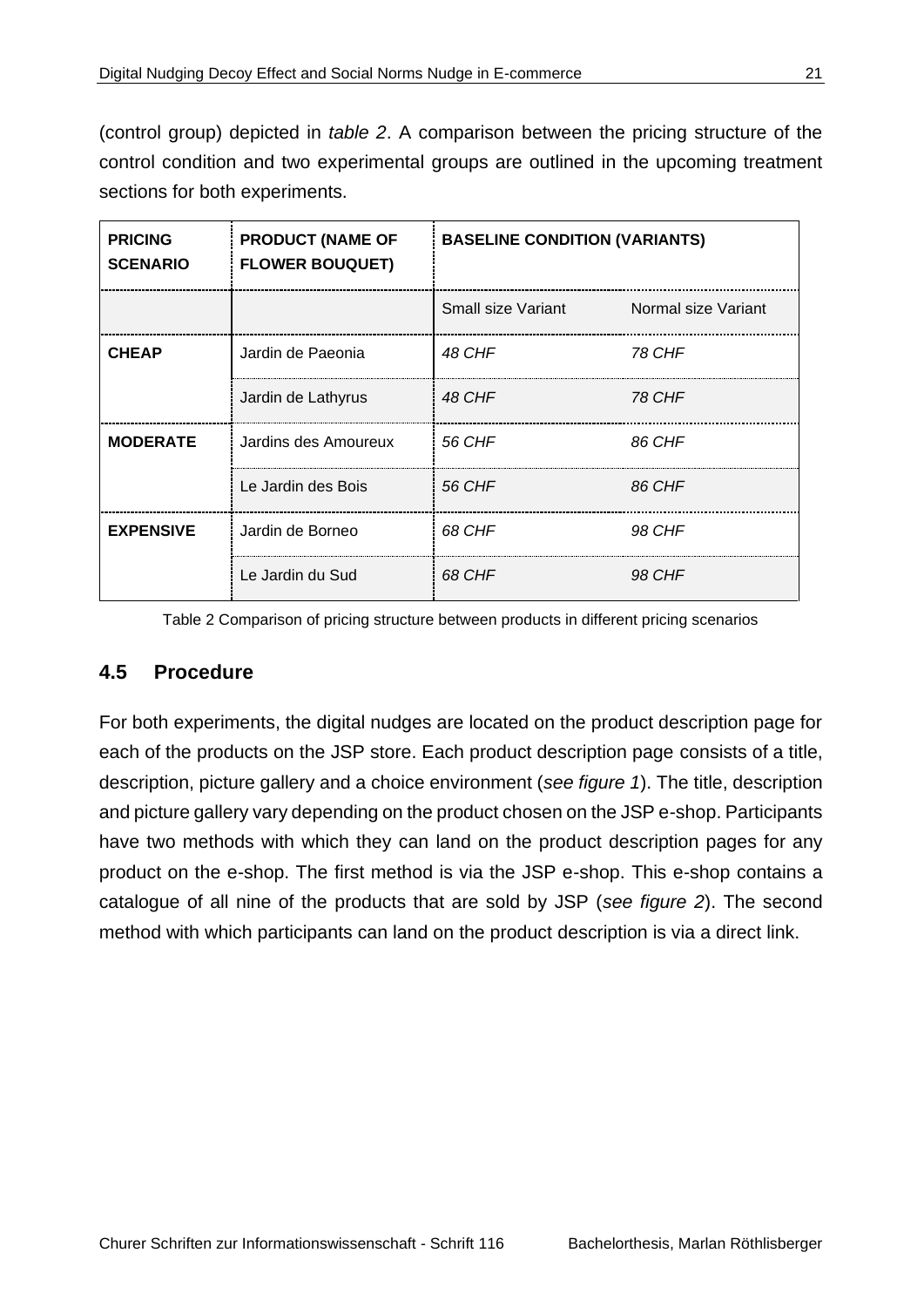

Figure 1 Product Description Page

<span id="page-29-0"></span>

Figure 2 JSP e-shop product catalogue

<span id="page-29-1"></span>Upon entering the product description page, google optimize randomly shows user one of three variants of the choice environment (control condition, decoy condition, social norms condition). While the term choice environment refers to the entire page, from this point forward, the choice environment will refer to the area within the red box depicted in *figure 1*. <sup>1</sup> The participant then has the option to make a selection and click on the "add to

<sup>&</sup>lt;sup>1</sup> It should be noted that the red boxes and red text are annotations and are not present on both the website and the treatments to the website.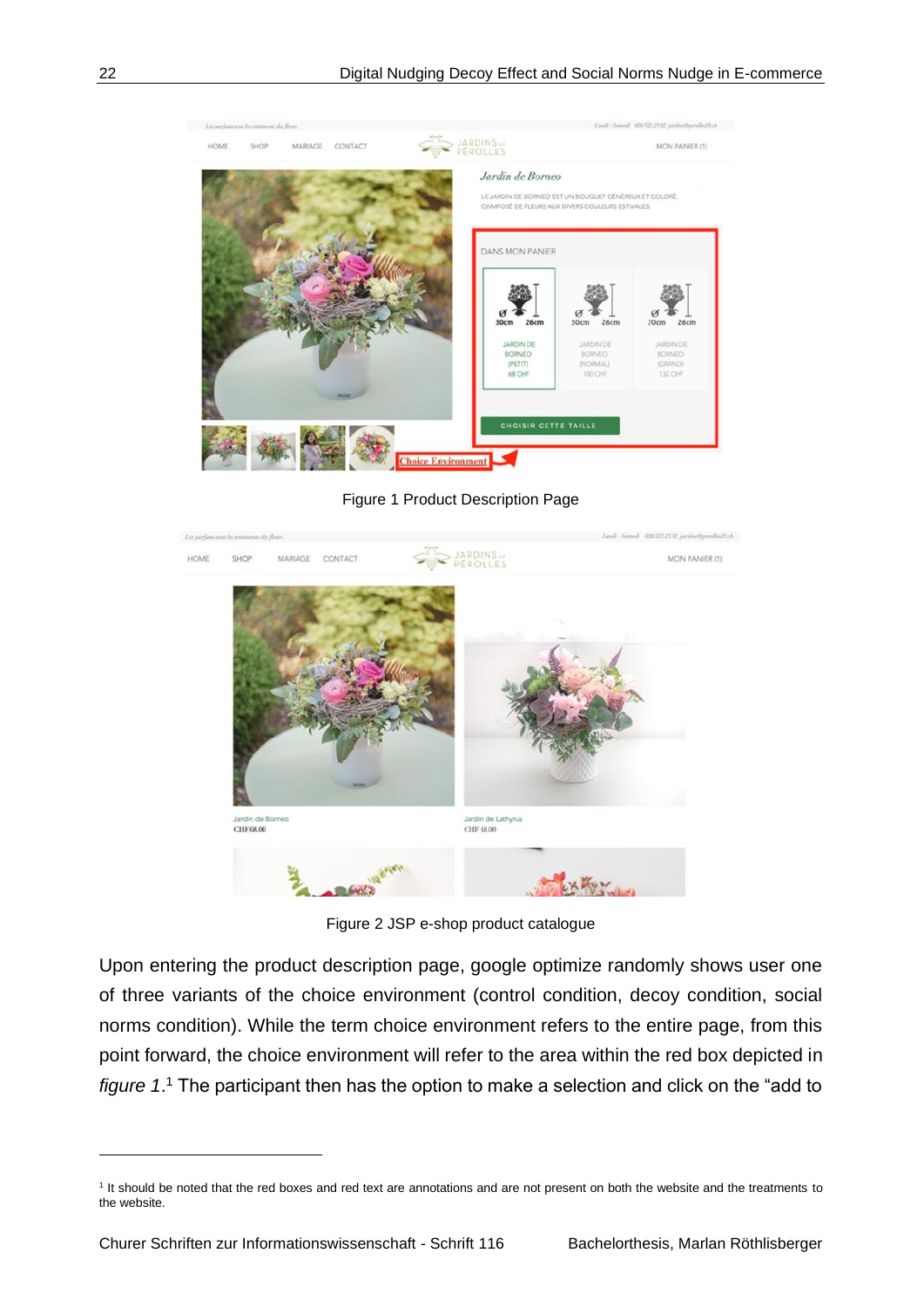cart" button which adds the product to their shopping cart. The clicking of the "add to cart" button is regarded as a decision even if the participant doesn't complete the checkout process. The following section depicts the treatment groups for both experiments.

#### <span id="page-30-0"></span>**4.6 Treatment 1: Decoy nudge**

The first experiment aims to determine the effectiveness of the decoy nudge in steering user preference away from the cheapest price variant when choosing a flower bouquet. Originally, the JSP store only sold two variants of each flower bouquet – a small variant and a normal variant. Therefore, the small variant and the normal variant will be the options presented in the baseline condition (control group). Choice alternatives for each product in the decoy condition consist of a target, a competitor, a decoy (Tietz et al., 2016). In each scenario the competitor (small variant) is comparatively cheaper than the target (normal variant) and the decoy is priced to be comparatively more expensive than the target. A third decoy option has to be created, to test the effectiveness of the decoy nudge in nudging people away from the small variant (see figure 1). Given that a third option isn't offered, it's price and size attribute had to be ascertained.

Since the sizes of the choices in the choice vary identically within all products in this experiment. The competitor, target and decoy option depicted as being products of the same height at 26cm tall; where they differ is in the diameter dimension. The competitor, target and decoy options are depicted as having diameters of 30cm, 50cm, and 70cm. Icons were used to depict the size difference in the choice sets, however each icon varied only in the diameter of the bouquet. The icon is visually exactly the same in all choices in the choice set.

To determine the price of the decoy, the same price difference ratio was applied as in the study by Simons et al. (2017); in their study they set the price of the decoy to be the difference between the competitor and the target options plus the price of the target option. The same logic was applied to determine the size difference that should justify the change in price. *Figure 3* depicts the choice environments that participants would see in either the baseline condition or the decoy condition.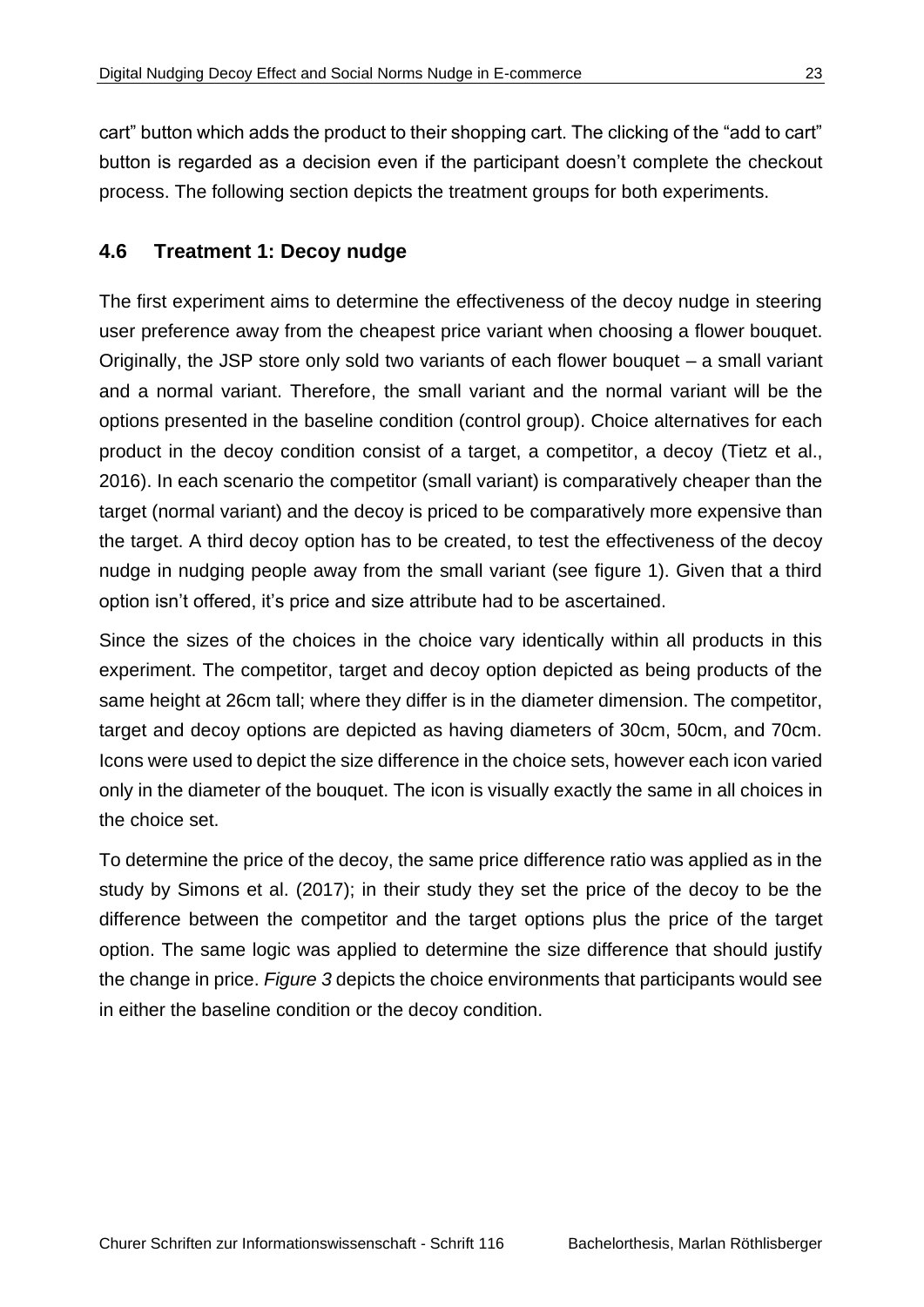

Figure 3 Depiction of baseline (left) and decoy (right) choice environments

<span id="page-31-2"></span>Participants in the baseline condition could decide between the competitor and the target options, while the participants in the decoy condition were additionally given a third option (the decoy). *Table 3* provides an overview for the choice sets for the products in the cheap price scenario.

| Option in the choice set | <b>Baseline condition</b> | <b>Decoy condition</b>  |  |
|--------------------------|---------------------------|-------------------------|--|
| <b>Competitor</b>        | 48 CHF - 30cm diameter    | 48 CHF - 30cm diameter  |  |
| <b>Target</b>            | 75 CHF - 50cm diameter    | 75 CHF - 50cm diameter  |  |
| <b>Decoy</b>             | -                         | 102 CHF - 70cm diameter |  |

Table 3 Choice sets for flower bouquets in the cheap Pricing Scenario

<span id="page-31-0"></span>Additionally, *table 4* presents an overview of each product that was used in the experiment along with their pricing scenarios and their corresponding choice sets for both the baseline condition as well as the experimental condition.

| <b>PRICING SCENARIOS</b> | <b>CHOICE SETS</b> |        |                                    |
|--------------------------|--------------------|--------|------------------------------------|
|                          | Competitor         | Target | (Experiment<br>Decoy<br>condition) |
| <b>CHEAP</b>             | 48 CHF             | 78 CHF | 108 CHF                            |
| <b>MODERATE</b>          | 56 CHF             | 86 CHF | 118 CHF                            |
| <b>EXPENSIVE</b>         | 68 CHF             | 98 CHF | 128 CHF                            |

<span id="page-31-1"></span>Table 4 Choice sets for flower bouquets by Pricing Scenario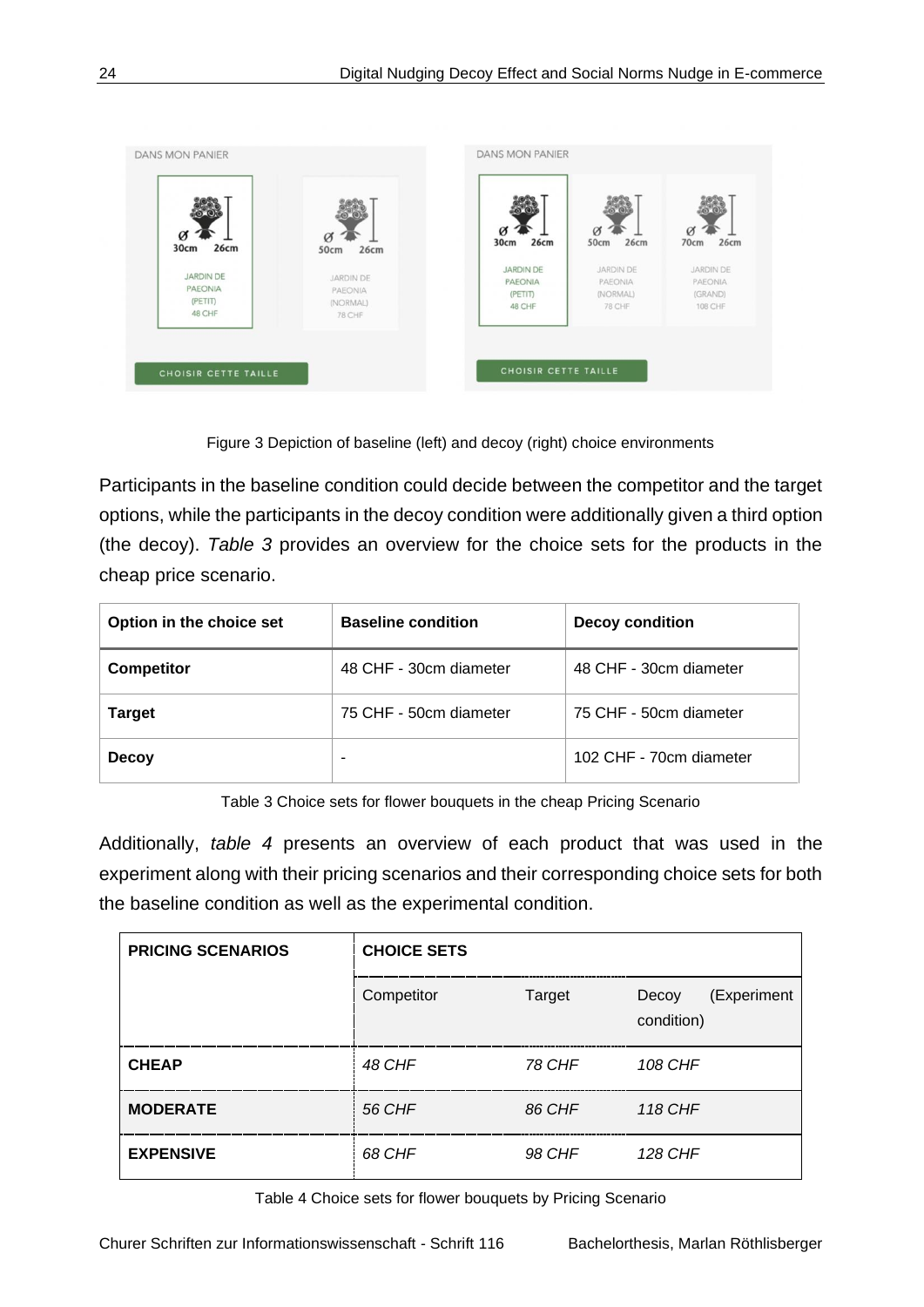#### <span id="page-32-0"></span>**4.7 Treatment 2: Social Norms nudge**

The second experiment aims to determine the effectiveness of the social norms nudge in steering user preference away from the cheapest price variant when choosing a flower bouquet. The control group for the second experiment is identical to the first experiment as both experiments are running concurrently and tested against the same baseline. However, the treatment in the social norms nudge is the addition of a descriptive norm message which aims to communicate popular behavior. To determine how to formulate the descriptive social norms message, the reason for the effectiveness of the social norms nudge was analysed in the literature and determined to that people tend to do what is popular (Cialdini, 2003); it was therefore decided to put the word "popular" above the target option *see figure 4*. Ideally, the colour of the message would be neutral so as to avoid a confounding factor, however the manager of the JSP store insisted on having the colour scheme match with the rest of the site.



Figure 4 Depiction of social norms choice environments

#### <span id="page-32-2"></span><span id="page-32-1"></span>**4.8 Measure**

Experiments one and two utilize the same method of measurement. As both experiments measure the effectiveness of nudging the participants away from choosing the cheapest alternative in the choice set, the dependent variable is dichotomous, therefore it was defined as a binary variable - participants in the baseline condition could choose between the competitor (binary value = 0) or the target (binary value = 1), which is consistent with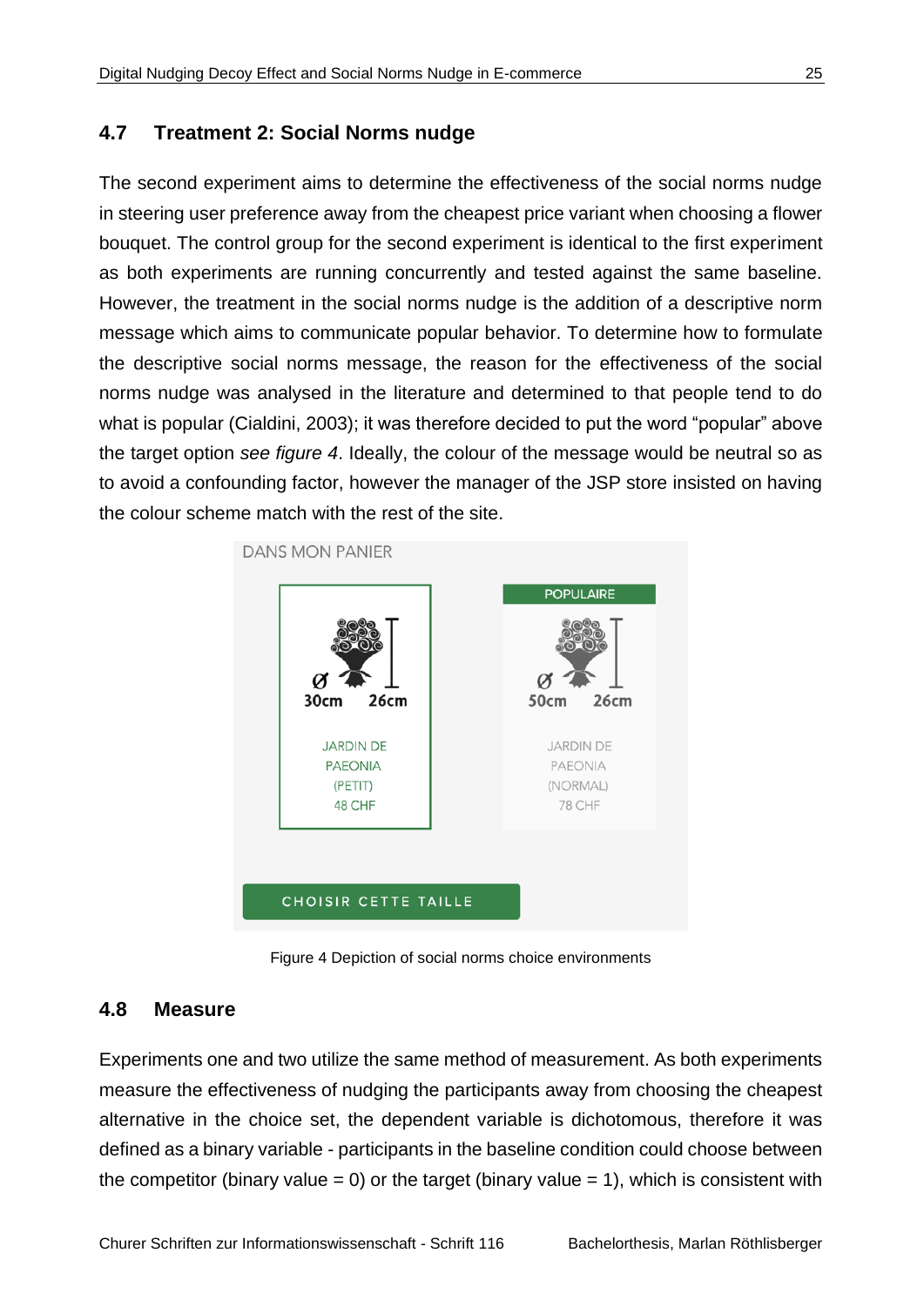the method of measurement in the experiment by Tietz et al. (2016). In the decoy condition there was addition of a third and more expensive option. As with the previous experiments (Huber et al., 1982; Tietz et al., 2016), the decoy option and the target option were merged into a single target option. Therefore, whether the user clicks on the target variant or the decoy, the binary variable will be recorded as "1". As the aim is to determine whether the decoy option effectively decreases the frequency with which participants choose the competitor option, the dependent variable was defined as the decision between the target and the competitor options (Tietz et al., 2016).

The variant of the choice environment is subsequently recorded in the user's browser cookie so that, on recurrent visits, the participant would be shown the same variant of the experiment. Tags were fired by google tag manager to record the options that the participants click on. Each of these "click" tags records the user-ID (random six-digit integer), click label (the choice that the user made), identification number of the experiment and variant (control, or experimental condition). Once the user clicks on the "add to cart" button, another tag is fired to record this event; the data is subsequently store in google analytics. Clicks that were recorded were, clicks on the products in the eshop catalogue, clicks on any of the alternatives in the choice environment as well as clicks on the "add to cart" button.

#### <span id="page-33-0"></span>**4.9 Tools and Materials**

The experiment was built upon the existing product offerings of the JSP e-commerce store and relied on the interplay between three applications: Google Optimize, Google Tag Manager, Google Analytics. Google optimize was used to create and design the three variants of the choice environment for the product description pages, one for the baseline condition and two other variants for both experimental conditions. When running an experiment in google optimize, it provides the option of randomly assigning variants of the choice environment and automatically keeps track of the variant that the user was previous shown.

Google Tag Manager (GTM) was primarily used to collect data by firing tags when users click on elements on the website. As described previously, three types of clicks were tracked and labelled – product selection (name of flower bouquet selected), size variant (small, normal, large) and the "choisir cette taille" (add to cart) clicks. Additionally, each of these tags that were fired had to contain additional dimensions such as the treatment group of the participant who made the click, the tag sequence number, and the number of purchases that have already been made by the participant. Table 5 summarizes the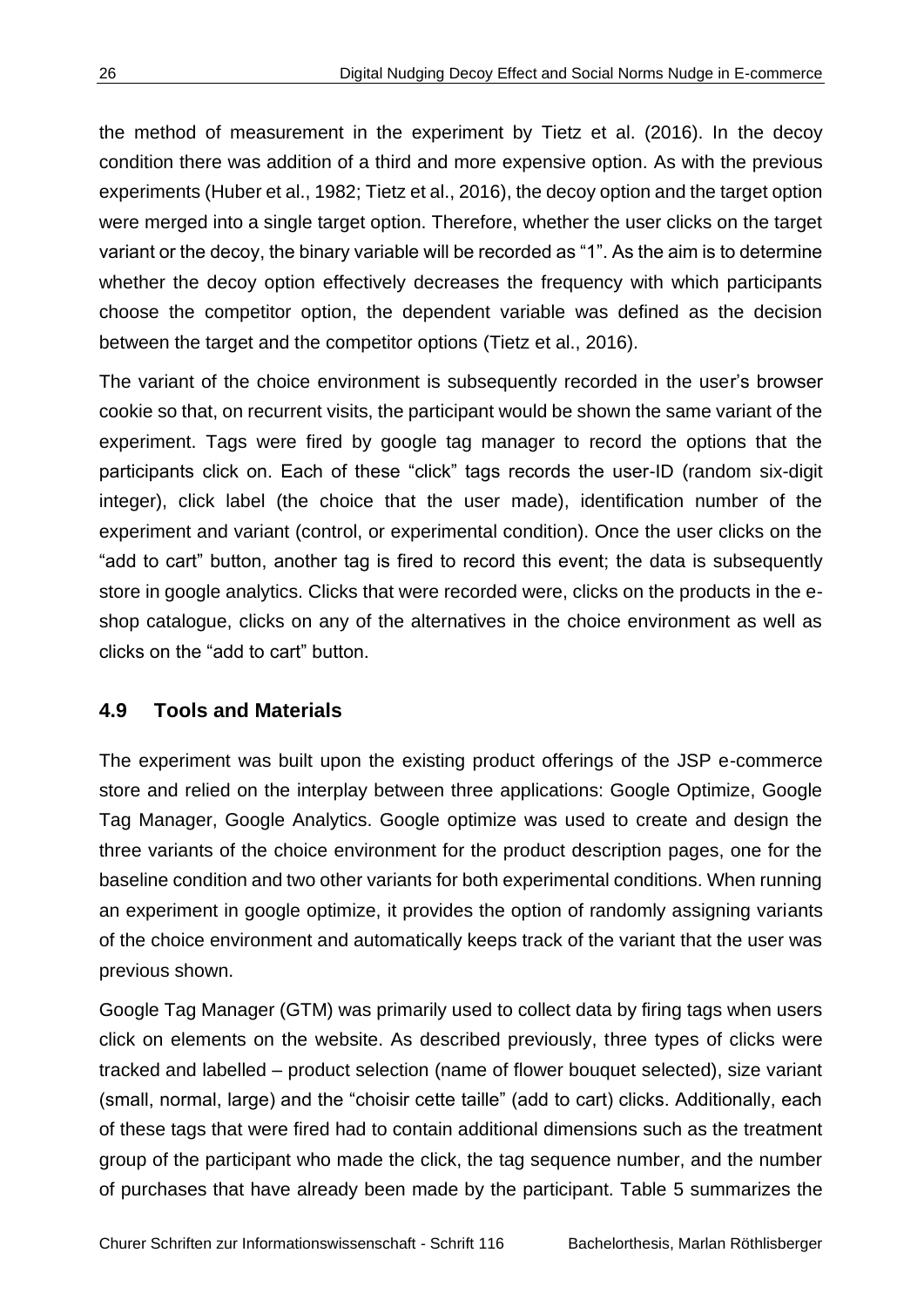purpose of the each of the specified dimensions contained within each tag before it is sent to google analytics for storage.

| <b>Custom dimension</b>    | <b>Description</b>                                                                                                                                                                                                                                                                    |
|----------------------------|---------------------------------------------------------------------------------------------------------------------------------------------------------------------------------------------------------------------------------------------------------------------------------------|
| Treatment group            | Describes whether the user who clicked on an item is part of the<br>control group or either of the decoy or social norms experimental<br>group.                                                                                                                                       |
| User ID                    | A random six digit number stored in the user $1st$ party browser<br>cookie used to identify the users associated with each tag.                                                                                                                                                       |
| <b>Tag Sequence Number</b> | Identifies the sequence number of the tag to determine the order<br>with which the tags were fired for each user.                                                                                                                                                                     |
| Number of Purchases        | Identifies the number of purchases made by each user. Its purpose<br>is to identify whether an "add to cart" tag has already been<br>recorded to identify users who made multiple. As this experiment<br>utilizes a between-subjects design, recurrent purchases were<br>disregarded. |

Table 5 Overview of the various dimensions recorded with each Tag from GTM

#### <span id="page-34-1"></span><span id="page-34-0"></span>**4.10 Obstacles**

Several obstacles were present during the implementation of the experiment one of which pertains to the use of cookies to maintain records of each user. Custom 1<sup>st</sup> party cookies were coded and implemented using google tag manager. Cookies contained three custom variables – User ID, Tag sequence number, and number of purchases (*see table 5*). However, due to the recent implementation of Internet Tracking Prevention 2.1 (ITP 2.1), first party cookies are deleted after seven days on all safari browser versions 12.2 and up (Moffett, Liu & Khatibloo, 2019). Since the experiment ran for two weeks, if participant returned during the second week, the participant would be assigned a new User-ID and therefore erroneously be recorded as a unique user in the dataset. To circumvent this limitation, a server side script could be implemented as it would not be subject to deletion by the ITP 2.1 protocol (Rumble, 2019). However, the manager of the JSP store addressed concern regarding this implementation and therefore this solution wasn't implemented.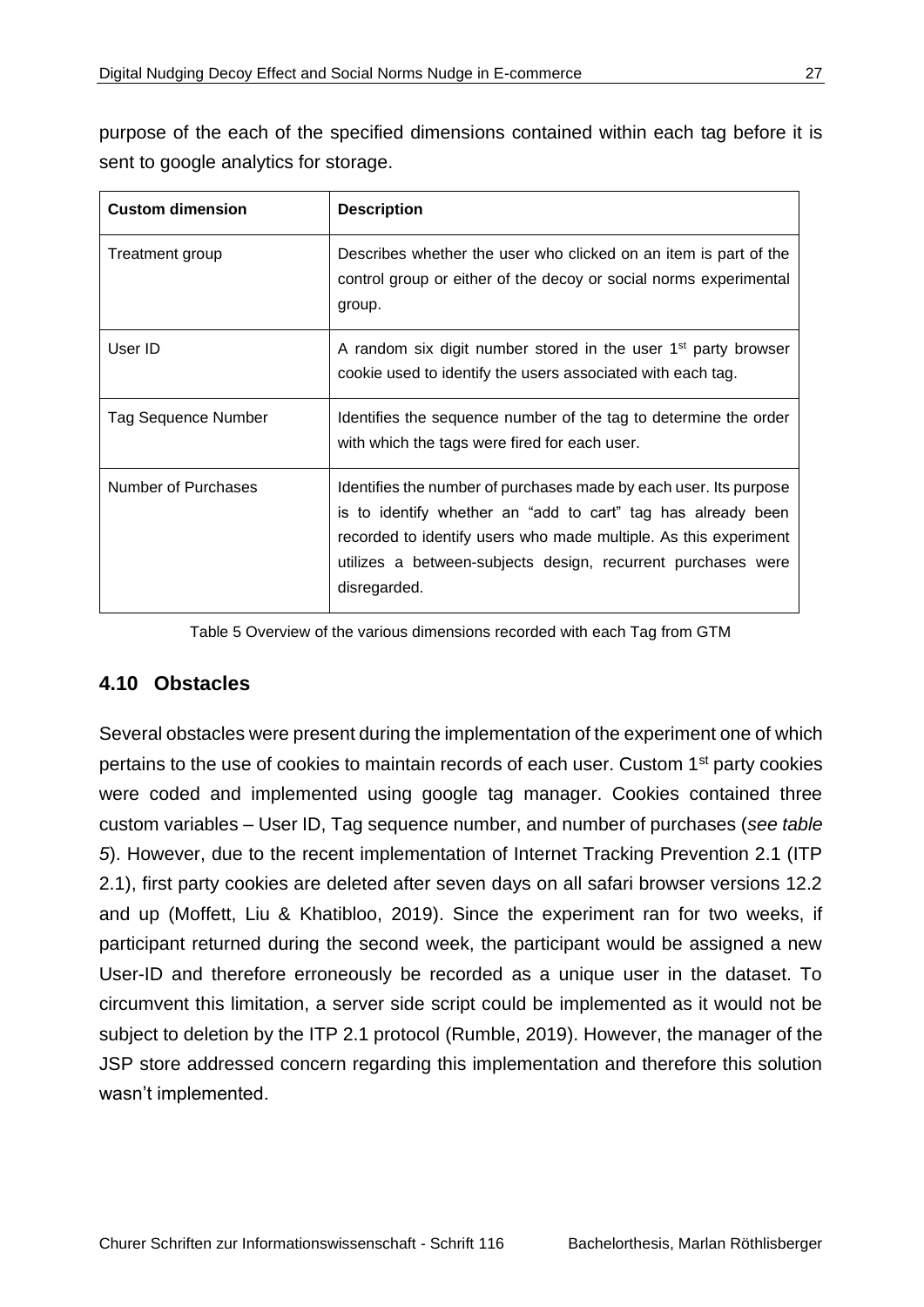#### <span id="page-35-0"></span>**4.11 Methods for data analysis**

Empirical statistical analysis will be done to determine the effectiveness of each of the independent variables. The skew and kurtosis of the baseline and experimental data set will be measured, in order to determine whether the data set qualifies for an independent t-test. An independent t-test will be used to determine whether a significant difference exists between the means of both experimental groups and the baseline using a confidence interval of 95% to determine significance. Subsequently, the effect size will be calculated to yield a better representation of the meaning of the independent t-test. Should the results show that the effectiveness of the digital nudges is within a confidence interval of 95 percent, then the digital nudges will be deemed effective.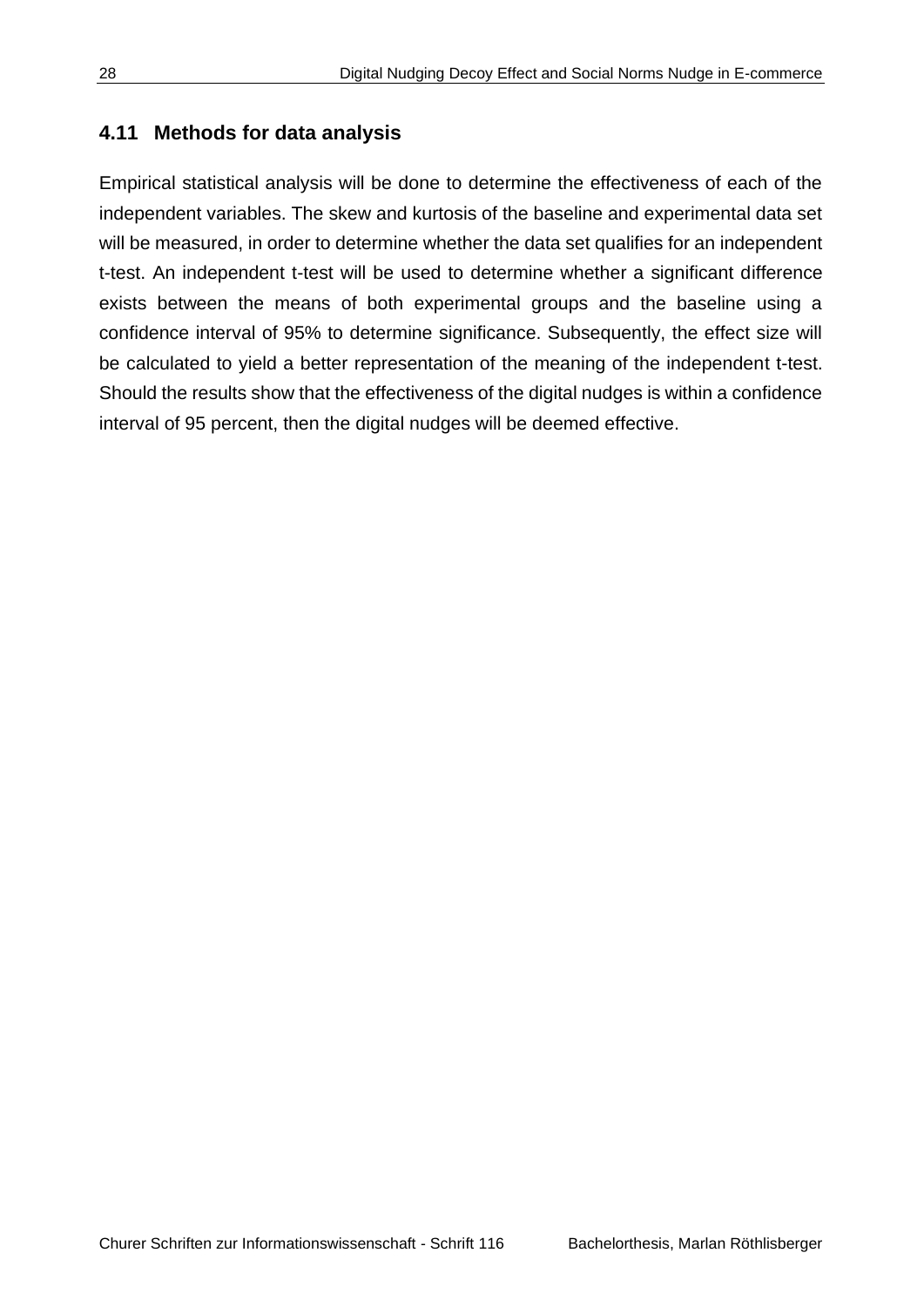#### <span id="page-36-0"></span>**5 Results**

#### <span id="page-36-1"></span>**5.1 Experiment 1: Decoy**

The baseline group ( $N = 68$ ) was associated with an average click on the target options of M = .19 (SD = .39). By comparison, the decoy group ( $N = 86$ ) was associated with a numerically larger average click on target options of  $M = .32$  (SD = .47). An independent samples t-test was performed to test the hypothesis that the decoy group and the baseline group were associated with statistically significantly different average selections of the target option. As can be seen in Table 5, the decoy and baseline distributions were appropriately normal to conduct a t-test (i.e., skew < |2.0| and kurtosis < |9.0|; Schmider, Ziegler, Danay, Beyer & Bühner, 2010). Additionally, the assumption of homogeneity of variance was tested and confirmed using the Levene's F test,  $F(152) = 15.43$ ,  $p = .000$ . The independent samples t-test demonstrated a statistically insignificant effect at a confidence interval of 95%,  $t(152) = -1.88$ ,  $p = .062$ . Thus, the decoy group was not associated as being statistically significantly more effective at nudging participants toward the target options and away from the cheaper competitor option. To determine the effect size, Cohens's d was estimated at .30, which is correlates to a small to medium effect based on Cohen's (Cohen, 1992) guidelines.

|                       | N  | M   | <b>SD</b> | <b>Skew</b> | <b>Kurtosis</b> |
|-----------------------|----|-----|-----------|-------------|-----------------|
| <b>Baseline group</b> | 68 | .19 | .39       | 1.60        | .59             |
| Decoy group           | 86 | .32 | .47       | .75         | $-1.46$         |



<span id="page-36-2"></span>Table 6 Descriptive statistics associated with averages click on the target option

Figure 5 Baseline and Decoy comparison of number of clicks by option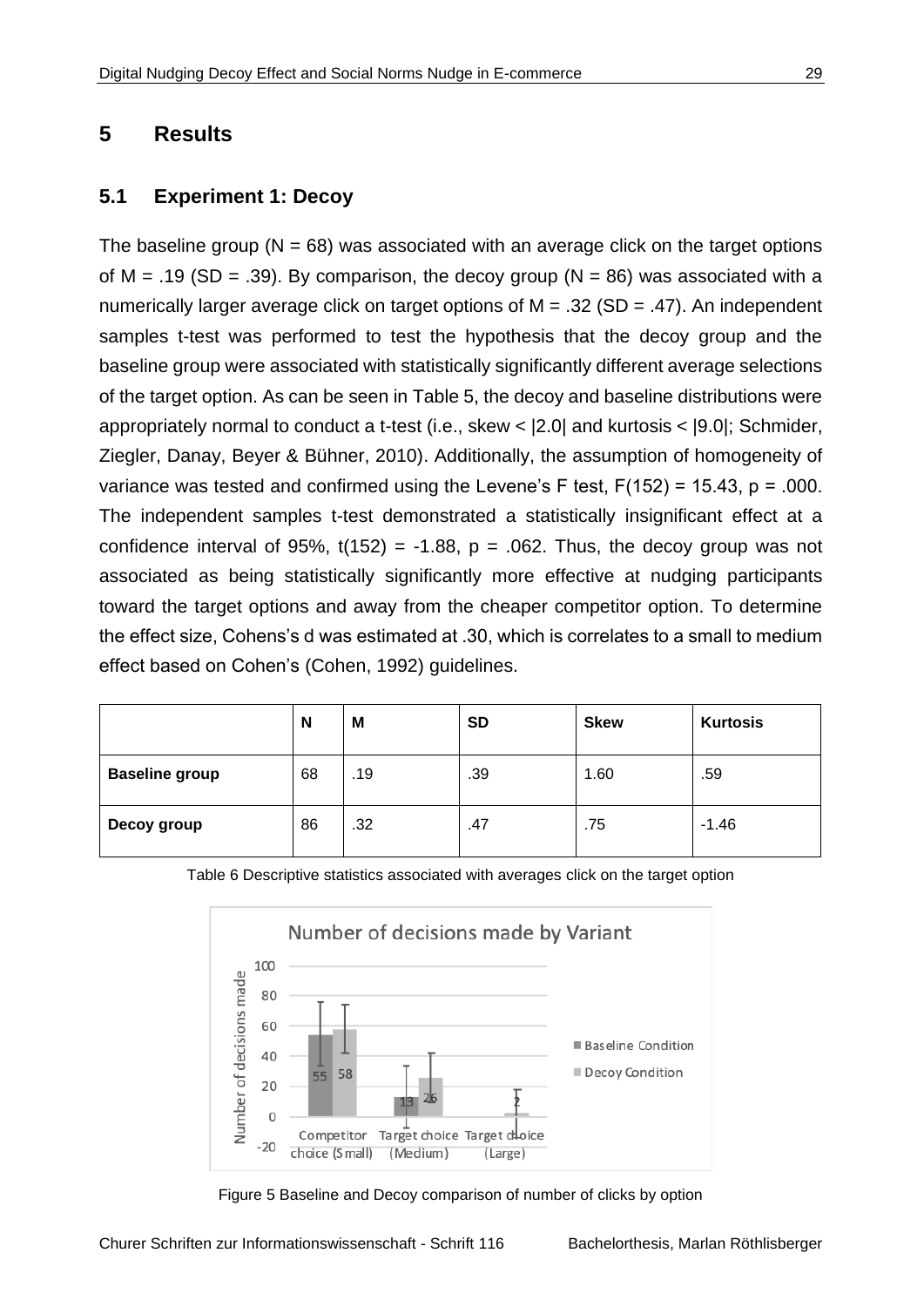Calculating the average prices of the small, normal and large variants across the three price scenarios as being 57 CHF, 87 CHF, and 118 CHF respectively, and the probability of users who are likely to click on the small and medium variants as .80 and .19 in the baseline group along with .67, .30 and .02 (large variant) in the decoy group, then extrapolating the two week combined sample size (N=236) of this experiment to 1 year yields a sample size of 5664. Based on this data, the average yearly revenue for the baseline group would result in 351,903 CHF and against 375,505 CHF for the decoy group. This shows a 6% increase in average yearly revenue under the assumption of all other conditions being equal.

#### <span id="page-37-0"></span>**5.2 Experiment 2: Social Norms**

The baseline group ( $N = 68$ ) was associated with an average click on the target options of M = .19 (SD = .39). By comparison, the social norms group ( $N = 82$ ) was associated with a numerically larger average click on target options of  $M = .25$  (SD = .43). An independent samples t-test was performed to test the hypothesis that the social norms group and the baseline group were associated with statistically significantly different average selections of the target option. As can be seen in Table 7, the social norms and baseline distributions were appropriately normal to conduct a t-test (i.e., skew < |2.0| and kurtosis < |9.0|; Schmider, Ziegler, Danay, Beyer & Bühner, 2010). Additionally, the assumption of homogeneity of variance was tested and not confirmed using the Levene's F test,  $F(148) = 3.66$ ,  $p = .057$ . The independent samples t-test was associated with a statistically insignificant effect at a confidence interval of 95%,  $t(146) = -0.951$ ,  $p = 0.343$ . Thus, the social norms group was not associated as being statistically significantly more effective at nudging participants toward the target options and away from the cheaper competitor option. To determine the effect size, Cohens's d was estimated at .15, which is a small effect based on Cohen's (Cohen, 1992) guidelines.

|                | N  | M   | <b>SD</b> | <b>Skew</b> | <b>Kurtosis</b> |
|----------------|----|-----|-----------|-------------|-----------------|
| Baseline group | 68 | .19 | .39       | 1.60        | .59             |
| Decoy group    | 82 | .25 | .43       | 1.13        | $-72$           |

<span id="page-37-1"></span>Table 7 Descriptive statistics associated with averages click on the target option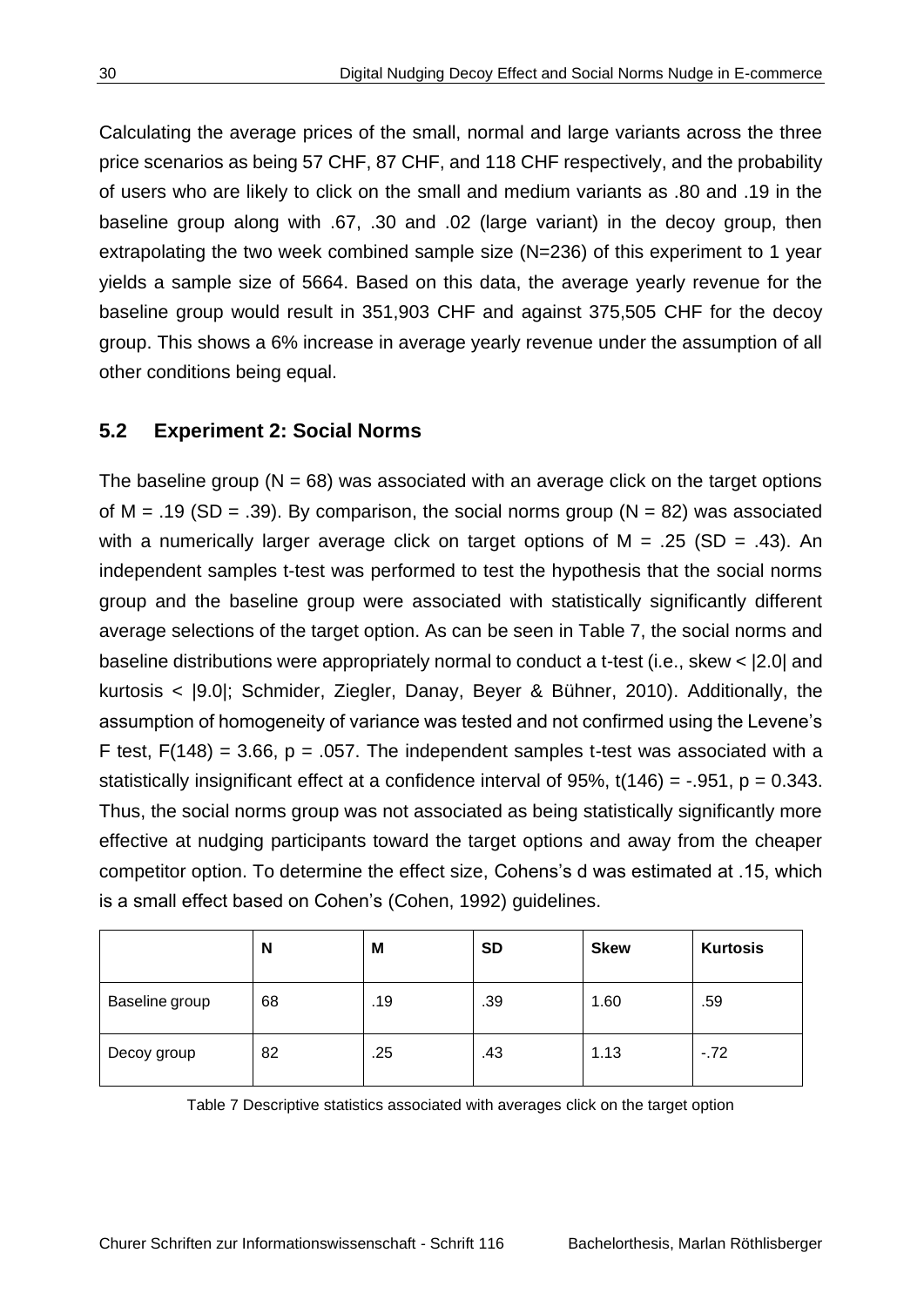

Figure 6 Baseline and Social Norms comparison of number of clicks per size variant

<span id="page-38-0"></span>Based on figure 6, the results show that the number of participants who opted for the small and medium choices is 55 and 13 in the baseline and social norms condition, and 61 and 21 in the social norms condition. Calculating the average prices of the small, and normal variants across the three price scenarios as being 57 CHF, and 87 CHF respectively, and the probability of users who are likely to click on the small and medium variants as .80 and .19 in the baseline group along with .74, .25 in the social norms group, then extrapolating the two week combined sample size (N=236) of this experiment to 1 year yields a sample size of 5664. Based on this data, the average yearly revenue for the baseline group would result in 351,903 CHF against 362,099 CHF for the decoy group. This shows a 2.8% increase in average yearly revenue under the assumption of all other conditions being equal.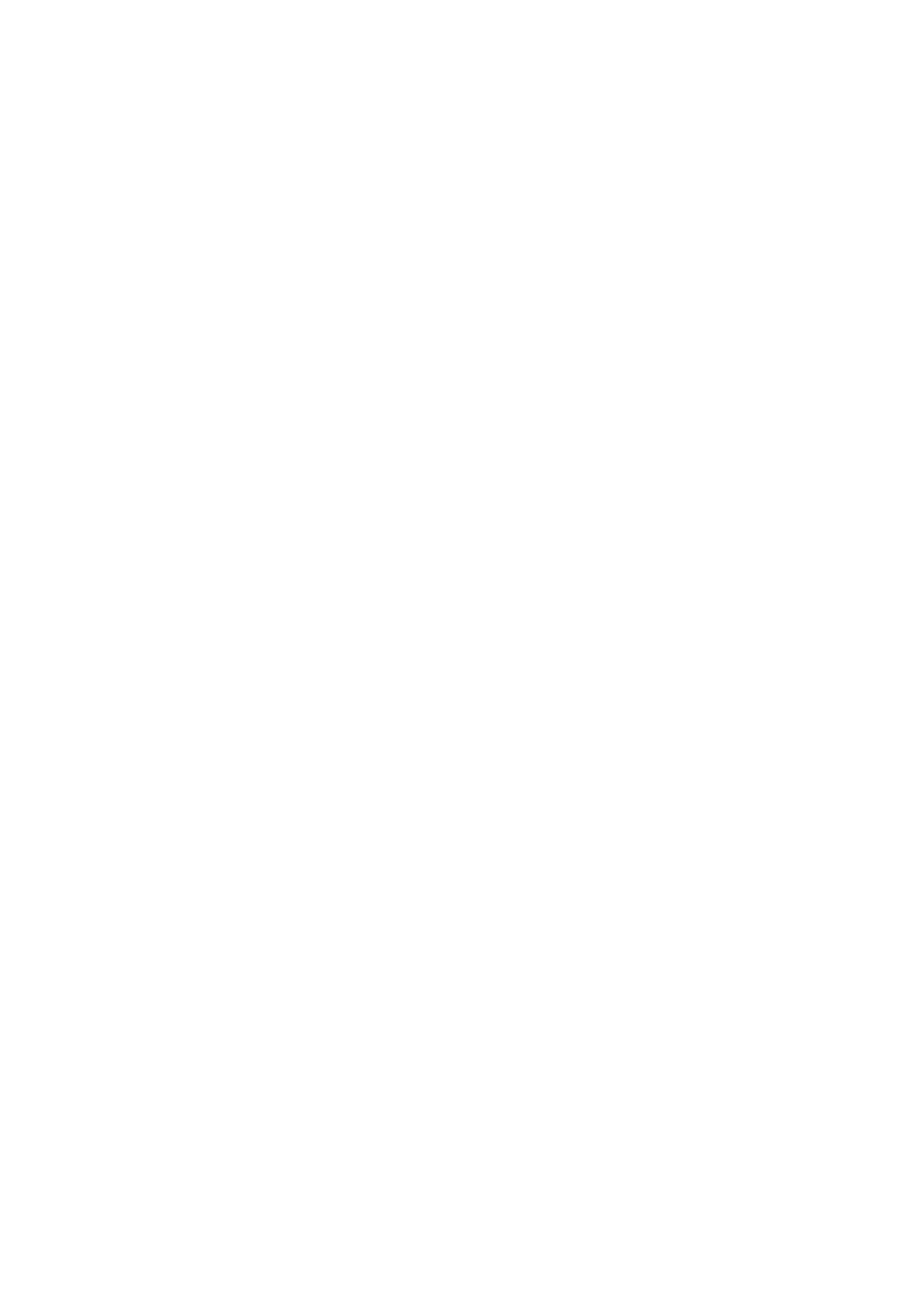#### <span id="page-40-0"></span>**6 Discussion**

This thesis aimed to test the effectiveness of the decoy nudge and the social norms nudge in steering user preference away from the cheapest alternative – the cheapest option in a choice set – and towards the more expensive target variant. Online experiments were conducted on the e-commerce store of the florist shop Jardin-sur-Perolles as they have an active e-commerce website that generates revenue. Conducting a field experiment with an active e-commerce store provided a greater degree of ecological validity to the results of the experiment and, by extension, to the determining of the effectiveness of the decoy and social norms nudges in a real world setting.

Gardner and Altman (2010) proposed using confidence intervals rather than p-values when doing hypothesis testing as the resulting yes/no conclusion derived from the pvalues are less informative than using alternative statistics – the use of confidence intervals. Common statistical statements such as "P<0.5" or "P>0.5" convey little information about a study's findings as they rely on the convention of using the 5 percent level of statistical significance to determine whether an outcome was significant or not (Gardner & Altman, 2010). Gardner and Altman proposed that confidence intervals are more useful when the aim of the experiment is to make a statement that reflects an entire population as the confidence interval moves from a single value estimate, such as the sample mean, to a range of values that could be considered plausible if the entire population were studied. Given that the purpose of this thesis is to test two digital nudges in an e-commerce context and thereby associate the two nudges with ecological validity, confidence intervals are better suited to represent a larger population. As with the convention of using a 5 percent level statistical significance is used, so is a 95 percent confidence interval, however 99 percent or 90 percent can also be used for greater or less confidence (Gardner & Altman, 2010). Since 95 percent is the accepted convention for statistical hypothesis testing, it will be used as the confidence interval required to reject the null hypothesis in this experiment.

#### <span id="page-40-1"></span>**6.1 Decoy nudge**

The variant of the decoy effect that was implemented was the compromise effect as first introduced by Simonson (1989) and has the same psychological underpinnings and purpose as the more recently defined digital nudge known as the middle-option-bias (Weinmann et al., 2016) as both aim to steer user preference away from the extremes and towards the middle of a choice set. The hypothesis  $(H<sub>1</sub>)$  stated that the decoy nudge would have a statistically significant effect – with a confidence interval of 95% – at shifting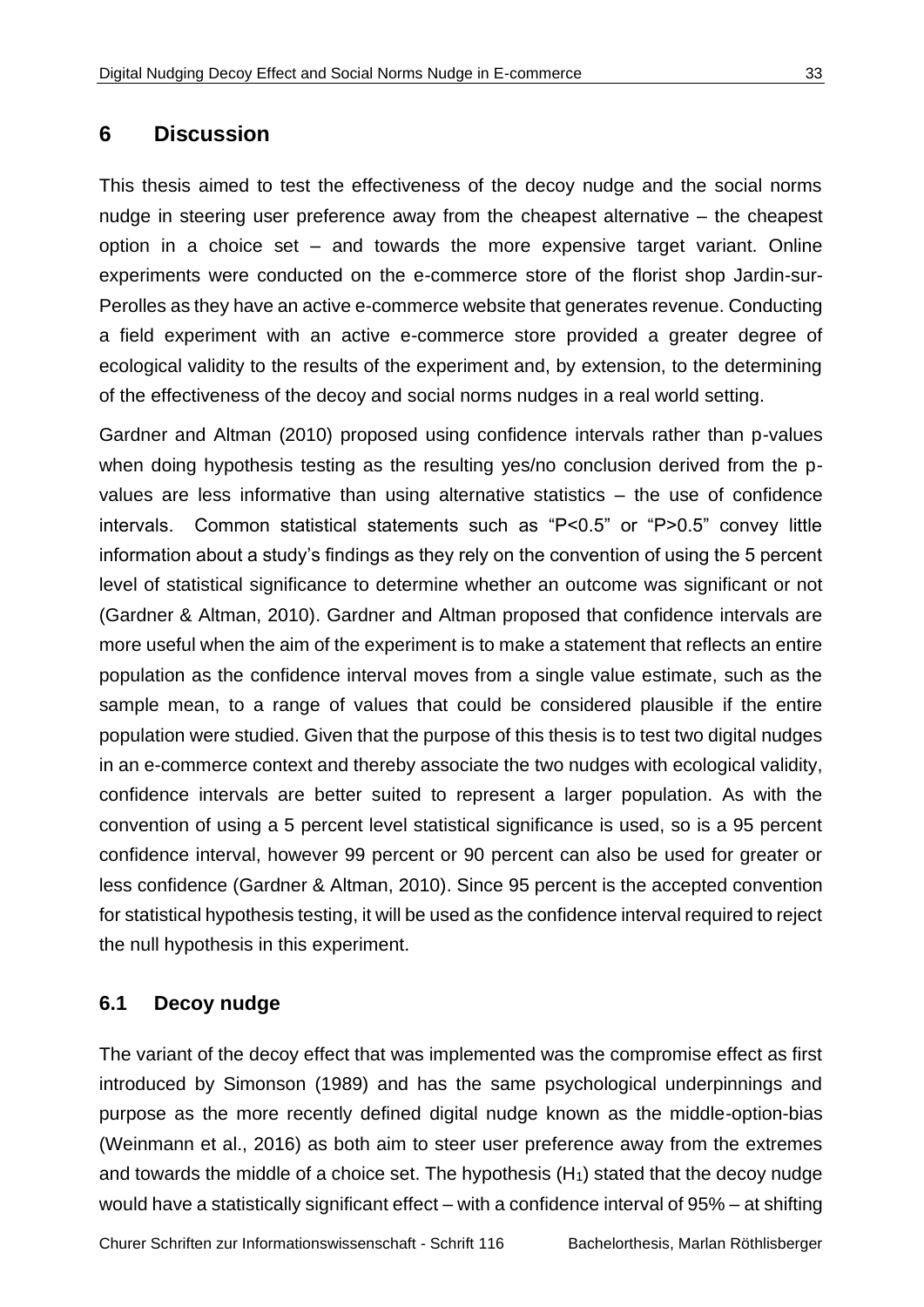user preference away from the competitor alternative and towards the target alternative, while the null hypothesis assumes the lack of a statistically significant effect at a confidence interval of 95%. The results of the experiment have demonstrated a statistically insignificant increase in the average cases in which participants selected the target option when calculated at a confidence interval of 95% and therefore reject the alternate hypothesis  $(H_1)$ .

*t(152) = -1.88; p = .062*

Based on this result, it can be said that there is more than a five percent chance that the results were due to chance. While the increase in the average number of users who selected the target option with the implementation of the decoy nudge is not statistically significant at a confidence interval of 95 percent, a confidence interval of 90 percent would prove the results to be statistically significant. Selecting a confidence interval of less than 95 percent provides excessive uncertainty regarding the effectiveness of the decoy nudge. A 95 percent uncertainty was chosen for this study due to the accepted convention that when a study is being conducted with the intent of bringing in unique results, the standard convention is to utilize a 95 percent confidence interval (Ellis, 2010). Given that research into the effectiveness of the decoy nudge in an e-commerce flower store is non-existent, the 95 percent confidence interval persists to be the viable option. However, it is possible that confounding factors were responsible for a type II error causing the false acceptance of a false null hypothesis. Confounding factors will be outlined later in the discussion section as the majority pertain to both experiments due to the similar nature of their experimental designs.

To determine the real world application of this research, effect size should be considered as the use of effect size shifts the conversation from "'Does it work?'" (Coe, 2002, p. 1) to the more effective, "'How well does it work in a range of contexts?'" (Coe, 2002, p. 1). To determine the effect size for the decoy nudge, Cohen's d was estimated at 0.3 which - according to Cohen's guidelines where .2 and .5 are considered to be small and medium effect sizes respectively - is considered to be between a small to medium effect but veering towards small (Cohen, 1992). Based on this information, it can be said that the overall effectiveness of the decoy nudge in shifting user preference away from the smaller variants is small. To further contextualize the effectiveness of the decoy nudge, the average yearly revenue for the JSP store was estimated from the results of this experiment and extrapolated to a year. Doing so indicates a six percent increase in revenue when the decoy nudge is implemented, which can be significant to JSP as they have an average yearly revenue of around 500,000 CHF. Despite this, the results are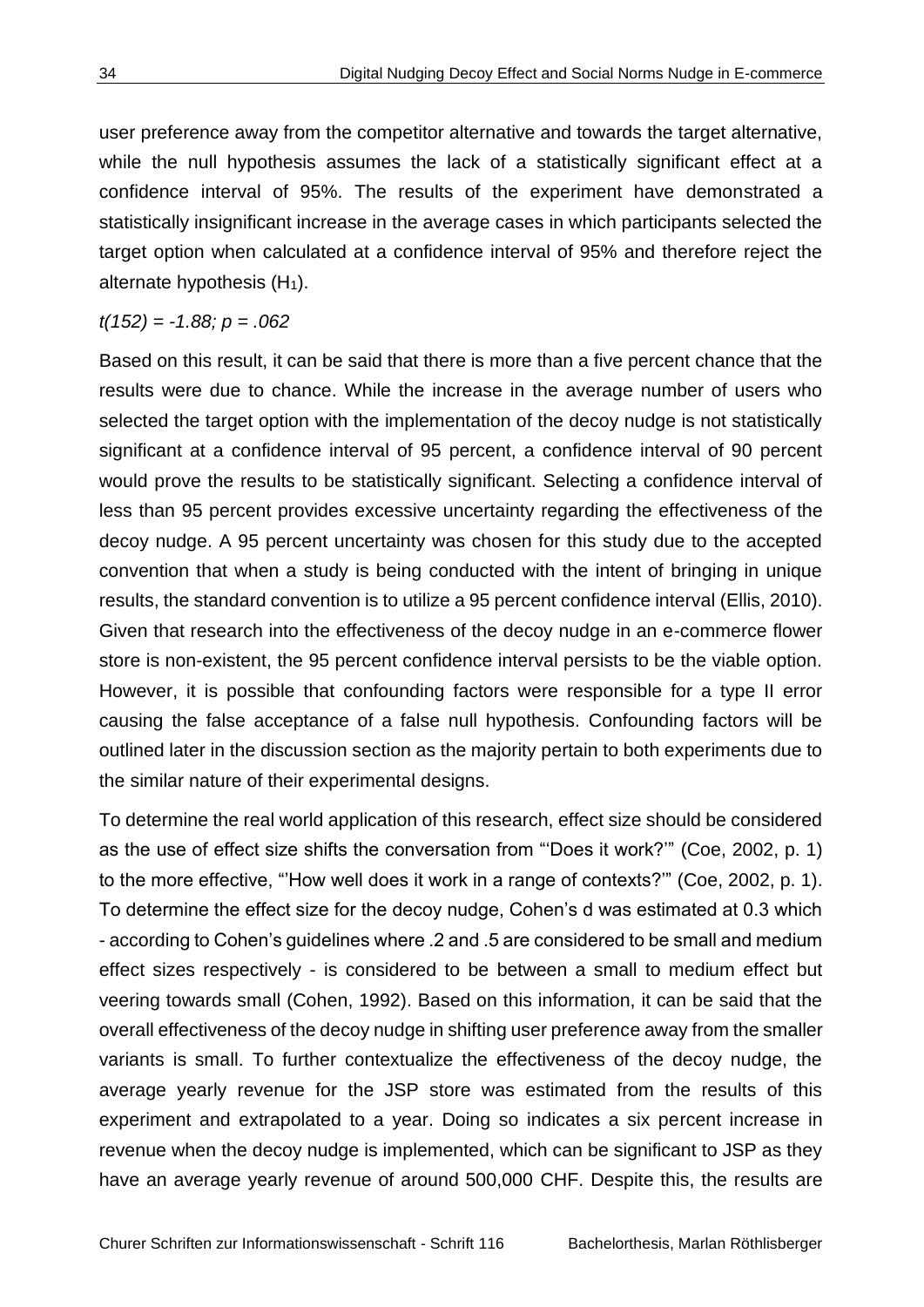inconclusive as this experiment presents insufficient evidence to confirm its effectiveness across a larger sample size. The minimum sample size that would render the result to be representative to the population, where the population is estimated to be 10,000 people, would be  $N = 370$ . This experiment only managed to get a sample size of  $N = 154$ .

The results of this experiment are consistent with those from the preliminary research conducted by Simons et al., (2017) who has observed a statistically significant increase in user preference away from the competitor alternative in the context of crowdfunding. Similarly, this experiment does show a measurable increase in user preference away from the competitor, however it does not do so at a confidence interval of 95 percent. Simons et al., (2017) used an online survey platform, and the creation of fictitious and simplified crowdfunding campaigns in their experiment which limited the ecological validity of their results; additionally, the users of their study did not self-select into supporting any of the crowdfunding campaigns and the money used was fictitious. While Simons et al., (2017) are in the process of conducting a field experiment that test the ecological validity of the middle-option-bias in the context of crowdfunding, such research is currently not available to compare against.

It is unclear whether implementing more alternatives would be more effective at nudging consumers away from the cheapest option despite the research conducted by Simons et al., (2017) testing the effectiveness of the middle-option-bias across a varying number of alternatives. Their results showed that regardless, whether the users are given three, five, or seven alternatives, the middle option would consistently be the most selected option overall. Future research into the decoy nudge could test the effectiveness of presenting the user with more than three options. Again, Simons et al., (2017) conducted their experiment under laboratory conditions, so under non-laboratory conditions, everyday stress and tiredness may cause the middle option bias to backfire as users might experience the tyranny of choice (Schwartz, 2004) or choice overload (Iyengar & Lepper, 2000).

Additionally, it would be beneficial to test the effectiveness of the number of choices as older people may have less processing capacity and therefore have been shown to prefer to be given fewer choices when compared to younger people (Reed, Mikels & Simon, 2008). Even though there has been research conducted that investigates the effects that the number of alternatives has on decision behavior, it is still unclear what the optimal number of alternatives is that should be presented to the user (Payne, Sagara, Shu, Appelt & Johnson, 2013). For now, according Johnson et al., (2012), when deciding on the number of alternatives to provide in a choice set in the context of nudging, one should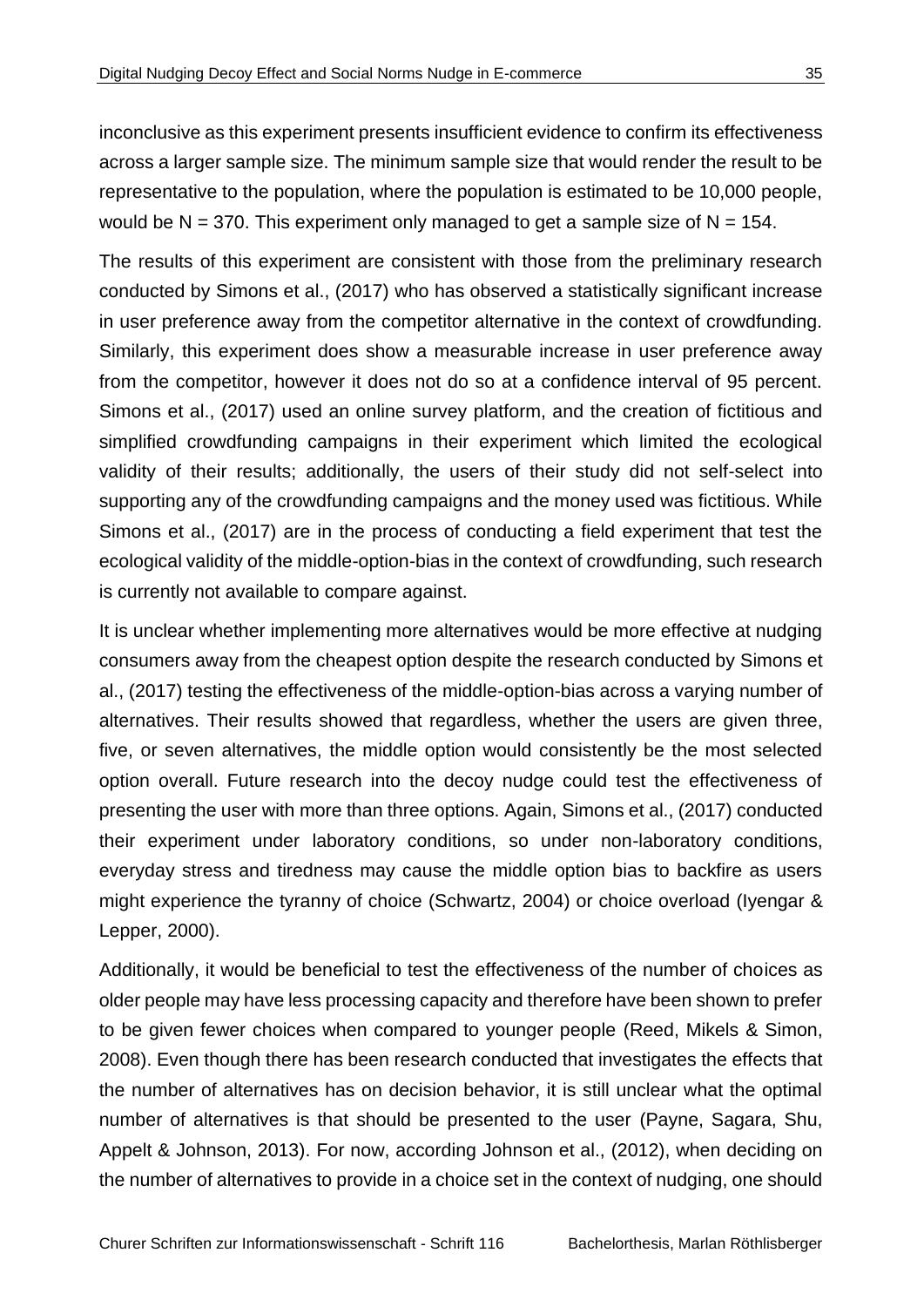choose the "fewest number of options that will encourage a reasoned consideration of tradeoffs among conflicting values and yet not seem too overwhelming to the decision maker" (Johnson et al., 2012, p. 490).

#### <span id="page-43-0"></span>**6.2 Social norms nudge**

The hypothesis  $(H<sub>2</sub>)$  stated that the social norms nudge would have a statistically significant effect – with a confidence interval of 95% – at shifting user preference away from the competitor alternative and towards the target alternative, while the null hypothesis assumes the lack of a statistically significant effect at a confidence interval of 95%. The results of the experiment have demonstrated a statistically insignificant increase in the average cases in which participants selected the target option when calculated at a confidence interval of 95% and therefore reject the alternate hypothesis  $(H<sub>2</sub>)$ .

 $t(146) = -.951, p = 0.343$ 

Based on this result, it can be said that there is almost a thirty-five percent chance that the results were due to chance. The effect size using Cohen's d was estimated at 0.15 which, according to Cohen's guidelines, is too low to qualify as having a small effect. Therefore, it can be said that the social norms nudge is less effective at nudging users of the JSP shop away from the competitor alternative. Currently research on the social norms nudge in an e-commerce setting is lacking and therefore the results cannot be compared to existing studies in the context of e-commerce. Additionally, extrapolating the expected annual revenue given the data would suggest a 2.8 percent increase in revenue for JSP. This is likely due to random error based on the individual samples t-test and therefore provides inconclusive evidence for the effectiveness of the social norms nudge in an e-commerce context for an online flower store.

Social norms nudges can backfire. Default nudges are easy to design while social norms require specialized knowledge to be implemented effectively otherwise the nudge might backfire (Schultz et al., 2007). Therefore, the way that the descriptive message of the social norms nudge is selected, needs to be done carefully. In conclusion, great responsibility falls upon the choice architect when selecting a digital nudge as the architect not only has to consider both the target group as well as the method for constructing the nudge (Thaler & Sunstein, 2008). The author may have selected the wrong message to be conveyed in the social norms nudge despite the findings of the literature review which may have resulted in the lack of evidence into the effectiveness of the social norms nudge, but it could also be because of the cultural background of the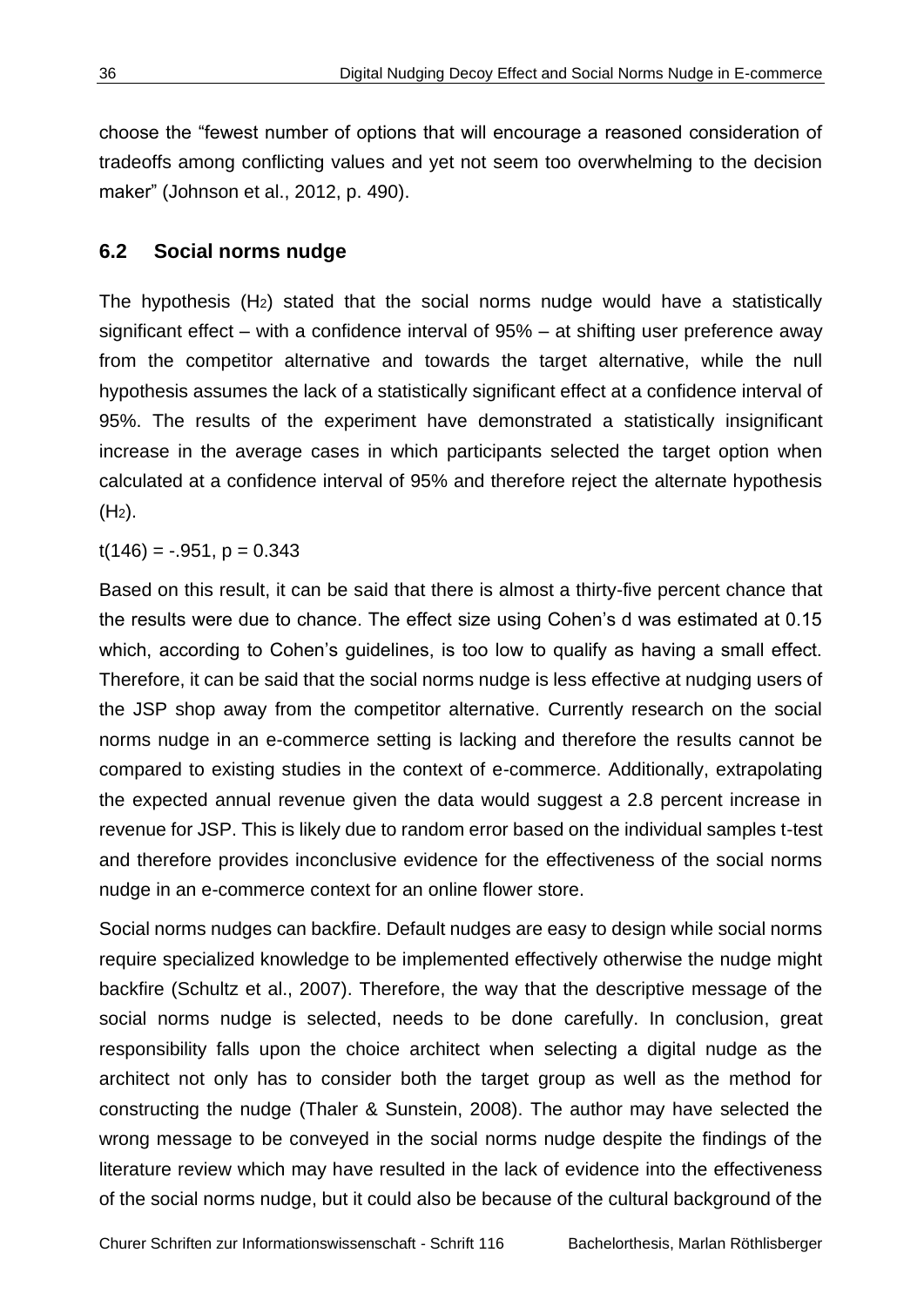recipient. The findings in this experiment show that nudges from an offline context cannot be simply transferred to the digital environment.

The position of the products could be varied in future research. The primacy and recency effect refer to the heuristic where people pay more attention to options that are at the beginning or the end of a selection and are therefore more likely to pick those options (Kahneman, 2011). Given that the selection of options on the JSP store vary by size and price, presenting the target option (the "Normal" variant) before the "small" variant (primacy effect) may strike customers as befuddling.

#### <span id="page-44-0"></span>**6.3 Strengths and Limitations**

Research into digital nudging is not ubiquitous. Experiments are typically carried out in controlled testing environments. Therefore, the research conducted in this thesis is unique in that it tests the ecological validity of the decoy nudge and social norms nudge in shifting user preference towards a target option in an e-commerce setting. This experiment did not use fictitious products or fictitious e-commerce platforms, and the users were free to self-select any product and option on the website and users who failed to select any option were not regarded as participants of this study. A strength of this study is the use of a real e-commerce store with its real clientele buying real products. Despite the benefits of being able to test the effectiveness of the decoy and social norms nudges in a real world setting, conducting a field experiment that ranks high in ecological validity comes with its own set of limitations such as a greater difficulty to control variables, lower reliability of the results when compared to laboratory experiments and difficulty replicating the same conditions.

Another limitation is presented as the author of this experiment had no method of assessing whether people in either of the experiments actively recognized the digital nudges. Given that the choice environment in this experiment was limited to a small box on a webpage, it is not likely that participants didn't register the digital nudges. A benefit of testing the effectiveness of the decoy nudge on the JSP website is that the intended decision makers are successfully targeted. Despite the strengths of the experiments, they are overshadowed by their limitations.

#### <span id="page-44-1"></span>**6.4 Sample size**

Both experiments had a small sample size of  $N = 68, 86$ , and 82 for the baseline, decoy and social norms conditions respectively. This limits the power of the study while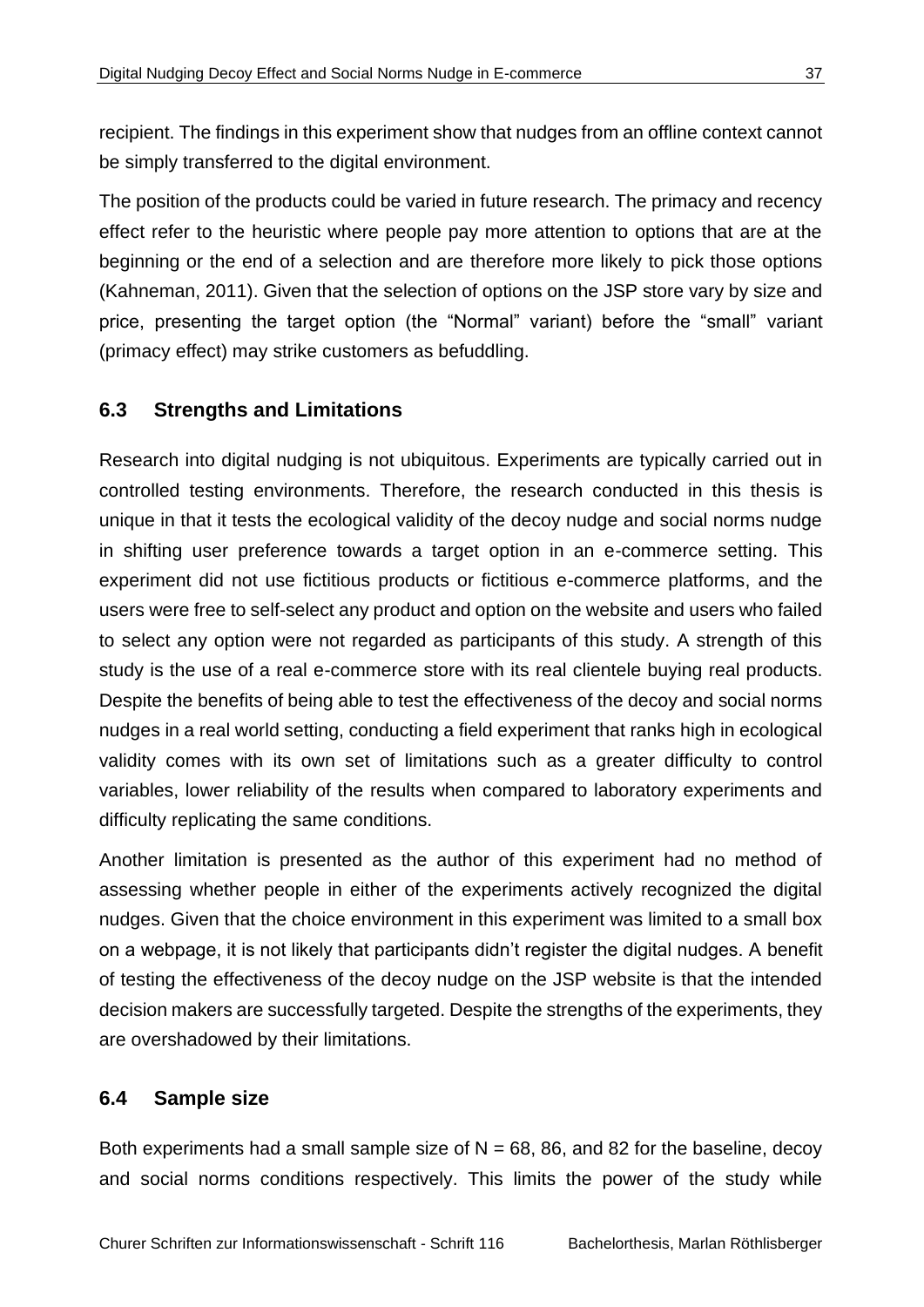simultaneously increasing the risk of a type II error. Therefore, both experiments could benefit from larger sample sizes to provide conclusive evidence of their ineffectiveness.

#### <span id="page-45-0"></span>**6.5 The default interference**

One of the three options in the choice environment was always selected by default. Since there exists a status quo nudge that utilizes the power of setting defaults in swaying user preference towards specified target (Weinmann et al., 2016), this was a confounding factor in the experiment as the default was always set to the cheapest size variant (the competitor). Based on how the e-commerce store was set up, one of the options in the choice environment always had to be selected by default. Therefore, the author made the decision to select the cheapest variant as the default. It has been shown in an environmental context that switching from a pre-selected default option introduced a cognitive burden on the part of the consumer (Campbell-Arvai, Arvai & Kalof, 2014). Therefore, given the design of the experiment, it is difficult to determine how much of an influence that the default option had in skewing the results of both experiments. It remains to be determined whether the decoy nudge and social norms nudges were competing with the status-quo-bias.

#### <span id="page-45-1"></span>**6.6 Add to Cart limitation**

For both experiments, the "Add to Cart" button was utilized to determine, whether or not a user made a decision. The author wasn't given access to the e-commerce infrastructure that is responsible for handling transactions, which would have helped determine which participants actually bought the product instead of just placing it into their cart. This explains the author's decisions to use the "Add to Cart" button as a determiner of a decision. However, this raises the question whether intention or behavior was being measured by the experiment. The experiment doesn't measure, how many people made a purchase, it only measures how many unique participants added a product to their cart. However, given as the author intended to measure the effectiveness of both nudges in shifting user preference away from the smallest option, the results should still be considered a demonstration of the degree to which both nudges influence choice.

#### <span id="page-45-2"></span>**6.7 Multiple pricing scenarios**

This study aimed to determine the ecological validity of both the decoy and the social norms nudges. In doing so, the difficulties of real-world testing were introduced. The JSP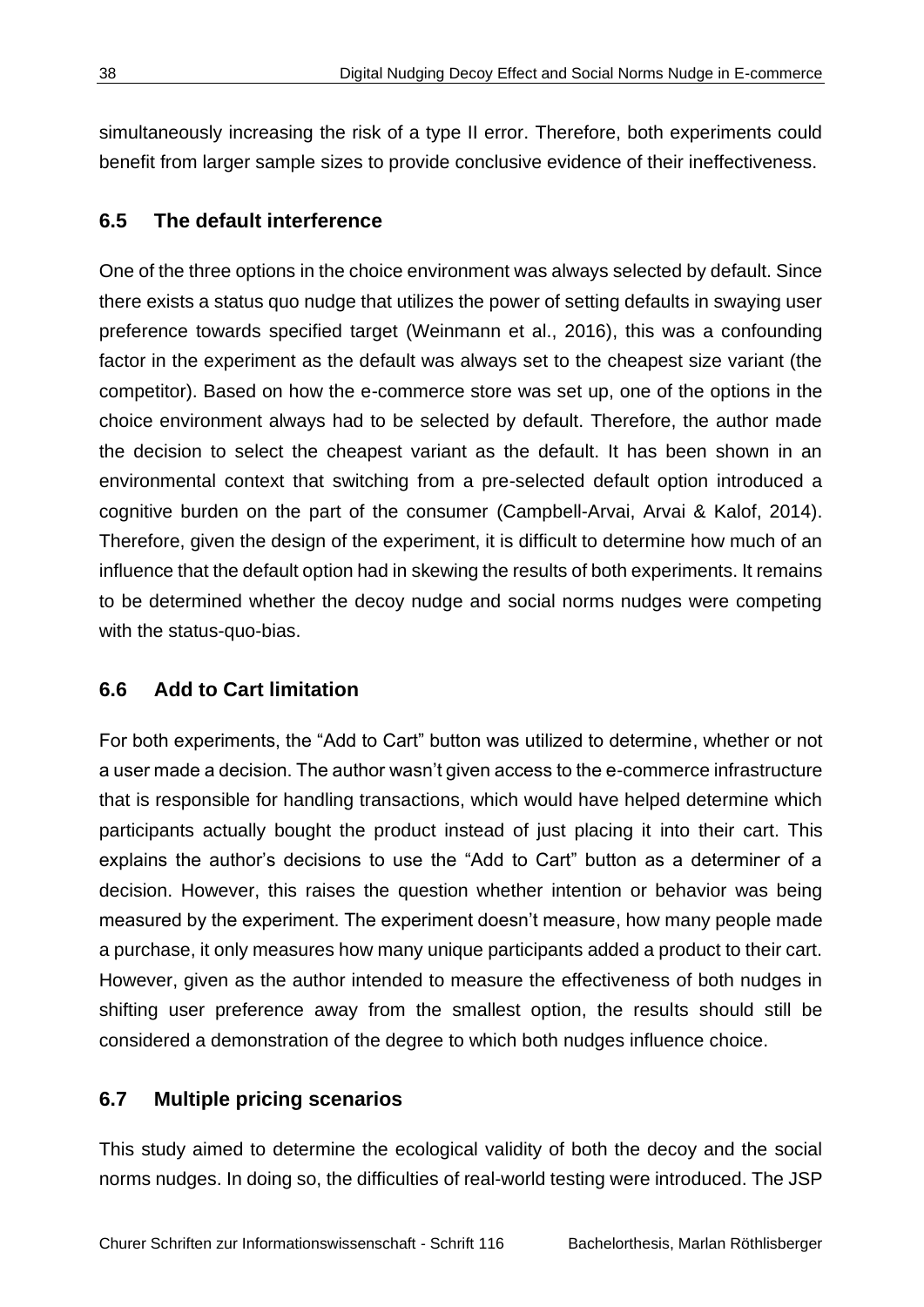store has nine products on their e-commerce store. Most of these products have varying starting prices. The small variant of one flower bouquet was differently priced to the small variant of another flower bouquet in another pricing scenario. Given that the participants could self-select, the number of samples for each pricing scenario varied across the three experiments. Normally, a scientific experiment aims to control all variables and alter only the independent variable. This was not possible given the time span of the experiment coupled with the utilization of an active e-commerce platform that generates revenue. One solution would have been to select only the most popular option for testing and only measure the clicks within that option. However, due to the limited time, the results would have yielded a very small sample size and therefore reduce the significance of the experiment. To attain a larger sample size whilst minimizing the interference of this pricing factor, the author selected only six of the products which fit into three price categories as described in the experimental design. The effectiveness was therefore studied as an overall effect in the given time span. Alternatively, the author could have tested whether the overall effects of both nudges are consistent across the various pricing categories using a mixed effects logistical regression (Tietz et al., 2016). Not doing so due to the limited samples for each individual product is arguably the biggest limitation of this thesis.

#### <span id="page-46-0"></span>**6.8 Returning customer**

Based on the implementation of the tracking of clicks via Google Tag Manager, the experimenter could not ascertain whether the participants of the study were familiar with the products on the website, or whether they were new users of the website. It has been found that nudges can prove to be more effective when the decision is unique or complex (Thaler & Sunstein, 2008). Returning users of the JSP shop may be familiar with the products and may choose the product variant that they have historically chosen without regard for the alternatives. Their decision would therefore be based on habit.

#### <span id="page-46-1"></span>**6.9 Takeaway**

The implementation of the decoy nudge could prove to be effective in increasing revenue when an e-commerce store offers products with multiple variants for each product outlined in the same choice environment. While the results for both experiments are not conclusive, the decoy nudge shows the greatest likelihood for being an effective candidate. However it cannot be said that the effectiveness of nudges translates across contexts or domains as the effectiveness of nudges is context dependent (Thaler, 2012).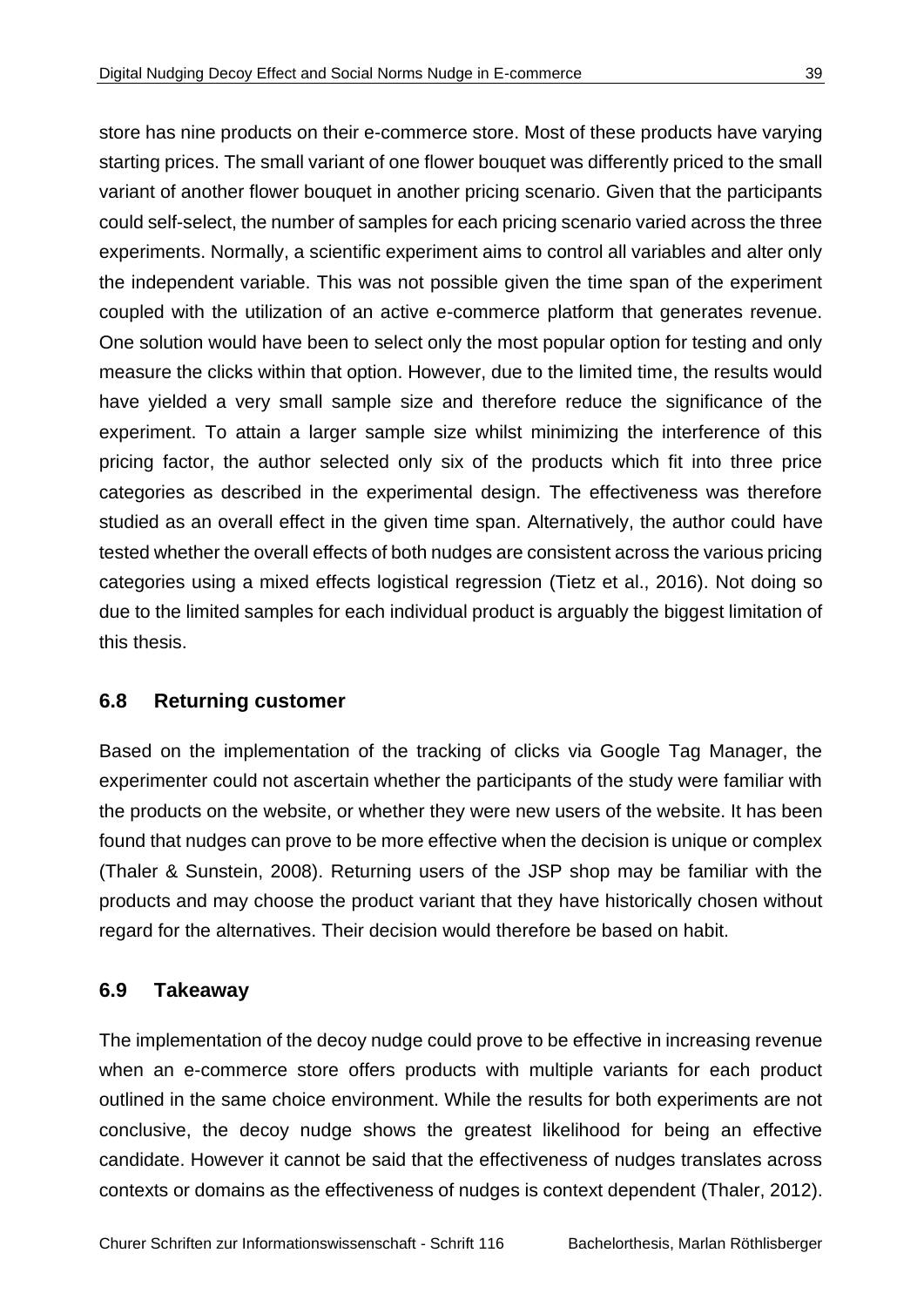For example, what might work for an e-commerce florist store might not work for an ecommerce clothing shop.

When considering the implementation of nudging, it is important to consider the price of the product. An expensive car and a flower bouquet are not likely to be equally effected by nudging. An expensive product causes people to actively consider the best rational option given that it may be a comparatively more important decision when compared to a flower bouquet. The author of this study has yet to identify research that test the effectiveness of digital nudging on products that vary on such a large price scale.

#### <span id="page-47-0"></span>**6.10 Ethical consideration**

When Thaler and Sunstein (2008) first introduced the concept of nudging, they intended it's used to help people make better choices. Every nudge was meant to lead a decision maker to the option that is in their best interest; Thaler and Sunstein termed this philosophy as libertarian paternalism (Thaler et al., 2012). The problem with this is that it violates an individual's right to freedom because, in a nudge regime, people essentially don't make their own choices anymore; instead, the government nudges people to make the decision that it deems fit for its people.

It has been shown in various studies that nudges can have unintended consequences (Liu et al., 2016; See et al., 2013). In digital nudging, a digital choice environment's design has the potential to yield unintended results. Therefore, as digital nudging is becoming more widely studied and applied it is the responsibility of the designers to be equipped with a thorough understanding of the heuristics and biases that plague human decision making. It is important that choice architects understand the effects that their designs can have on the user. A choice architect should follow a subjective assessment of how to most ethically design the choice environment so as to prevent unintended and perhaps even unethical consequences. A choice architect should also be aware that their subjective assessment of ethics is subject to personal bias and motivations. Another important consideration that choice architects should heed is the ethical implication of their nudges. Some implementations of digital nudges may only be in the best interest of the company as has been the case in both of the experiments in this thesis (Simons et al., 2017; Tietz et al., 2016).

The implementation of the decoy nudge and social norms nudge has not been made with regard to the ethical implementations - rather with scientific curiosity. While unethical nudges can result in short term gains (e.g. financial) for a company, there are potential long-term side-effects. In the case of the JSP store, nudging users to pick a larger variant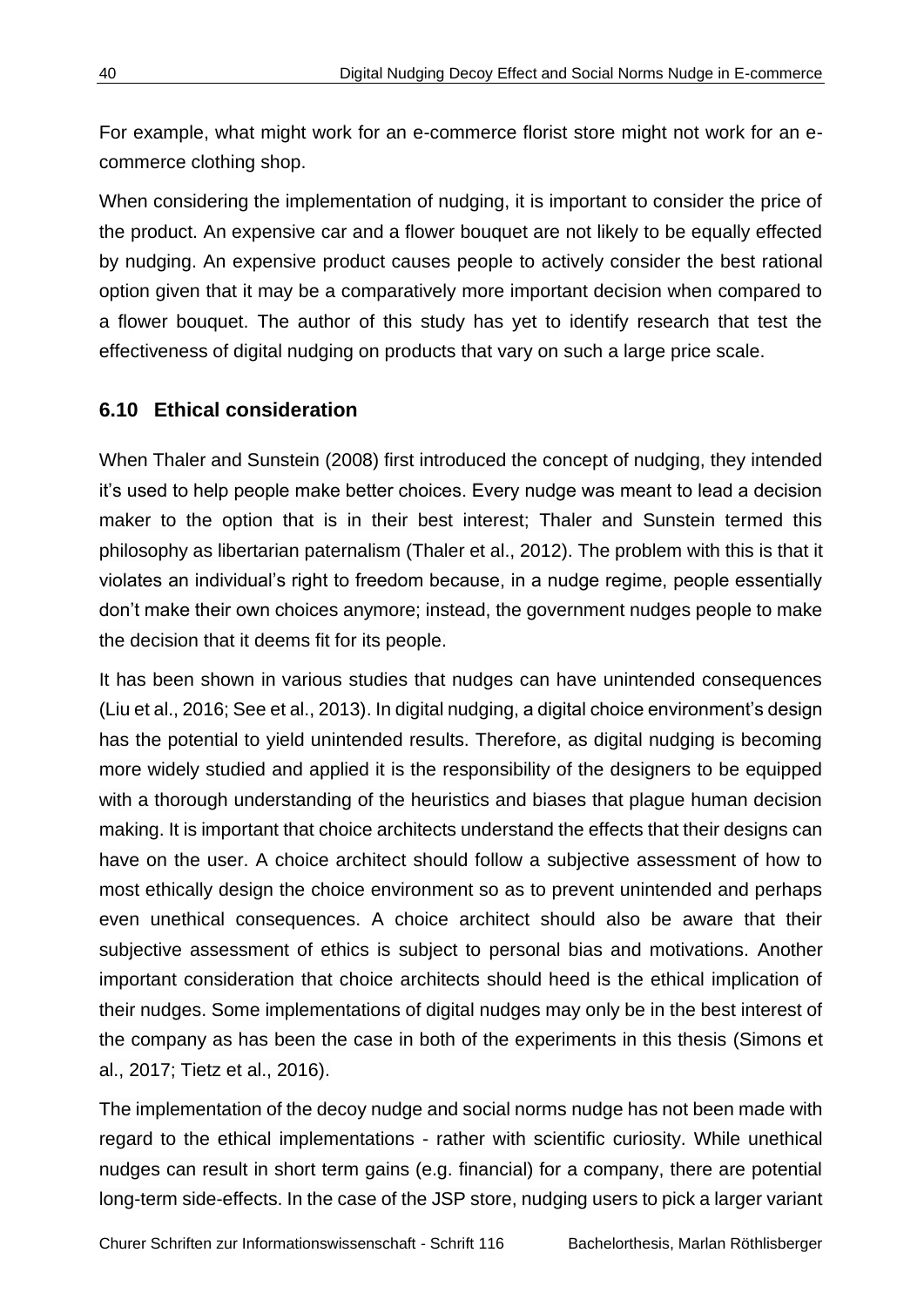feeling pushed into a direction as it might be clear to some people as a marketing tactic. The repercussions of this could include and are not limited to: loss of goodwill, loss of trust and negative publicity. As in the case of the social norms nudge, the decoy nudge is also subject to the possibility of repercussions. Flowers can be considered being luxury goods and therefore could be tied to social status. It is possible that people who buy flowers for others might be happy that there are only two options on the JSP shop, because when there are three options, the buyer might be afflicted with guilt when buying the cheapest flower bouquet for someone else when there are two larger but also more expensive variants. This feeling could then be associated with the store and possibly negatively affect the relationship between the store and the customer in the long term. Assuming that some people buy flowers as gifts to others, showing those people the decoy option in the setting of a flower e-store might guilt them into choosing larger options and therefore leave a bad memory of the experience. It should be noted that this thesis does not advocated the use of ethically questionable behavior.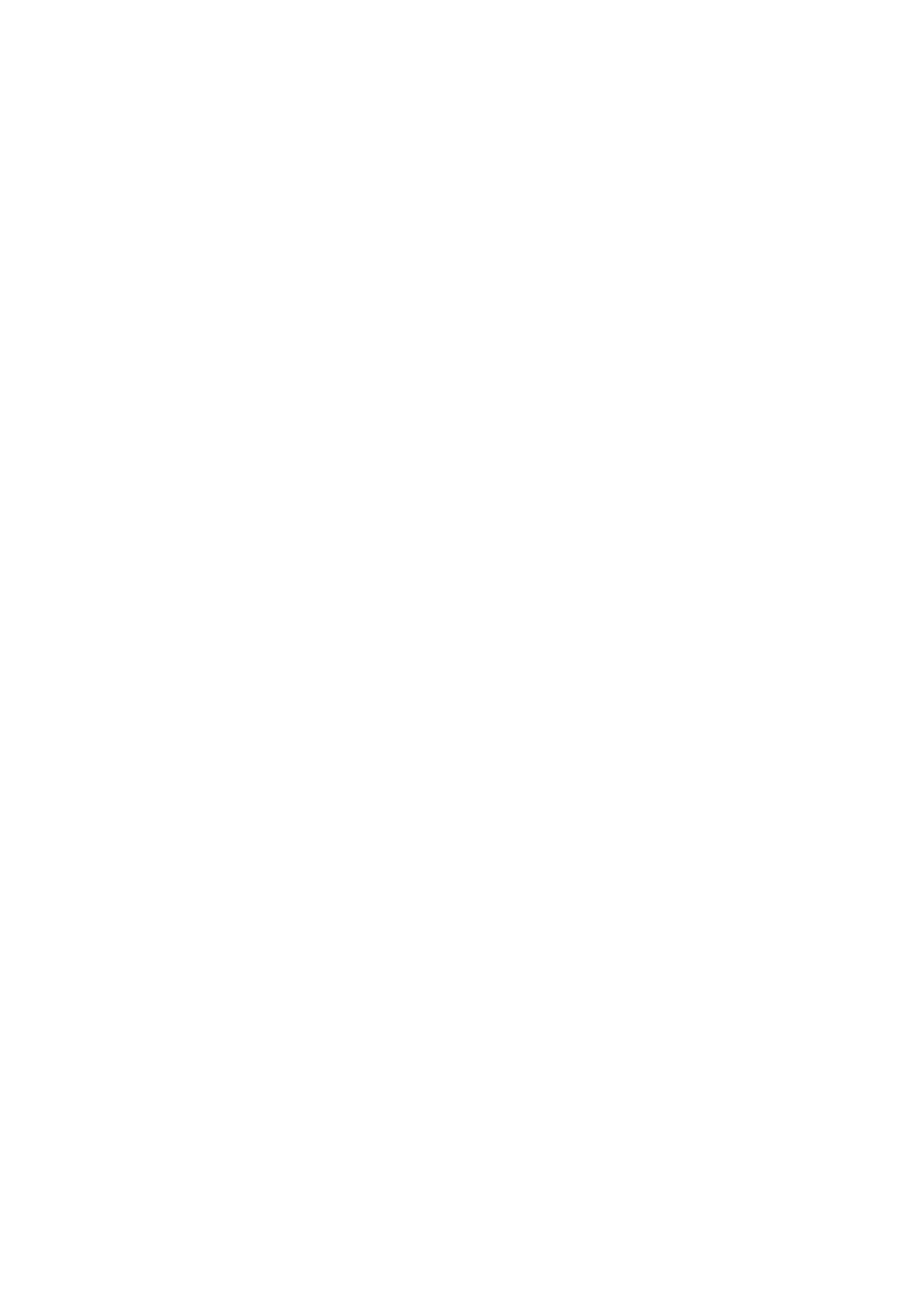## <span id="page-50-0"></span>**7 Conclusion**

This thesis demonstrated that e-commerce is a prominent and popular form of commerce. It is therefore in the interest of owners of e-shops to design and presents options for their individual products in such a way that increases the profitability of their business. Ecommerce was studied through the point of view of behavioral economics and the potential for implementing nudging in an online context was thereby identified. Dualprocess theory was used to demonstrate the potential of buyers on e-commerce stores to be prone to system 1 processes – the use of heuristics and biases that aid in decision making which are associated with various cognitive biases (Kahneman, 2011). It was outlined that the lack of reference points makes decision making harder, which has the tendency of causing people to become more reliant on heuristics and biases for the sake of cognitive efficiency.

Specifically, this thesis studied the effectiveness of the non-dominant decoy nudge which was identified by Simonson (1989) as the compromise effect and by Simons et al., (2017) as the middle-option-bias. Both dictate the shift in user preference away from extremes and towards middle option. As both involve the implementation of a supplementary "decoy" option within a choice set, this thesis referred to this nudge as the decoy nudge. It was hypothesized that - by deliberately designing the choice environment – customers of the JSP e-commerce store would shift their selection away from the cheapest size variant when presented with a third non-dominating decoy option.

The social norms nudge was the second nudge that was studied in the context of an ecommerce store. It was hypothesized - by deliberately designing the choice environment – customers of the JSP e-commerce store would shift their selection away from the cheapest size variant when implementing a descriptive social norms nudge. Two empirical studies were conducted on the active e-commerce site of JSP, in order to test the effectiveness of both nudges using statistical hypothesis testing at a confidence interval of 95 percent. The results of the first empirical study showed that the decoy nudge is not considered to be statistically effective within a 95 percent confidence interval and therefore led to the subsequent rejection of the alternate hypothesis  $(H_1)$ . However, the results showed that at a confidence interval of 90 percent, the results would prove the decoy nudge to be statistically significant. An extrapolation of the results showed that, based on the results, the decoy nudge could increase the average revenue of the JSP store by 6 percent annually. This can have a significant effect for the store owner. The social norms nudge, however, only marginally demonstrated a shift in preference away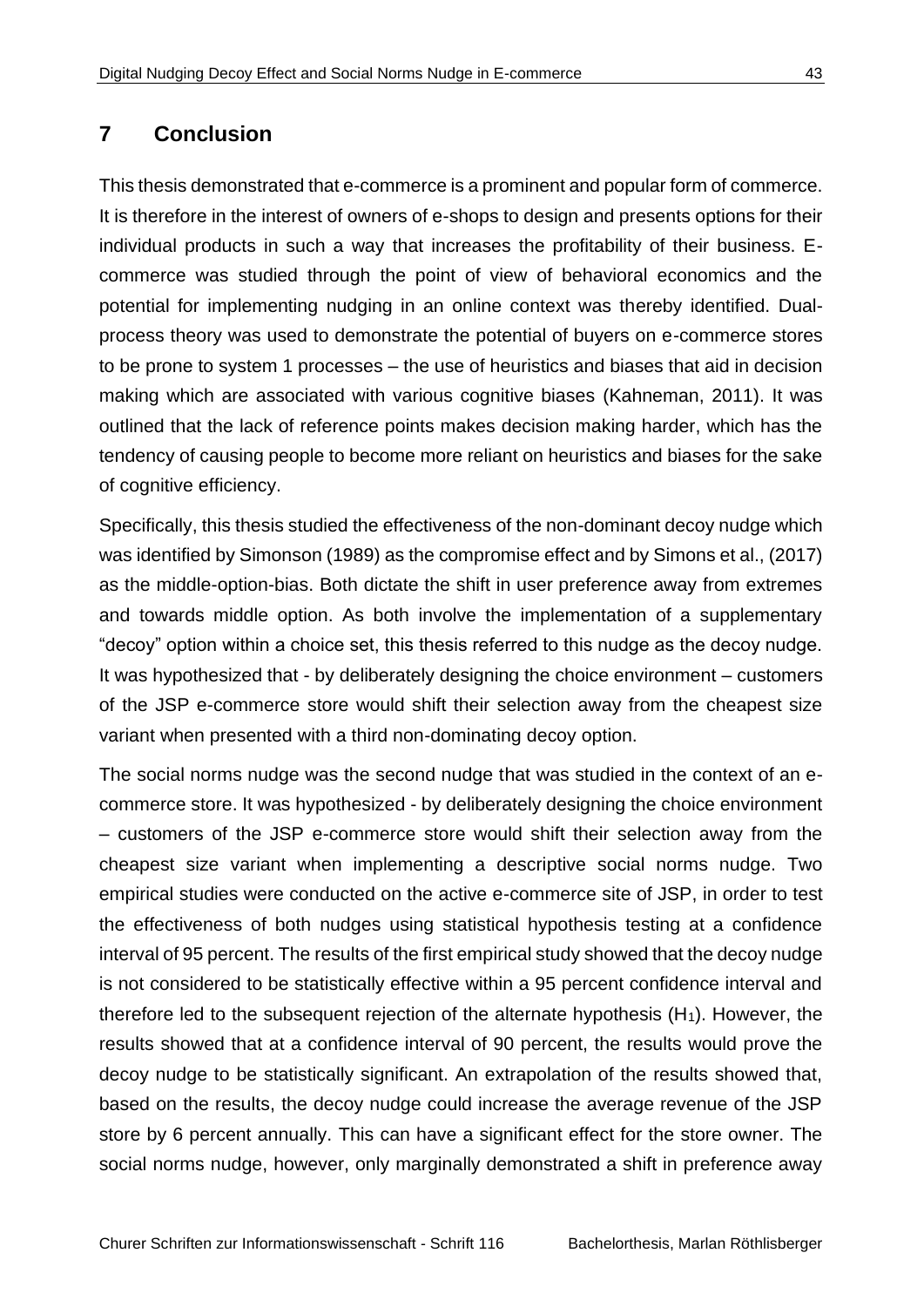from the cheapest option. The social norms nudge proved to be ineffective at shifting user preference away from the cheapest size variant.

Though these studies were limited in their sample size, users of the JSP flower store may be more prone to the decoy nudge. Therefore, designing their product description page's choice environment to include three size variants in ascending order of price, may prove to be effective at increasing the annual revenue of the JSP e-commerce store. It is still possible that the perceived effectiveness of the decoy nudge over the social norms nudge is due to some factor outside the scope of this research. Therefore, further research is recommended into the decoy nudge as well as the social norms nudge in an e-commerce context.

Against this background, the findings presented in this thesis only serve to suggest - and do not confirm - the possibility of preliminary evidence regarding the effectiveness of the decoy nudge in an e-commerce context specific to online flower stores. To provide more proof and ecological validity for the decoy and social norms nudges, the experiments should be repeated with a larger sample size and a longer run time as July is notoriously known among flower stores as being a sub-optimal month for flower sales. As heuristics and biases are more often employed by decisions makers under situations of stress (Kahneman, 2011), the decoy and social norms nudges could be paired with the scarcity effect or even tested for their effectiveness when paired with limited time offers. It would be beneficial to conduct experiments with other nudges that rely on other cognitive biases as they may prove to be more effective in the context of an e-commerce flower store than the digital nudges tested in this thesis. The author believes that this would allow for a more holistic understanding of the effectiveness of digital nudges as well as the cognitive biases that are at play for users of such e-commerce stores. Further research could also seek to experiment with the wording of the social norms nudge as simply stating that an option is "popular" may seem insincere to customers. Further research into the effectiveness of the decoy nudge as well as the social norms nudge could be tested when compounded with the status-quo-bias, which has been deemed to be very effective (Hummel , Dennis ; Toreini , Peyman , Maedche, 2018; Mirsch, Lehrer & Jung, 2018).

This thesis contributes to existing research of digital nudging in the context of ecommerce by evaluating the effectiveness of the social norms nudge and the decoy nudge in nudging user preference away from the cheapest size variant on an ecommerce florist store.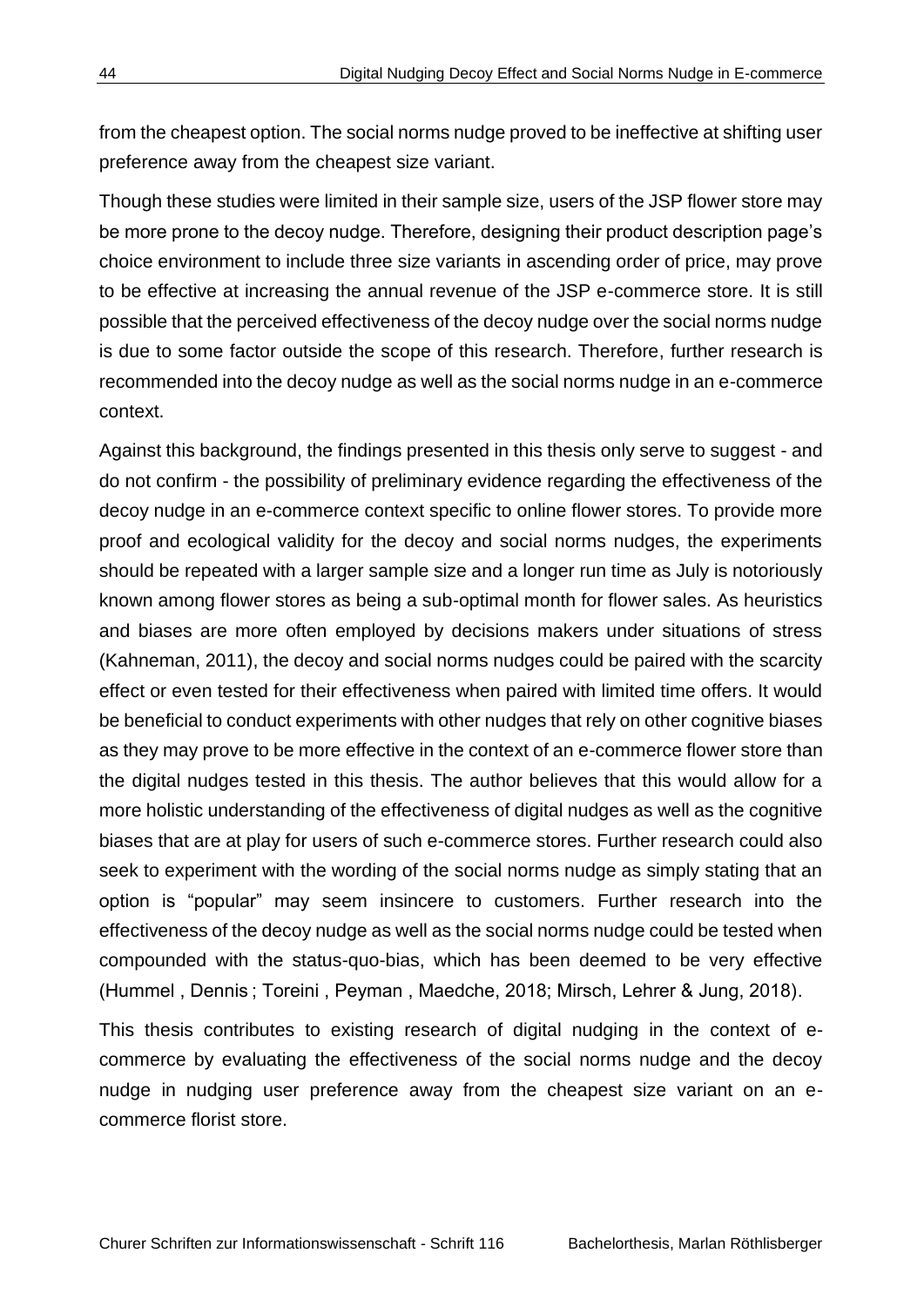### <span id="page-52-0"></span>**8 References**

A. Simon, H. (1982). *Models of Bounded Rationality* (Band 2). Cambridge: MA: MIT Press.

Amirpur, M. & Benlian, A. (2015). Buying under Pressure : Purchase Pressure Cues and their Effects on Online Buying Decisions. *International Conference on Information Systems*, (April), 1–18.

Auzan, J. J. (2018). Déborah piccinelli: Jardins sur Pérolles Boulevard de Pérolles 29. *Les Fribourgeois*. Verfügbar unter: http://www.lesfribourgeois.ch/portraits/deborah-piccinelli/

Ayres, I., Raseman, S. & Shih, A. (2012). Evidence from Two Large Field Experiments that Peer Comparison Feedback Can Reduce Residential Energy Usage. *The Journal of Law, Economics, and Organization*, *29*(5), 992–1022. https://doi.org/10.1093/jleo/ews020

Ayres, T. (2013). Warnings, Anti-Warnings, and Pacifiers. *Proceedings of the Human Factors and Ergonomics Society Annual Meeting*, *57*(1), 1698–1701. https://doi.org/10.1177/1541931213571378

Babić Rosario, A., Sotgiu, F., Valck, K. & Bijmolt, T. (2016). The Effect of Electronic Word of Mouth on Sales: A Meta-Analytic Review of Platform, Product, and Metric Factors. *Journal of Marketing Research*, *53*, 297–318. https://doi.org/10.1509/jmr.14.0380

Behavioural Insights Team. (2011). Behavioural Insights Team Annual update 2010 – 11. *Cabinet Office: London, UK*, 1–30.

Benartzi, S., Beshears, J., Milkman, Katherine L., Sunstein, C. R., Thaler, R. H., Shankar, M. et al. (2017). Should Governments Invest More in Nudging? *Psychological Science*, *28*(8), 1041–1055. https://doi.org/10.1177/0956797617702501

Benartzi, S., Beshears, J., Milkman, Katherine L, Sunstein, C. R., Thaler, R. H., Shankar, M. et al. (2017). Should Governments Invest More in Nudging? *Psychological Science*, *28*(8), 1041–1055. https://doi.org/10.1177/0956797617702501

Bettman, J. R., Luce, M. F. & Payne, J. W. (1998). Constructive Consumer Choice Processes. *Journal of Consumer Research*, *25*(3), 187–217.

Camerer, C. F., Loewenstein, G. & Rabin, M. (2004). *Advances in Behavioral Economics*. New York: Princton University Press.

Campbell-Arvai, V., Arvai, J. & Kalof, L. (2014). Motivating Sustainable Food Choices: The Role of Nudges, Value Orientation, and Information Provision. *Environment and Behavior*, *46*(4), 453–475. https://doi.org/10.1177/0013916512469099

Cialdini, R. B. (2003). Crafting Normative Messages to Protect the Environment. *Current Directions in Psychological Science*, *12*(4), 105–109. https://doi.org/10.1111/1467-8721.01242

Cialdini, R. B. & Trost, M. R. (1998). *Social influence: Social norms, conformity and compliance.* (D. T. Gilbert, S.T. Fiske & G. Lindzey, Hrsg.)*The handbook of social psychology*. New York: McGraw-Hill.

Coe, R. (2002). It's the effect size, stupid: What effect size is and why it is important. *Educational Research*, 1–18.

Cohen, J. (1992). A power primer. ( power analysis) (Quantitative Methods in Psychology). *Psychological Bulletin*, *112*(1), 155.

D'Adda, G., Capraro, V. & Tavoni, M. (2017). Push, don't nudge: Behavioral spillovers and policy instruments. *Economics Letters*, *154*, 92–95. Elsevier B.V. https://doi.org/10.1016/j.econlet.2017.02.029

Djurica, D. & Figl, K. (2017). The Effect of Digital Nudging Techniques on Customers' Product Choice and Attitudes towards E-Commerce Sites. *Americas Conference on Information Systems (AMCIS)*, (Kahneman 1973), 1–5.

Churer Schriften zur Informationswissenschaft - Schrift 116 Bachelorthesis, Marlan Röthlisberger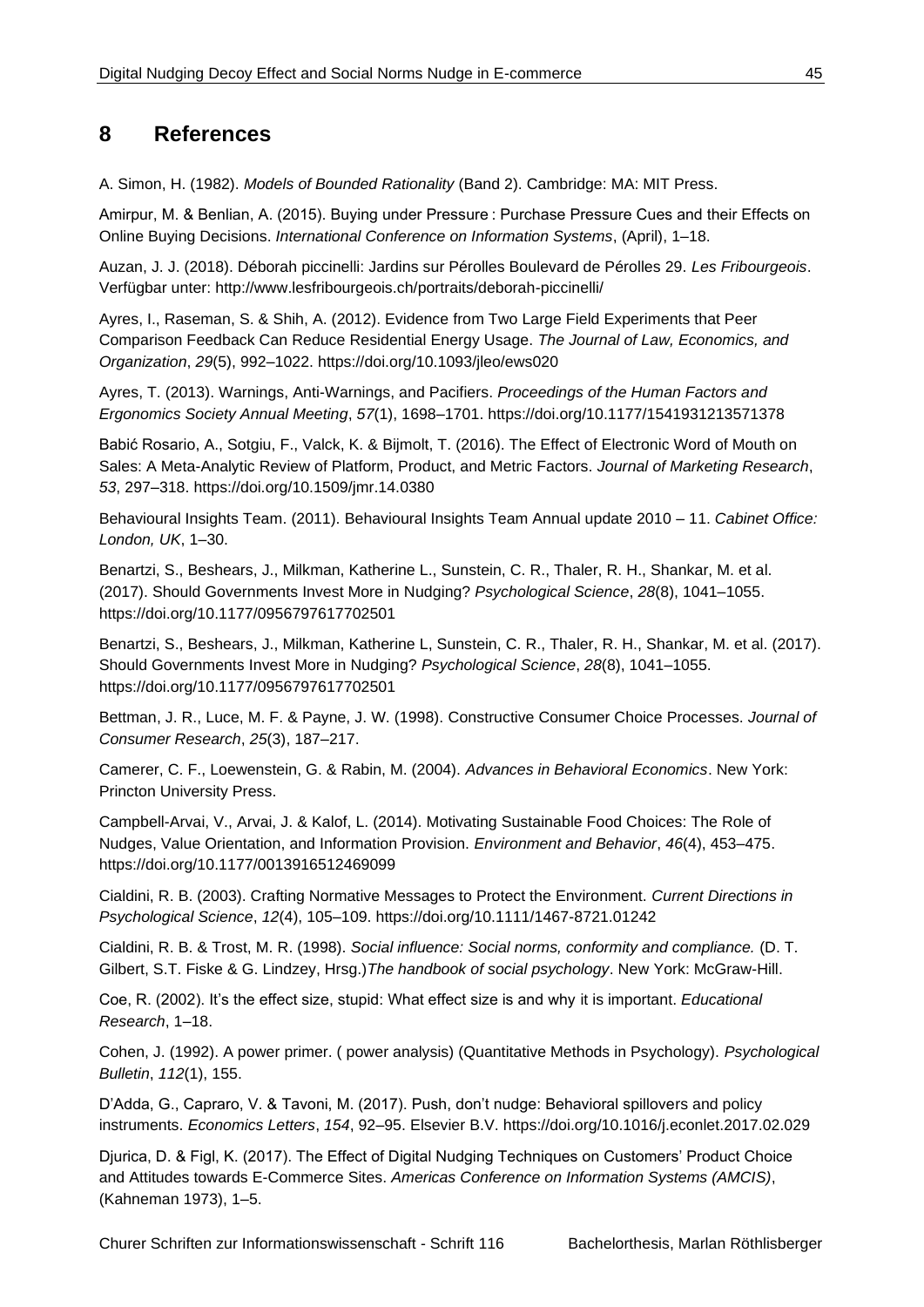Dolan, P., Hallsworth, M., Halpern, D., King, D., Metcalfe, R. & Vlaev, I. (2012). Influencing behaviour: The mindspace way. *Journal of Economic Psychology*. https://doi.org/10.1016/j.joep.2011.10.009

Doucouliagos, C. (1994). A Note on the Evolution of Homo Economicus. *Journal of Economic Issues*, *28*(3), 877–883. Association for Evolutionary Economics.

Ellis, P. D. (2010). *The Essential Guide to Effect Sizes Interpretation of Results* (First edit.). Cambridge: Cambridge University Press.

Eroglu, S. A., Machleit, K. A. & Davis, L. M. (2003). Empirical Testing of a Model of Online Store Atmospherics and Shopper Responses. *Psychology and Marketing*, *20*(2), 139–150. https://doi.org/10.1002/mar.10064

Esposito, G., Hernández, P., Van Bavel, R. & Vila, J. (2017). Nudging to prevent the purchase of incompatible digital products online: An experimental study. *PLoS ONE*, *12*(3). https://doi.org/10.1371/journal.pone.0173333

Gardner, M. J. & Altman, D. G. (2010). BMJ Publishing Group Confidence Intervals Rather Than P Values : Estimation Rather Than Hypothesis Testing Statistics in Medicine Confidence intervals rather than P values : estimation rather than hypothesis testing. *British Medical Journal*, *292*(6522), 746–750.

Goldstein, N. J., Cialdini, R. B. & Griskevicius, V. (2008). A Room with a Viewpoint: Using Social Norms to Motivate Environmental Conservation in Hotels. *Journal of Consumer Research*, *35*(3), 472–482. https://doi.org/10.1086/586910

Gouvier, W. D., Barker, A. A. & Musso, M. W. (2018). Ecological Validity. *Encyclopaedia Britannica*. https://doi.org/10.1007/978-3-319-31075-6\_2

Gregor, S. & Lee-Archer, B. (2016). The digital nudge in social security administration. *International Social Security Review*, *69*(3–4), 63–83. https://doi.org/10.1111/issr.12111

Halpern, D. (2015). *Inside the Nudge Unit: How small changes can make a big difference*. London: WH Allen.

Hansen, P. G. (2016). The Definition of Nudge and Libertarian Paternalism: Does the Hand Fit the Glove? *European Journal of Risk Regulation*, *7*(1), 155–174. https://doi.org/10.1017/s1867299x00005468

Huber, J., Payne, J. W. & Puto, C. (1982). Adding Asymmetrically Dominated Alternatives: Violations of Regularity and the Similarity Hypothesis. *Journal of Consumer Research*, *9*(1), 90. https://doi.org/10.1086/208899

Huber, J., Payne, J. W., Puto, C., Huber, J., Payne, J. W. & Puto, C. (2016). Similarity Hypothesis Linked references are available on JSTOR for this article : Adding Asymmetrically Dominated Alternatives : Violations of Regularity and the Similarity Hypothesis. *Journal of Consumer Research*, *9*(1), 90–98.

Huber, J. & Puto, C. (1983). Market Boundaries and Product Choice: Illustrating Attraction and Substitution Effects. *Journal of Consumer Research*, *10*(1), 31–44. Oxford University Press.

Hummel , Dennis ; Toreini , Peyman , Maedche, A. (2018). Improving Digital Nudging Using Attentive User Interfaces : Theory Development and Experiment Design.

Hummel, D., Schacht, S. & Mädche, A. (2017). Designing Adaptive Nudges for Multi-Channel Choices of Digital Services: A Laboratory Experiment Design. *Proceedings of the 25th European Conference on Information Systems (ECIS)*, *2017*, 2677–2688.

Hutchinson, J. M. C. & Gigerenzer, G. (2005). Simple heuristics and rules of thumb: Where psychologists and behavioural biologists might meet. *Behavioural Processes*, *69*(2), 97–124. https://doi.org/10.1016/j.beproc.2005.02.019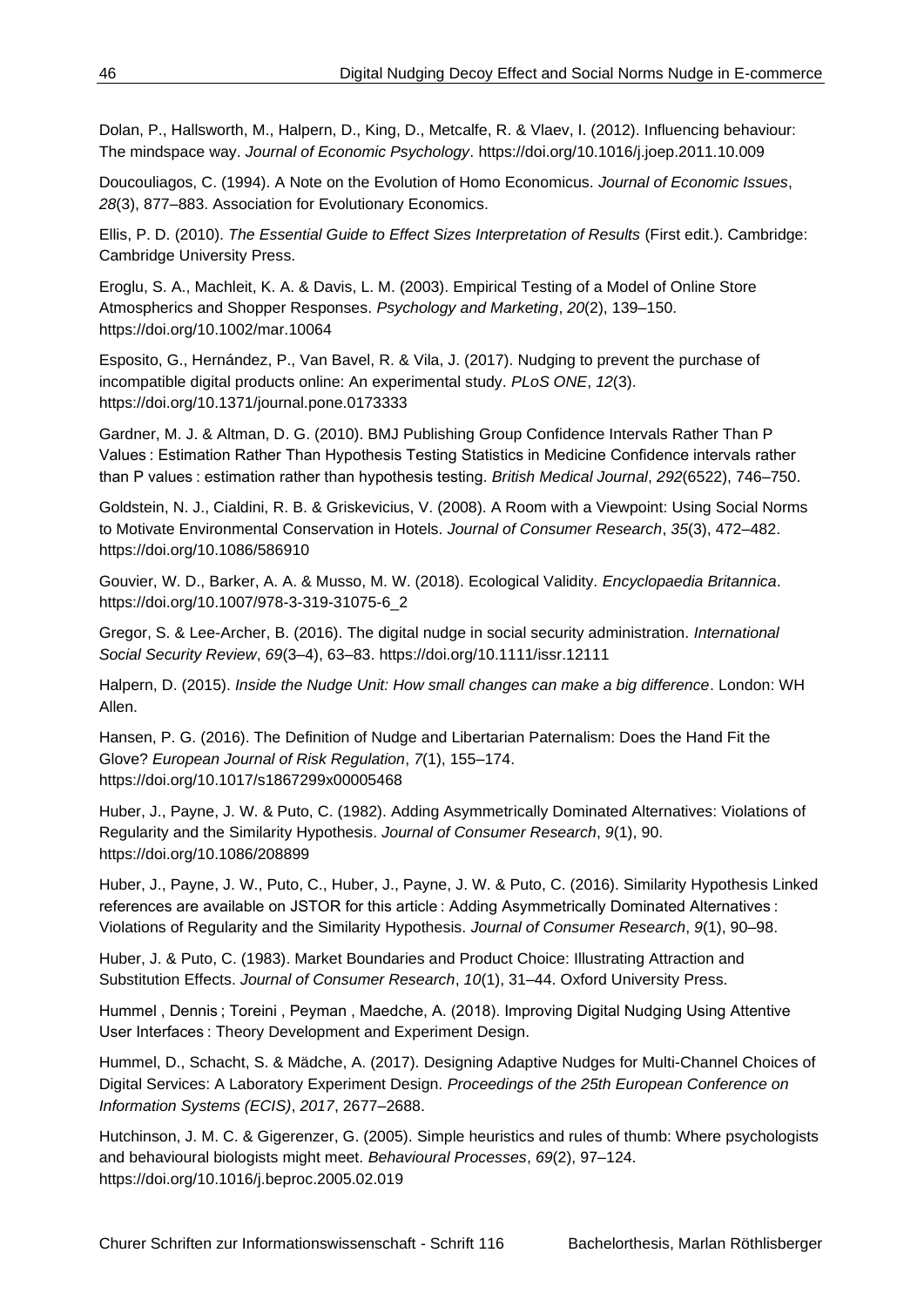Iyengar, S. S. & Lepper, M. R. (2000). When choice is demotivating: Can one desire too much of a good thing? *Journal of Personality and Social Psychology*, *79*(6), 995–1006. https://doi.org/10.1037/0022- 3514.79.6.995

Johnson, E. J., Shu, S. B., Dellaert, B. G. C., Fox, C., Goldstein, D. G., Häubl, G. et al. (2012). Beyond nudges: Tools of a choice architecture. *Marketing Letters*, *23*(2), 487–504. https://doi.org/10.1007/s11002-012-9186-1

Kahneman, D. (2003). A Perspective on Judgment and Choice: Mapping Bounded Rationality. *American Psychologist*, *58*(9), 697–720. https://doi.org/10.1037/0003-066X.58.9.697

Kahneman, D. (2011). *Thinking, Fast and Slow* (1st Editio.). New York: Farrar, Straus and Giroux New York.

Kahneman, D. & Tversky, A. (1973). Judgment Under Uncertainty: Heuristics and Biases. *Judgment Under Uncertainty: Heuristics and Biases*, *185*(November), 1124.

Kahneman, D. & Tversky, A. (1979). Prospect Theory: An Analysis of Decision under Risk. *Econometrica*, *47*(2), 263–292.

Kivetz, R., Netzer, O. & Srinivasan, V. S. (2004). Alternative Models for Capturing the Compromise Effect. *Ssrn*, (November). https://doi.org/10.2139/ssrn.515965

Kosters, M. & Van der Heijden, J. (2015). From mechanism to virtue: Evaluating Nudge theory. *Evaluation*, *21*(3), 276–291. https://doi.org/10.1177/1356389015590218

Laudon, K. C. & Traver, C. G. (2016). *E-commerce 2016: business. technology. society*. Verfügbar unter: www.pearsonglobaleditions.com

Levin, J. & Milgrom, P. (1969). Introduction to Choice Theory. *The Journal of the American Dental Association*, *79*(5), 1116. https://doi.org/10.1006/obhd.2000.2941

Liu, C., Gao, G. & Agarwal, R. (2016). The Dark Side of Positive Social Influence. *Thirty Seventh International Conference on Information Systems*, 1–14.

Martin, S. J., Bassi, S. & Rupert, D. R. (2012). Commitments, norms and custard creams - A social influence approach to reducing did not attends (DNAs). *Journal of the Royal Society of Medicine*, *105*(3), 101–104. https://doi.org/10.1258/jrsm.2011.110250

Maslowska, E., Malthouse, E. C. & Bernritter, S. F. (2017). Too good to be true: The role of online reviews' features in probability to buy. *International Journal of Advertising*, *36*(1), 142–163. https://doi.org/10.1080/02650487.2016.1195622

Michie, S., Richardson, M., Johnston, M., Abraham, C., Francis, J., Hardeman, W. et al. (2013). The behavior change technique taxonomy (v1) of 93 hierarchically clustered techniques: Building an international consensus for the reporting of behavior change interventions. *Annals of Behavioral Medicine*, *46*(1), 81–95. https://doi.org/10.1007/s12160-013-9486-6

Mirsch, T., Lehrer, C. & Jung, R. (2017a). Digital Nudging: Altering User Behavior in Digital Environments. *Proceedings of 13th International Conference on Wirtschaftsinformatik*, (February), 634– 648.

Mirsch, T., Lehrer, C. & Jung, R. (2017b). Digital Nudging: Altering User Behavior in Digital Environments. *Proceedings of 13th International Conference on Wirtschaftsinformatik*, 634–648.

Mirsch, T., Lehrer, C. & Jung, R. (2018). Making Digital Nudging Applicable: The Digital Nudge Design Method. *39th ICIS*, (2009), 1–16.

Moffett, T., Liu, S. & Khatibloo, F. (2019). Apple ITP 2.1: What It Is, What It Means, And Why It Matters. *Forrester Research*. Verfügbar unter: https://go.forrester.com/blogs/apple-itp-2-1/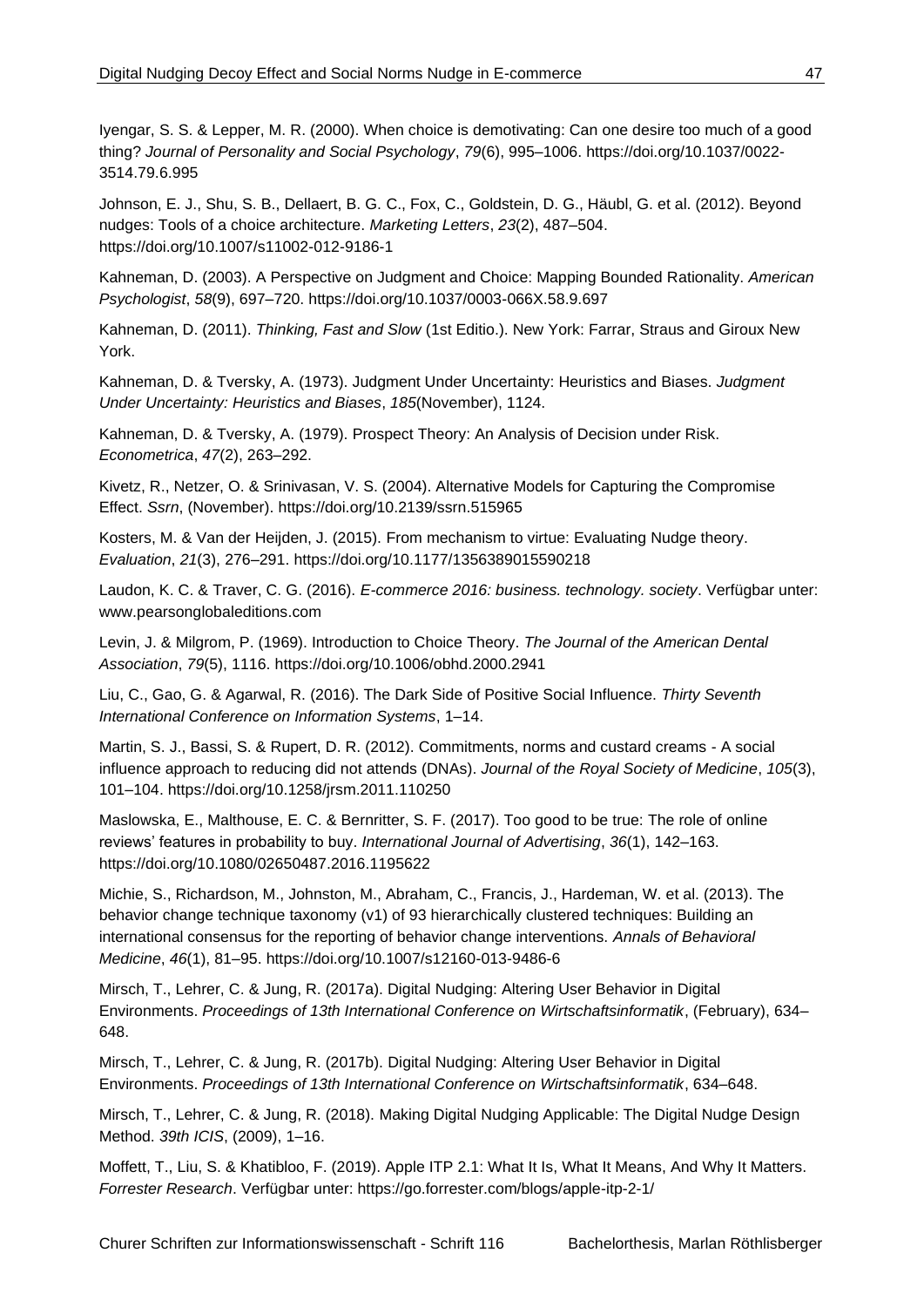Momsen, K. & Stoerk, T. (2014). From intention to action : Can nudges help consumers to choose renewable energy ? *Energy Policy*, *74*, 376–382. Elsevier. https://doi.org/10.1016/j.enpol.2014.07.008

Mullainathan, S. & Thaler, R. H. (2000). Behavioral Economics. *Nber*, *3*.

Payne, J. W., Sagara, N., Shu, S. B., Appelt, K. C. & Johnson, E. J. (2013). Life expectancy as a constructed belief: Evidence of a live-to or die-by framing effect. *Journal of Risk and Uncertainty*, *46*(1), 27–50. https://doi.org/10.1007/s11166-012-9158-0

Peng, C. & Kim, Y. G. (2014). Application of the Stimuli-Organism-Response (S-O-R) Framework to Online Shopping Behavior. *Journal of Internet Commerce*, *13*(November 2014), 159–176. https://doi.org/10.1080/15332861.2014.944437

Pettibone, J. C. & Wedell, D. H. (1996). Using Judgments to Understand Decoy Effects in Choice. *Organizational Behavior and Human Decision Processes*, *67*(3), 326–344.

Pettibone, J. C. & Wedell, D. H. (2000). Examining Models of Nondominated Decoy Effects across Judgment and Choice. *Organizational Behavior and Human Decision Processes*, *81*(2), 300–328. https://doi.org/10.1006/obhd.1999.2880

Pratkanis, A. R. & Farquhar, P. H. (1992). A Brief History of Research on Phantom Alternatives: Evidence for Seven Empirical Generalizations About Phantoms. *Basic and Applied Social Psychology*, *13*(1), 103–122. Routledge. https://doi.org/10.1207/s15324834basp1301\_9

Reed, A. E., Mikels, J. A. & Simon, K. I. (2008). Older adults prefer less choice than young adults. *Psychology and Aging*, *23*(3), 671–675.

Richter, I., Thøgersen, J. & Klöckner, C. (2018). A Social Norms Intervention Going Wrong: Boomerang Effects from Descriptive Norms Information. *Sustainability*, *10*(8), 2848. https://doi.org/10.3390/su10082848

Rossiter, J. R. & Donovan, R. J. (1982). Store Atmosphere: An Environmental Psychology Approach. *Journal of Retailing*, *58*(1), 34. https://doi.org/Article

Rumble, S. (2019). ITP 2.1: New iOS cookie limitations restrict attribution, and a workaround for Snowplow users. *Snowflake Analytics*. Verfügbar unter: https://poplindata.com/privacy/itp-21/

Russell, J. A. & Mehrabian, A. (1974). *An approach to environmental psychology.* Cambridge: US: The MIT Press.

Schmider, E., Ziegler, M., Danay, E., Beyer, L. & Bühner, M. (2010). Is It Really Robust?: Reinvestigating the robustness of ANOVA against violations of the normal distribution assumption. *Methodology*, *6*(4), 147–151. https://doi.org/10.1027/1614-2241/a000016

Schneider, C., Weinmann, M. & Brocke, J. vom. (2018). Digital Nudging: Guiding Online User Choices through Interface Design. *Communications of the ACM*. Verfügbar unter:

http://10.0.4.121/3213765%0Ahttp://search.ebscohost.com/login.aspx?direct=true&db=iih&AN=13047872 5&lang=pt-br&site=ehost-live

Schultz, W. P., Nolan, J. M., Cialdini, R. B., Goldstein, N. J. & Griskevicius, V. (2007). The Constructive, Destructive, and Reconstructive Power of Social Norms. *Psycological Sciences*, *18*(5), 429–434.

Schwartz, B. (2004). *The paradox of choice: why more is less*. New York: Harper Perennial.

See, Y. H. M., Valenti, G., Y. Y. Ho, A. & S. Q. Tan, M. (2013). When Message Tailoring Backfires: The Role of Initial Attitudes in Affect-Cognition Matching. *European Journal of Social Psychology*, *43*. https://doi.org/10.1002/ejsp.1967

Sheng, H. & Joginapelly, T. (2012). Transactions on Human - Computer Interaction. *AIS Transactions on Human-Computer Interaction*, *4*(2), 25–44. https://doi.org/10.5121/ijfcst.2014.4403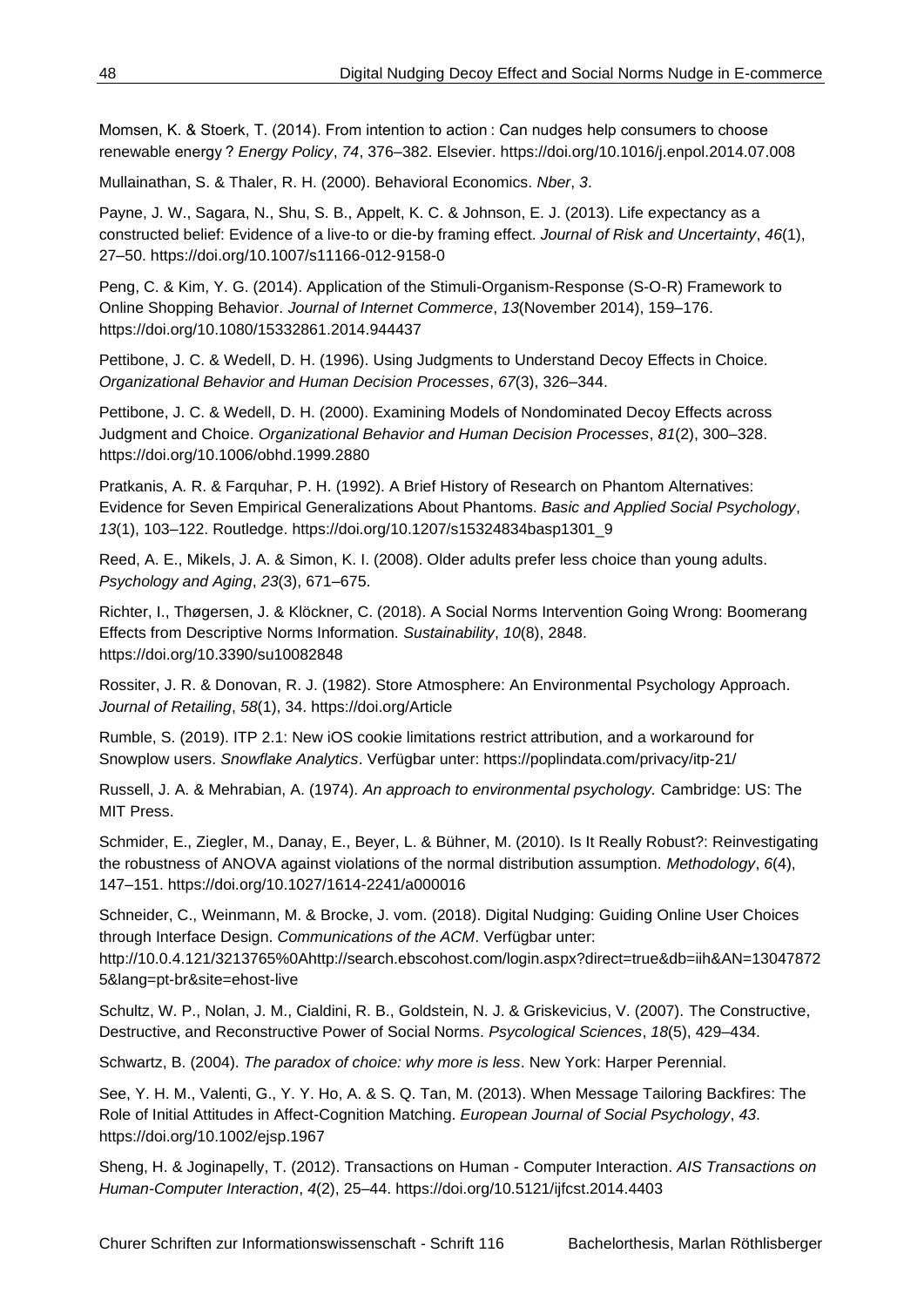Simon, H. A. (1955). The Prussian Income Tax Author (s): Joseph A. Hill Source: The Quarterly Journal of Economics , Vol . 6 , No . 2 ( Jan ., 1892 ), pp . 207-226 Published by : The MIT Press Stable URL : http://www.jstor.org/stable/1882547. *The Quarterly Journal of Economics*, *69*(1), 99–118.

Simon, H. A. (1959). Theories of Decision-Making in Economics and Behavioral Science. *The American Economic Review*, *49*(3), 253–283.

Simons, A., Weinmann, M., Tietz, M. & vom Brocke, J. (2017). Which Reward Should I Choose? Preliminary Evidence for the Middle-Option Bias in Reward-Based Crowdfunding. *Proceedings of the 50th Hawaii International Conference on System Sciences (2017)*, (Hicss). https://doi.org/10.24251/hicss.2017.526

Simonson, I. (1989). Choice Based on Reasons: The Case of Attraction and Compromise Effects. *Journal of Consumer Research*, *16*(2), 158–174. https://doi.org/10.1086/209205

Simonson, I. & Tversky, A. (1992). Choice in Context : Tradeoff Contrast and Extremeness Aversion. *Journal of Marketing Research*, *29*(3), 281–295.

Stanovich, K. E. & West, R. F. (2003). "Individual differences in reasoning: Implications for the rationality debate? *Behavioral and Brain Sciences*, *26*(4), 527. https://doi.org/10.1017/S0140525X03210116

Sunstein, C. R. (2014). Sunstein - Nudging A Very Short Guide, *37*(4), 583–588.

Thaler, R. H. (2012). Smart disclosure: The regulatory future.

Thaler, R. H. & Benartzi, S. (2002). How Much Is Investor Autonomy Worth? Shlomo Benartzi ∗. *Journal of Finance*, *LVII*(4), 1593–1616.

Thaler, R. H. & Benartzi, S. (2004). Save More Tomorrow: Using Behavioral Economics to Increase Employee Saving. *Journal of Political Economy*, *112*(S1), S164–S187. The University of Chicago Press. https://doi.org/10.1086/380085

Thaler, R. H. & Sunstein, C. R. (2003). Libertarian Paternalism. *American Economic Review*, *93*(2), 175– 179. https://doi.org/10.1257/000282803321947001

Thaler, R. H. & Sunstein, C. R. (2008). *Nudge*. Michigan: Caravan Books.

Thaler, R. H., Sunstein, C. R. & Balz, J. P. (2012). Choice Architecture, 428–439.

Tietz, M., Weinmann, M., Simons, A. & vom Brocke, J. (2016). The Decoy Effect in Reward - Based Crowdfunding: Preliminary Results from an Online Experiment. *Proceedings of the 37th International Conference on Information Systems, AIS*, 1–11.

Train, K. E. (2003). Discrete choice methods with simulation. *Discrete Choice Methods with Simulation*, *9780521816*, 1–334. https://doi.org/10.1017/CBO9780511753930

Tversky, A. & Kahneman, D. (1986). The framing of decisions and the evaluation of prospects. *Studies in Logic and the Foundations of Mathematics*, *114*(C), 503–520. https://doi.org/10.1016/S0049- 237X(09)70710-4

Tversky, A. & Simonson, I. (1993). Context-dependent Preferences. *Management Science*, *39*(10), 1179–1189.

Wechsler, H., Nelson, T. E., Lee, J. E., Seibring, M., Lewis, C. & Keeling, R. P. (2003). Perception and reality: a national evaluation of social norms marketing interventions to reduce college students' heavy alcohol use. *Journal of Studies on Alcohol*, *64*(4), 484–494. https://doi.org/10.15288/jsa.2003.64.484

Wedell, D. H. (1991). Distinguishing Among Models of Contextually Induced Preference Reversals. *Journal of Experimental Psychology: Learning, Memory, and Cognition*, *17*(4), 767–778. https://doi.org/10.1037/0278-7393.17.4.767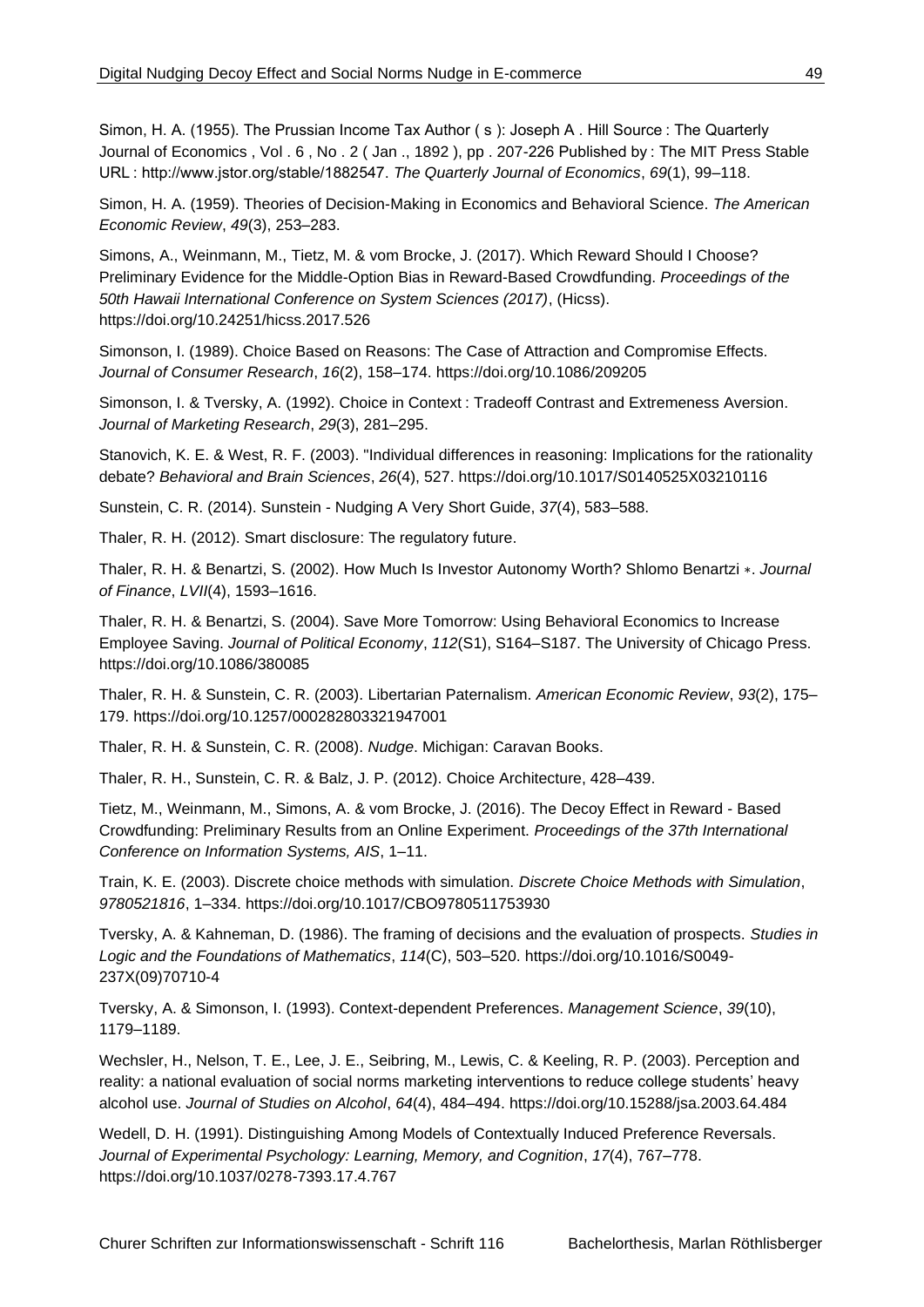Weinmann, M., Schneider, C. & Brocke, J. vom. (2016). Digital Nudging. *Business and Information Systems Engineering*, *58*(6), 433–436. https://doi.org/10.1007/s12599-016-0453-1

Weinmann, M., Simons, A., Tietz, M. & Brocke, J. (2017). Get It before It ' s Gone ? How Limited Rewards Influence Backers ' Choices in Reward-Based Crowdfunding. *Icis*, 1–10.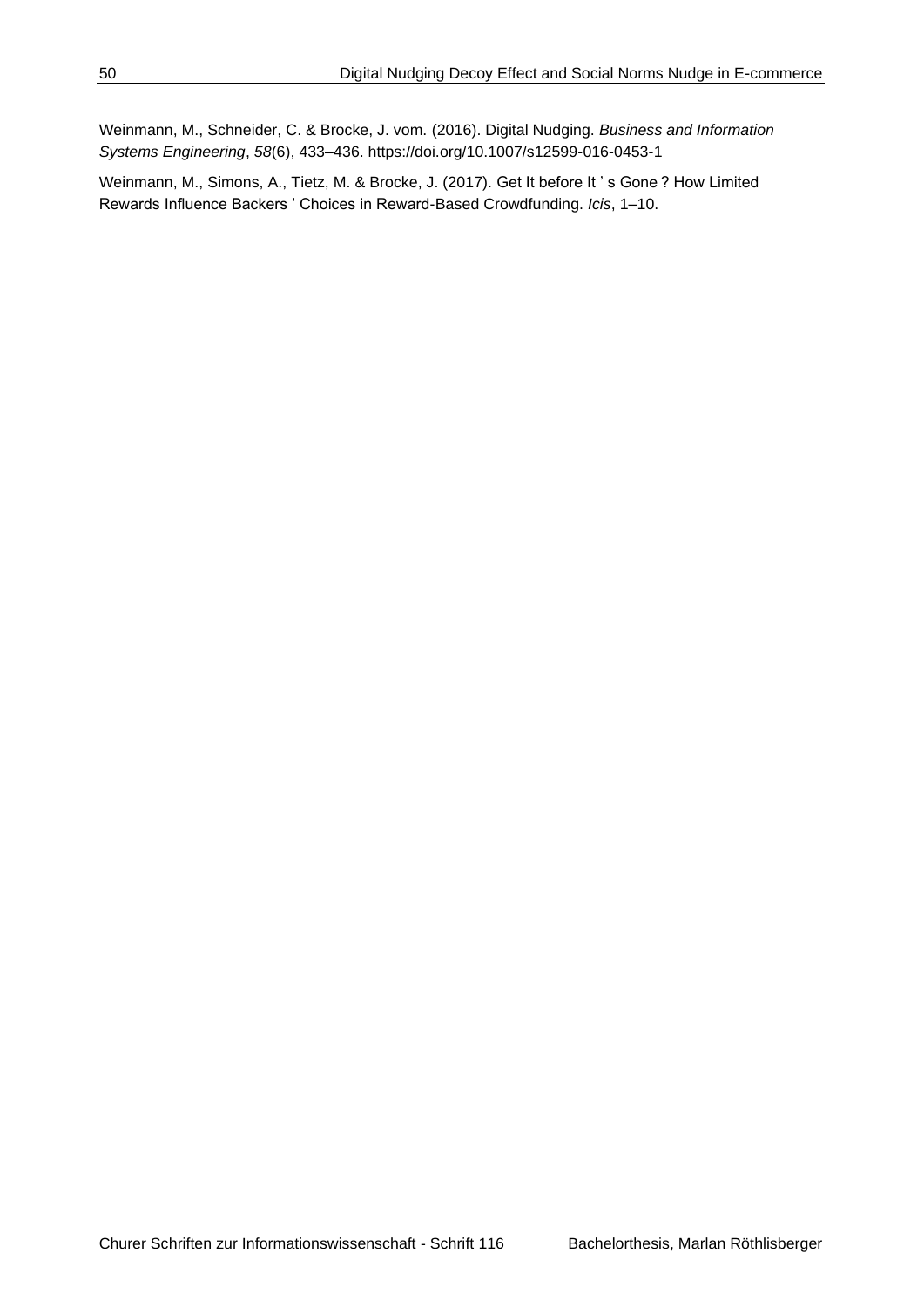# <span id="page-58-0"></span>**9 Appendices**

Appendix A: [CSV Document]

## **Appendix A: [Digital Nudging\_RAW\_DATA.csv]**

This is the RAW data collected from the experiment and has been sorted by "UserId". It has been attached as a separate document.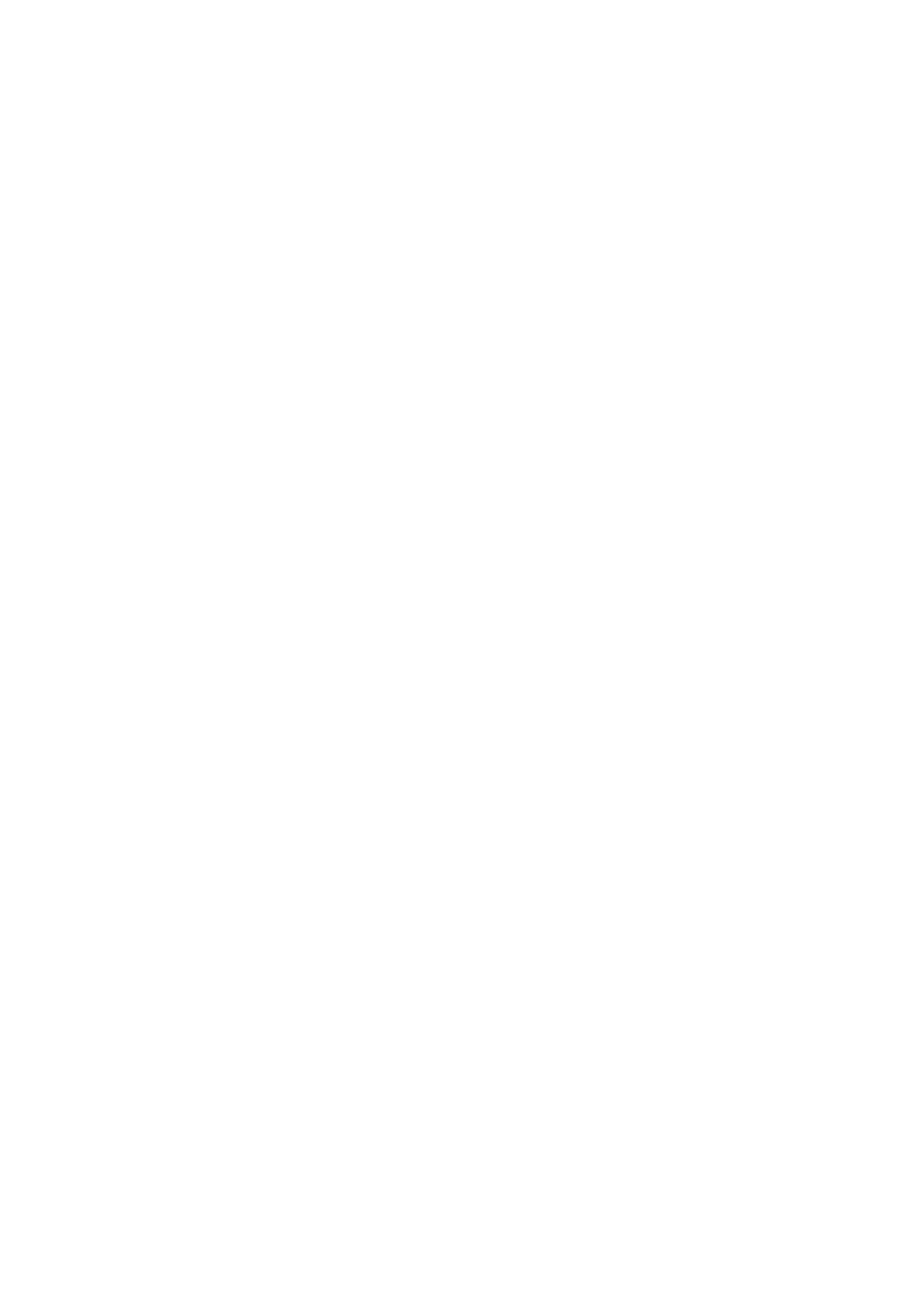#### **Bisher erschienene Schriften**

Ergebnisse von Forschungsprojekten erscheinen jeweils in Form von Arbeitsberichten in Reihen. Sonstige Publikationen erscheinen in Form von alleinstehenden Schriften.

Derzeit gibt es in den Churer Schriften zur Informationswissenschaft folgende Reihen: Reihe Berufsmarktforschung

#### Weiter[e Publikationen](https://www.fhgr.ch/fhgr/angewandte-zukunftstechnologien/schweizerisches-institut-fuer-informationswissenschaft-sii/publikationen/churer-schriften/)

Churer Schriften zur Informationswissenschaft – Schrift 109 Herausgegeben von Wolfgang Semar Julia Knuchel Semantische Technologien – Nutzung, Bedürfnisse und Probleme in Forschungsprojekten Ein Beitrag zur Neuausrichtung der Forschungsunterstützung als Dienstleistung wissenschaftlicher Bibliotheken Chur, 2020 ISSN 1660-945X

Churer Schriften zur Informationswissenschaft – Schrift 110 Herausgegeben von Wolfgang Semar Christina Fischer Augmented Reality, der Designprozess und Prototyping: State of the Art Chur, 2020 ISSN 1660-945X

Churer Schriften zur Informationswissenschaft – Schrift 111 Herausgegeben von Wolfgang Semar Pascale Marder Gemeindearchive Zwischen Selbstverwaltung und Mandatsverhältinis Chur, 2020 ISSN 1660-945X

Churer Schriften zur Informationswissenschaft – Schrift 112 Herausgegeben von Wolfgang Semar Jin Chei Digitalisierungslandschaft in Schweizer Archiven Explorative Studie bezüglich Situation, Herausforderungen und gewünschter Unterstützung Chur, 2020 ISSN 1660-945X

Churer Schriften zur Informationswissenschaft – Schrift 113 Herausgegeben von Wolfgang Semar Raphael Jung Agile Marketing für Digital Marketing Agenturen Analyse von Projektmanagement Methoden und Definition von konkreten Handlungsempfehlungen Chur, 2020 ISSN 1660-945X

Churer Schriften zur Informationswissenschaft – Schrift 114 Herausgegeben von Wolfgang Semar Livia Mosberger Einflüsse auf das Vertrauen und die Nutzerakzeptanz von Voice Commerce in der Schweiz Chur, 2020 ISSN 1660-945X

Churer Schriften zur Informationswissenschaft – Schrift 115 Herausgegeben von Wolfgang Semar Julia Flieg Kleinverlage im Bestand von Kunstbibliotheken Chur, 2020 ISSN 1660-945X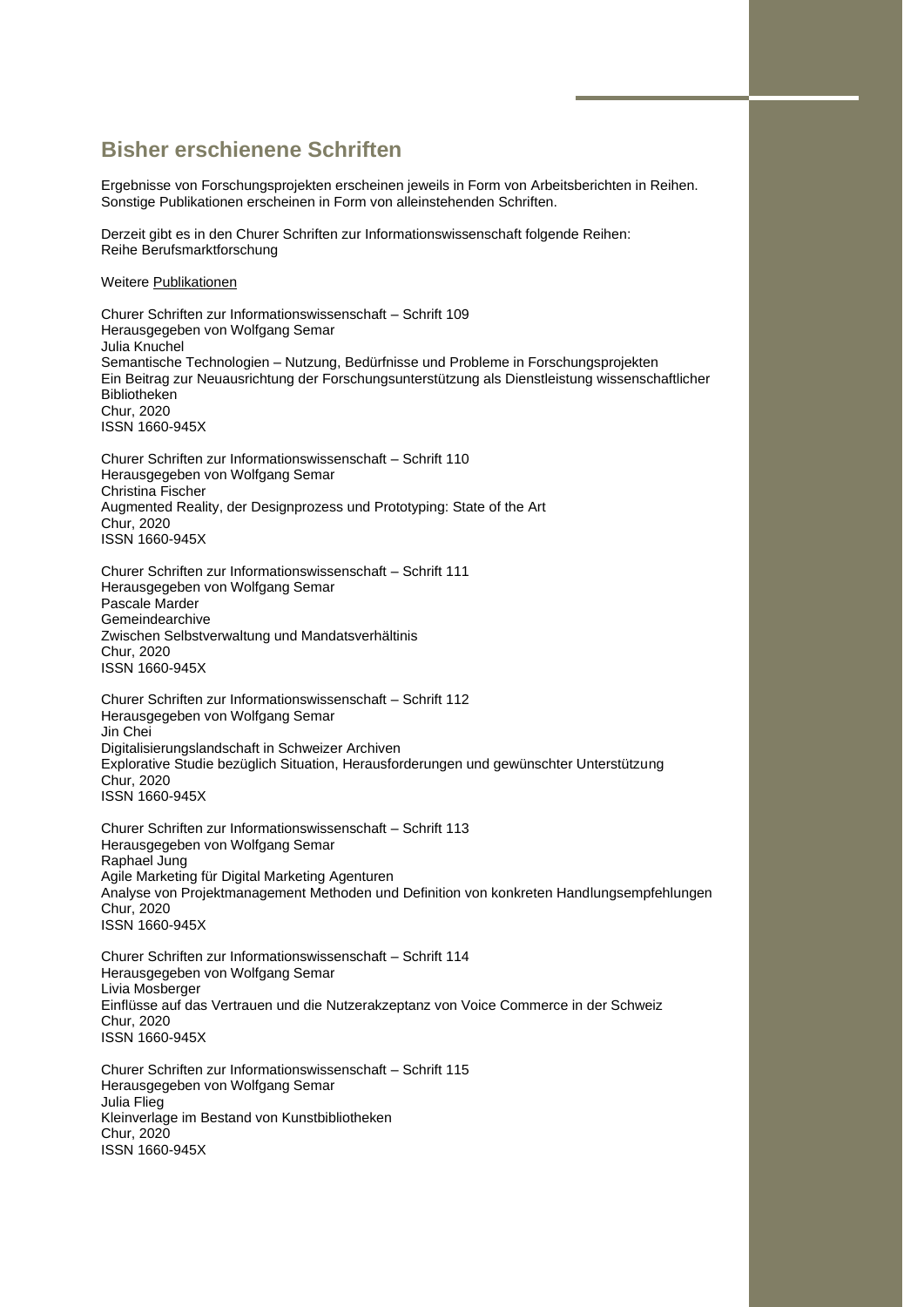#### Über die Informationswissenschaft der Fachhochschule Graubünden

Die Informationswissenschaft ist in der Schweiz noch ein relativ junger Lehr- und Forschungsbereich. International weist diese Disziplin aber vor allem im angloamerikanischen Bereich eine jahrzehntelange Tradition auf. Die klassischen Bezeichnungen dort sind Information Science, Library Science oder Information Studies. Die Grundfragestellung der Informationswissenschaft liegt in der Betrachtung der Rolle und des Umgangs mit Information in allen ihren Ausprägungen und Medien sowohl in Wirtschaft und Gesellschaft. Die Informationswissenschaft wird in Chur integriert betrachtet.

Diese Sicht umfasst nicht nur die Teildisziplinen Bibliothekswissenschaft, Archivwissenschaft und Dokumentationswissenschaft. Auch neue Entwicklungen im Bereich Medienwirtschaft, Informations- und Wissensmanagement und Big Data werden gezielt aufgegriffen und im Lehr- und Forschungsprogramm berücksichtigt.

Der Studiengang Informationswissenschaft wird seit 1998 als Vollzeitstudiengang in Chur angeboten und seit 2002 als Teilzeit-Studiengang in Zürich. Seit 2010 rundet der Master of Science in Business Administration das Lehrangebot ab.

Der Arbeitsbereich Informationswissenschaft vereinigt Cluster von Forschungs-, Entwicklungs- und Dienstleistungspotenzialen in unterschiedlichen Kompetenzzentren:

- Information Management & Competitive Intelligence
- Collaborative Knowledge Management
- Information and Data Management
- Records Management
- **Library Consulting**
- Information Laboratory
- Digital Education

Diese Kompetenzzentren werden im Swiss Institute for Information Research zusammengefasst.